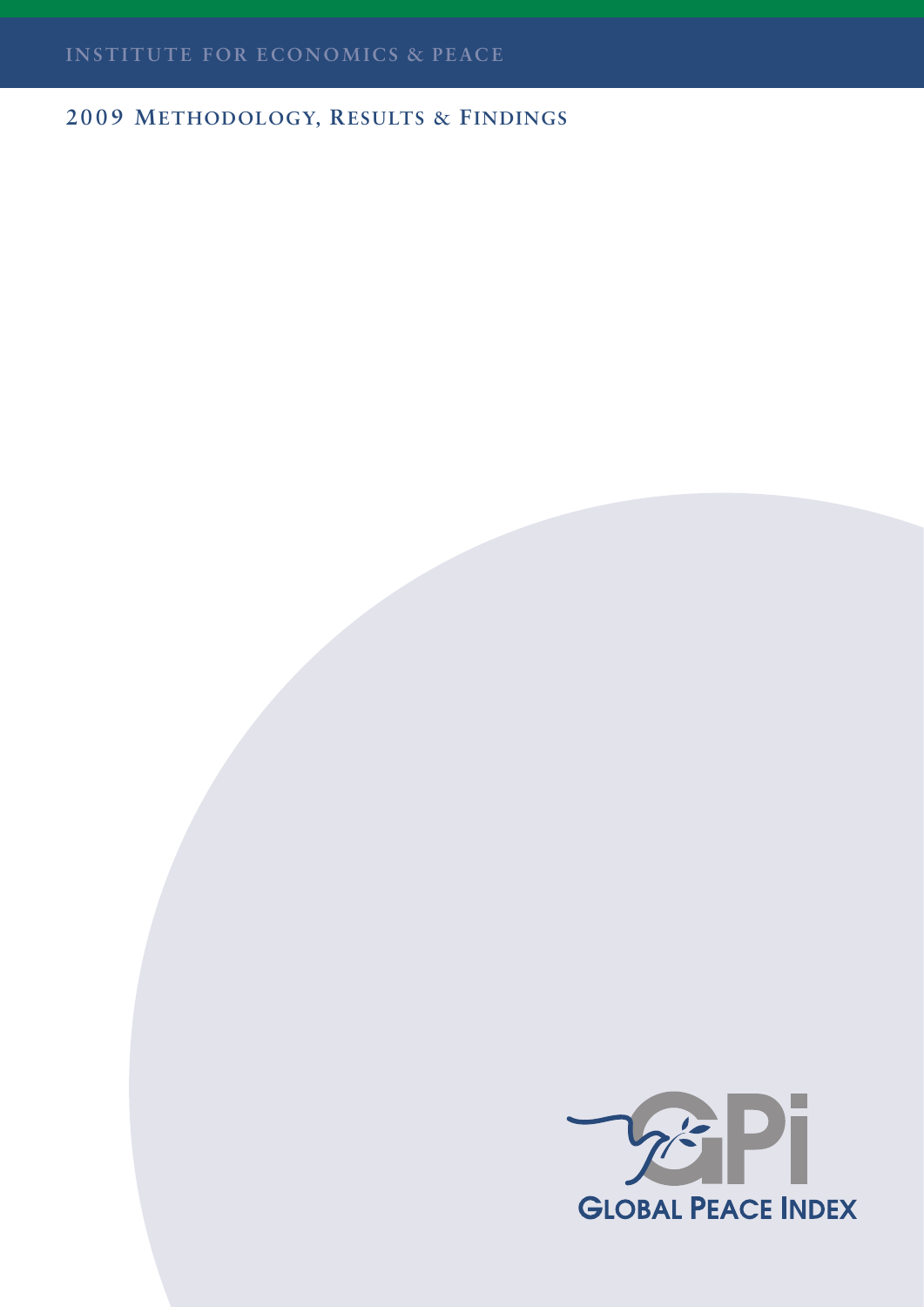## EXECUTIVE SUMMARY

*The results of the Global Peace Index for 2009 suggest that the world has become slightly less peaceful in the past year, which appears to reflect the intensification of violent conflict in some countries and the effects of both the rapidly rising food and fuel prices early in 2008 and the dramatic global economic downturn in the final quarter of the year. Rapidly rising unemployment, pay freezes and falls in the value of house prices, savings and pensions is causing popular resentment in many countries, with political repercussions that have been registered by the GPI through various indicators measuring safety and security in society.*

This is the third edition of the Global Peace Index (GPI). It has been expanded to rank 144 independent states and updated with the latest-available figures and information for 2007-08. The index is composed of 23 qualitative and quantitative indicators from respected sources, which combine internal and external factors ranging from a nation's level of military expenditure to its relations with neighbouring countries and the level of respect for human rights. These indicators were selected by an international panel of experts including academics and leaders of peace institutions.

As before, the GPI has been tested against a range of potential "drivers" or potential determinants of peace – including levels of democracy and transparency, education and material wellbeing. The GPI brings a snapshot of relative peacefulness among nations while continuing to contribute to an understanding of what factors help create or sustain more peaceful societies.

The GPI was founded by Steve Killelea, an Australian international technology entrepreneur and philanthropist. It forms part of the Institute for Economics and Peace, a new global think tank dedicated to the research and education of the relationship between economic development, business and peace. The GPI is collated and calculated by the Economist Intelligence Unit, with whom this report is written in co-operation.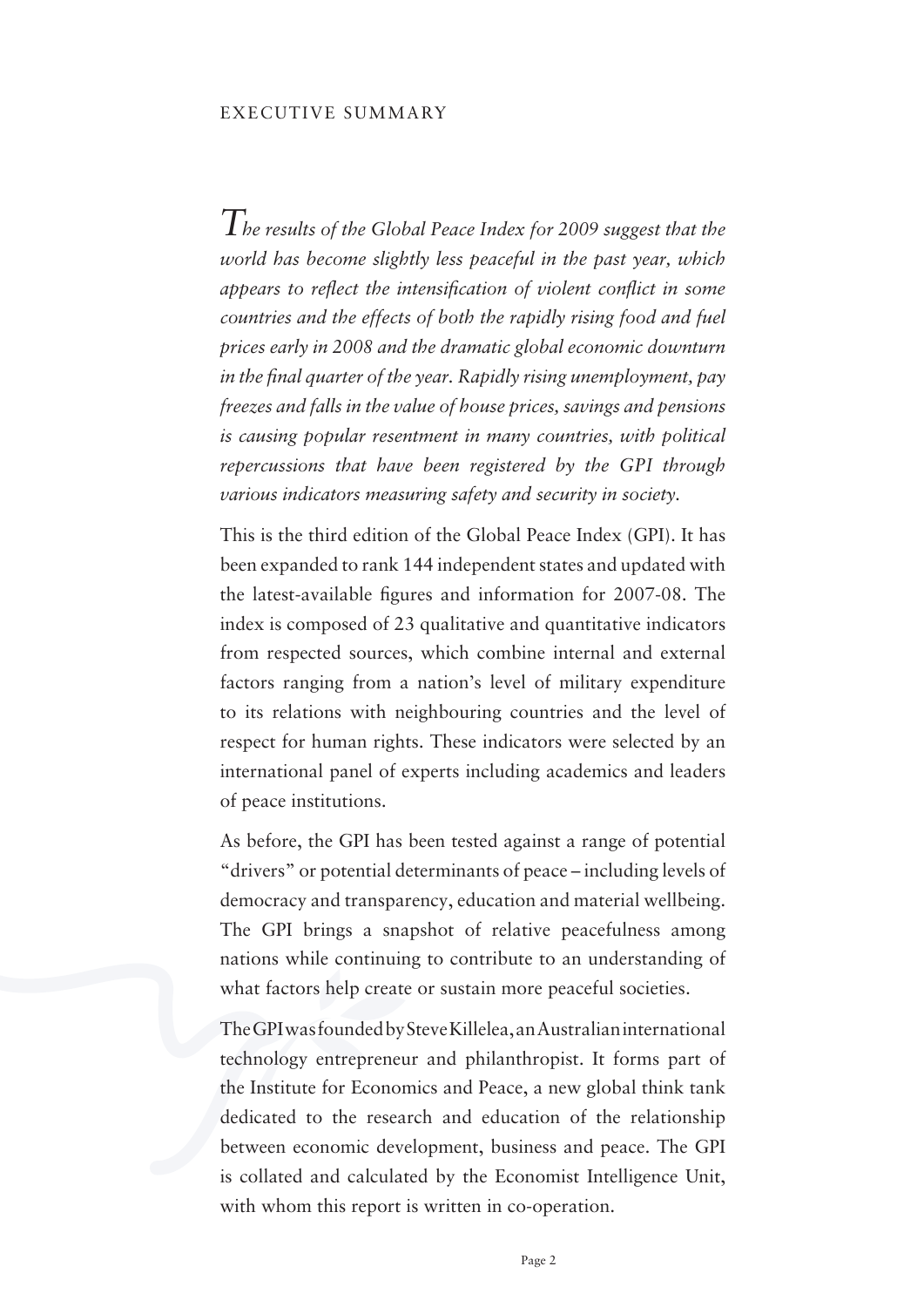## **HIGHLIGHTS**

New Zealand is ranked as the country most at peace, followed by Denmark and Norway. Small, stable and democratic countries are consistently ranked highest; 14 of the top 20 countries are Western or Central European countries. This is, however, a reduction from 16 last year, with Hungary and Slovakia both slipping out of the top 20, while Qatar and Australia moved up to 16th and 19th place respectively. All five Scandinavian countries are in the top ten of the GPI. Island nations generally fare well, although Madagascar fell by 30 places amid mounting political instability and violent demonstrations. For the third year running, the country ranked least at peace is Iraq. Afghanistan and Somalia follow – countries that are in a state of ongoing conflict and upheaval. The average score for the nations surveyed in the 2009 GPI is 1.964 (based on a 1-5 scale). There is little variance between the overall scores of the top 20 countries (1.202 for New Zealand and 1.481 for Chile), although the 20 lowest ranked countries exhibit a far greater spread, varying between 2.485 (Sri Lanka) and 3.341 (Iraq).

#### **Changes to the methodology for 2009**

The international panel of experts that oversees the compilation of the Global Peace Index chose to include five additional countries in the 2009 edition: Burundi, Georgia, Guyana, Montenegro and Nepal. Hong Kong was dropped in response to queries about its status as a special administrative region of the People's Republic of China. While Hong Kong maintains a high degree of autonomy, foreign affairs and defence are the responsibility of China's authorities in Beijing. This brings the total number of countries covered to 144,

encompassing almost 99% of the world's population and over 87% of the planet's land mass.

A further change involved the removal of two indicators featured in the Global Peace Indexes of 2007 and 2008: the measures of UN and non-UN deployments. The former was dropped because it was generally felt that it was not a sufficiently accurate measure of a commitment from countries to UN peacekeeping missions. In the 2009 GPI the UN deployments indicator has been replaced with a measure of financial support to UN peacekeeping missions as all UN member states share the cost of mounting these operations. The indicator calculates the percentage of countries' "outstanding contributions versus annual assessment to the budget of the current peacekeeping missions" (see Annex A for a full definition).

The indicator of Non-UN deployments was initially included on the assumption that a country deploying troops overseas cannot be considered free of violence. However, members of the panel of experts acknowledged that the indicator is potentially ambiguous - should the deployment of troops overseas, whose mission is to prevent genocide in a foreign country, be recorded as a "negative" indicator in the GPI? In order to avoid making such judgements, the consensus view was to remove the indicator.

The two previous editions of the Global Peace Index have been compiled using a combination of "raw" quantitative scores that were "normalized" and scores (mainly qualitative) that were banded using a scale of 1-5. The compilers have observed that the use of raw scores contributed to the volatility of the index, so, following discussion with the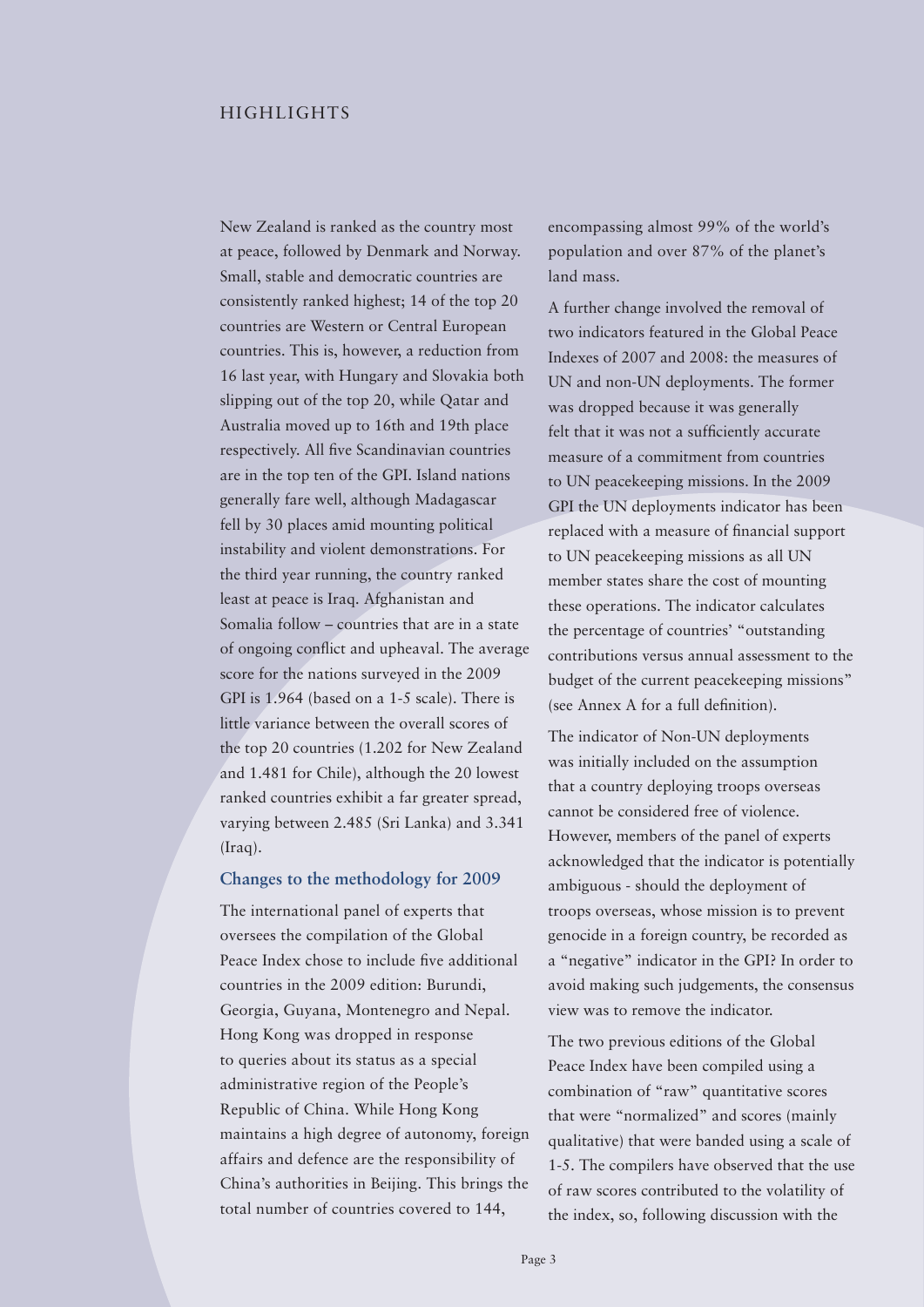# **HIGHLIGHTS**

overseeing panel of experts, it was decided this year to place all of the scores across the 23 indicators in bands, on either a scale of 1-5 or 1-10.

In order to make appropriate analysis of yearon-year changes to scores and rankings of the GPI, the Economist Intelligence Unit have used the amended set of indicators and weights as decided upon by the panel of experts to construct a revised index and set of rankings for the 2008 GPI. All discussions of changes in rankings and scores refer to these new methodologies. For more details, see Annex B.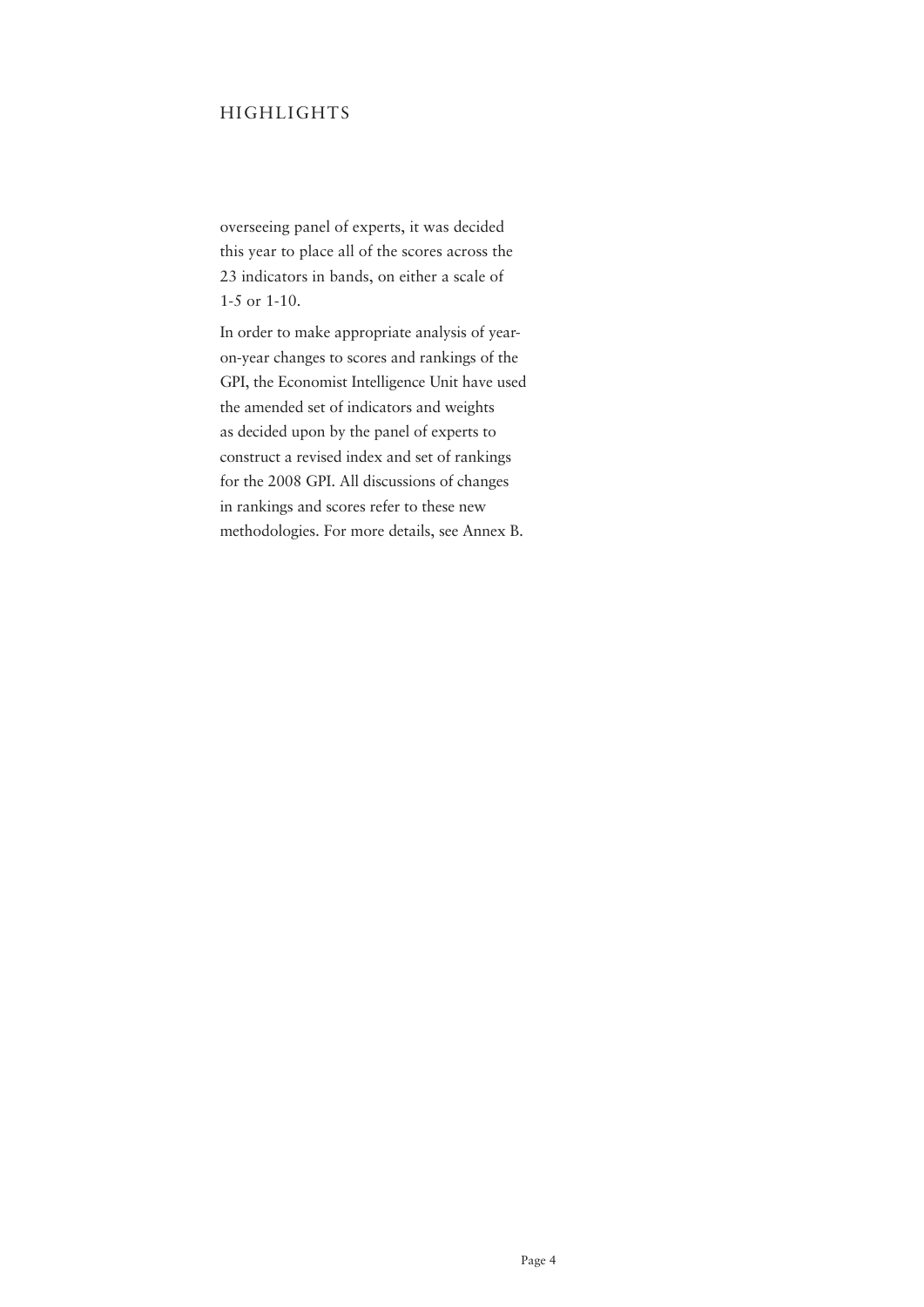#### **Defining peace**

The concept of peace is notoriously difficult to define. The simplest way of approaching it is in terms of harmony achieved by the absence of war or conflict. Applied to nations, this would suggest that those not involved in violent conflicts with neighbouring states or suffering internal wars would have achieved a state of peace. This is what Johan Galtung1 defined as a "negative peace" – an absence of violence. The concept of negative peace is immediately intuitive and empirically measurable, and can be used as a starting point to elaborate its counterpart concept, "positive peace": having established what constitutes an absence of violence, is it possible to identify which structures and institutions create and maintain peace? The Global Peace Index is a first step in this direction; a measurement of peace as the "absence of violence", that seeks to determine what cultural attributes and institutions are associated with states of peace.

In 1999 the UN General Assembly launched a programme of action to build a "culture of peace" for the world's children, which envisaged working towards a positive peace of justice, tolerance and plenty. The UN defined a culture of peace as involving values, attitudes and behaviours that:

- Reject violence
- Endeavour to prevent conflicts by addressing root causes
- Aim at solving problems through dialogue and negotiation

It proposed that such a culture of peace would be furthered by actions promoting education for peace and sustainable development, which it suggested was based on human rights, gender equality, democratic participation, tolerant solidarity, open communication and international security. However, these links between the concept of peace and the causes of them were presumed rather than systematically measured. For example, while Doyle<sup>2</sup> and advocates of his liberal peace theory have held that democratic states rarely attack each other, the ongoing war in Iraq demonstrates how some democratic countries can be militant or belligerent – the justification for war often being that peace is ultimately secured through violence or the threat of violence.

### **Measuring states of peace**

The difficulties in defining the concept of peace may partly explain why there have been so few attempts to measure states of peace across nations. This project has approached the task on two fronts – the first aim is to produce a scoring model and global peace index that ranks 144 nations by their relative states of peace using 23 indicators. The indicators have been selected as being the best available datasets that reflect the incidence or absence of peace, and contain both quantitative data and qualitative scores from a range of trusted sources. The second aim is to use the underlying data and results from the Global Peace Index to undertake investigations into the relative importance of a range of potential determinants or "drivers" that may influence the creation and nurturing of peaceful societies, both internally and externally.

- 1 Galtung, Johan. *Peace by Peaceful Means: peace and conflict, development and civilization*. Oslo:<br>International Peace Research Institute, 1996
- 2 Doyle, Michael. *Kant, Liberal Legacies, and Foreign Affairs.* Philosophy and Public Affairs (1983) 205, 207-208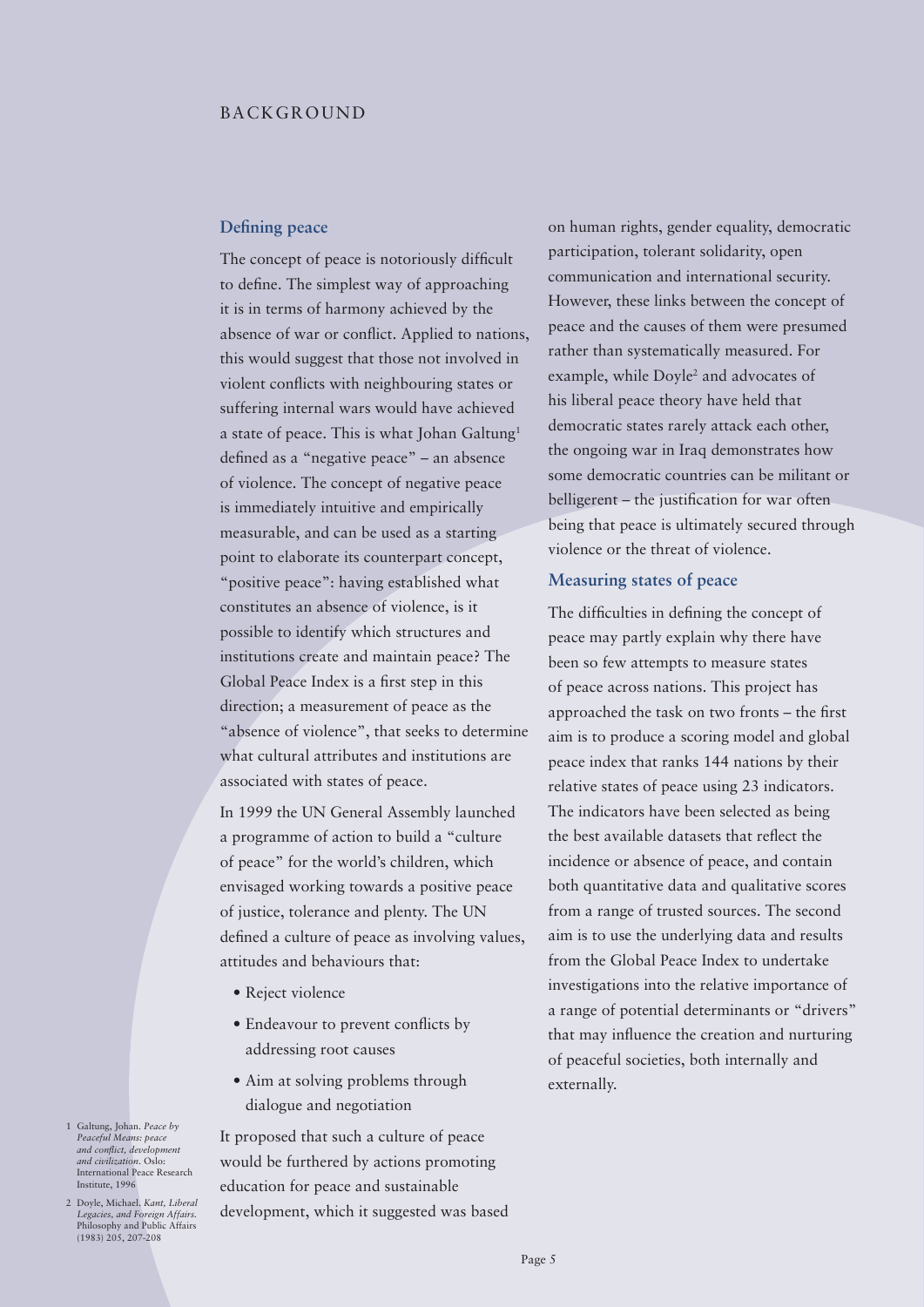## **BACKGROUND**

# **The international advisory panel of experts**

As with all composite indexes of this type, there are issues of bias and arbitrariness in the factors that are chosen to assess peace and, as seriously, in assigning weights to the different indicators (measured on a comparable and meaningful scale) to produce a single synthetic measure. In order to minimise these slants, the choices of indicators and the weights assigned to them were agreed following close and extensive consultation with the following international panel of experts in 2009:

**Professor Kevin P. Clements, Chairperson** Foundation Chair of Peace and Conflict Studies and

Director, National Centre for Peace and Conflict Studies University of Otago, New Zealand

**Professor Sultan Barakat** Director, Post-war Reconstruction and Development Unit (PRDU) Department of Politics, University of York, United Kingdom

#### **Dr Bates Gill**

Director, Stockholm International Peace Research Institute (SIPRI), Sweden with **Dr Ian Anthony** and **Dr Ekaterina Stepanova**

**Dr Ronald J. Horvath** Honorary Associate, School of Geosciences University of Sydney, Australia

### **Dr Linda S. Jamison**

Dean, Abshire-Inamori Leadership Academy and Senior Fellow Center for Strategic and International Studies (CSIS), USA

## **Dr Manuela Mesa**

Director, Center for Education and Peace Research (CEIPAZ) and President, Spanish Association for Peace Research (AIPAZ), Spain

**Dan Smith** Author, in a private capacity

**Paul van Tongeren** Secretary General, Global Partnership for the Prevention of Armed Conflict (GPPAC), The Netherlands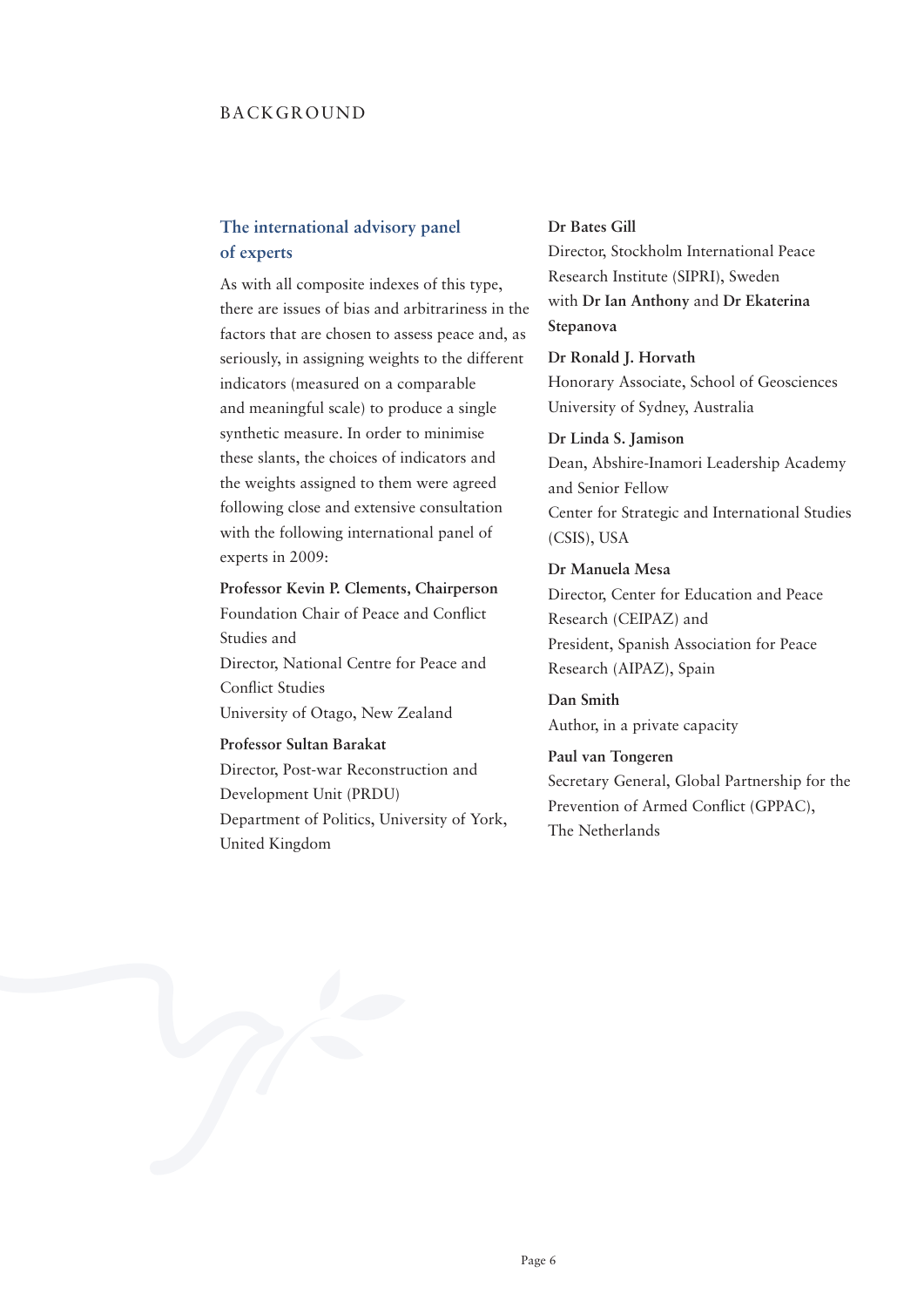## Methodology and data sources

### **The indicators**

Twenty-three indicators of the existence or absence of peace were chosen by the panel of experts (see page 9), which are divided into three broad categories: measures of ongoing domestic and international conflict, measures of safety and security in society and measures of militarization. All scores for each indicator have now been "banded", either on a scale of 1-5 (for qualitative indicators) or 1-10 (for quantitative data, such as military expenditure or the jailed population, which have then been converted to a 1-5 scale for comparability when compiling the final index). Qualitative indicators in the index have been scored by the Economist Intelligence Unit's extensive team of country analysts, and gaps in the quantitative data have been filled by estimates by the same team.

Indicators consisting of quantitative data such as military expenditure or jailed population have been measured on the basis of the distribution of values across all countries between the maximum and minimum values (we assume that the 144 countries measured for the Global Peace Index are a representative sample of all countries). Each of the indicator's data set has been divided into ten bands based on the full range of the data set and a country's corresponding score results in its position in the distribution. Each indicator's range between the maximum and minimum values has now been anchored in time based on data collected for the 2008 Global Peace Index. This is a change to the measurement methodology used in previous versions of the GPI and a detailed description is provided in Annex A. In order to make comparable and fair assessments over time, the 2009 methodology has been used to recalculate

GPI 2008. All ranking and score changes between the 2009 GPI and 2008 GPI are on the basis of these enhanced measuring techniques.

A detailed explanation of the scoring criteria used for each indicator is supplied in Annex A to this paper.

## **Measures of ongoing domestic and international conflict**

The Global Peace Index is intended as a review of the state of peace in nations over the past year, although many indicators are based on available data from the last two years. The panel of experts decided against including data reflecting a country's longerterm historical experience of domestic and international conflict on the grounds that the GPI uses authoritative statistics on ongoing civil and trans-national wars collated by institutes such as the Uppsala Conflict Data Program and the International Peace Research Institute, Oslo. These, combined with two indicators scored by the Economist Intelligence Unit's analysts, comprise five of the 23 indicators:

- Number of external and internal conflicts fought: 2002-07
- • Estimated number of deaths from organized conflict (external)
- • Number of deaths from organized conflict (internal)
- • Level of organized conflict (internal)
- Relations with neighbouring countries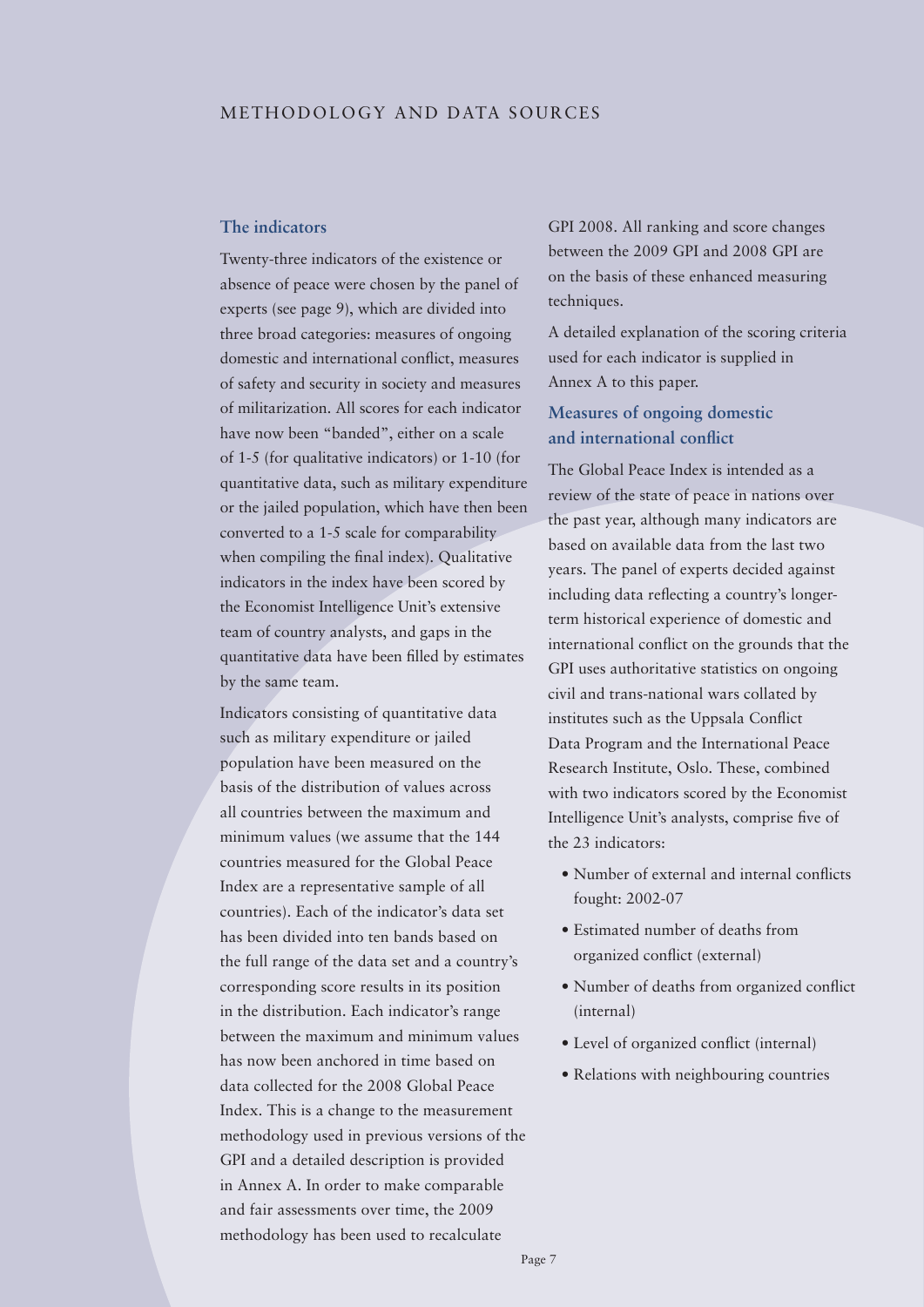### **Measures of societal safety and security**

Ten of the indicators assess the levels of safety and security in a society (country), ranging from the perception of criminality in society, to the level of respect for human rights and the rate of homicides and violent crimes. Crime data is from the UN Office of Drugs and Crime. The difficulties of comparing international crime statistics are discussed in detail in Annex A. Five of these indicators have been scored by the Economist Intelligence Unit's team of country analysts:

- Perceptions of criminality in society
- Number of displaced people as a percentage of the population
- Political instability
- Level of disrespect for human rights (Political Terror Scale)
- Potential for terrorist acts
- Number of homicides per 100,000 people
- • Level of violent crime
- • Likelihood of violent demonstrations
- • Number of jailed population per 100,000 people
- • Number of internal security officers and police per 100,000 people

### **Measures of militarization**

Eight of the indicators are related to a country's military build-up – reflecting the assertion that the level of militarization and access to weapons is directly linked to how at peace a country feels internationally. Comparable data are readily available from sources such as the International Institute of Strategic Studies (IISS):

• Military expenditure as a percentage of GDP

- • Number of armed services personnel per 100,000 people
- Volume of transfers (imports) of major conventional weapons per 100,000 people
- Volume of transfers (exports) of major conventional weapons per 100,000 people
- Funding for UN peacekeeping missions: outstanding contributions versus annual assessment to the budget of the current peacekeeping missions
- • Aggregate number of heavy weapons per 100,000 people
- • Ease of access to small arms and light weapons
- • Military capability/sophistication

#### **Weighting the index**

The panel of experts apportioned scores based on the relative importance of each of the indicators on a 1-5 scale. The consensus scores for each indicator are given in table 1.

Two sub-component weighted indices were then calculated from the GPI group of indicators:

- 1 a measure of how at peace internally a country is;
- 2 a measure of how at peace externally a country is (its state of peace beyond its borders).

The overall composite score and index was then formulated by applying a weight of 60% to the measure of internal peace and 40% for external peace. The heavier weight applied to internal peace was agreed within the panel of experts, following robust debate. The decision was based on the innovative notion that a greater level of internal peace is likely to lead to, or at least correlate with, lower external conflict.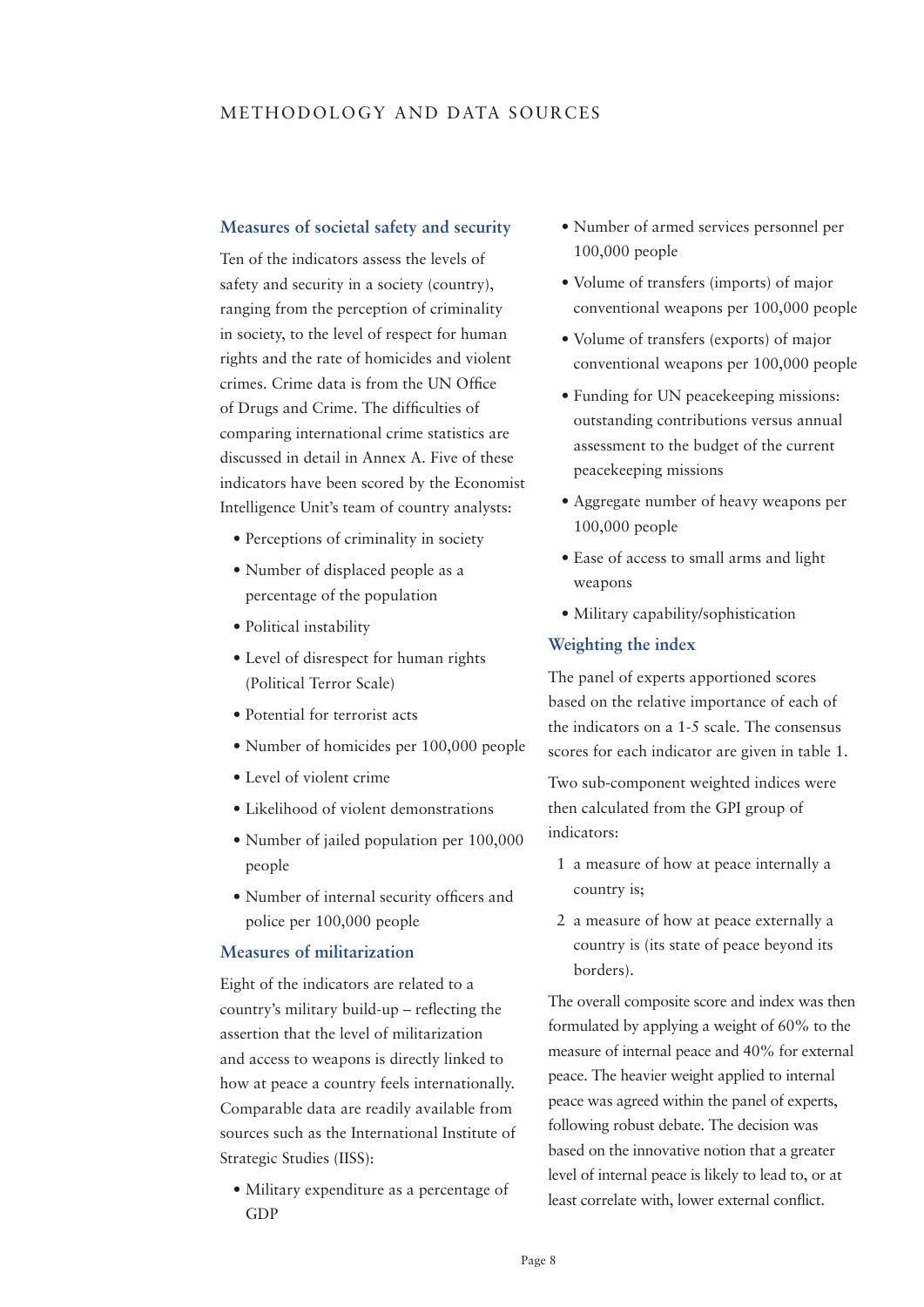| Indicator                                                                                       | Weight<br>(1 to 5) |
|-------------------------------------------------------------------------------------------------|--------------------|
| <b>Internal Peace</b>                                                                           | 60%                |
| <b>External Peace</b>                                                                           | 40%                |
| Perceptions of criminality in society                                                           | 4                  |
| Number of internal security officers and police per 100,000 people                              | 3                  |
| Number of homicides per 100,000 people                                                          | 4                  |
| Number of jailed population per 100,000 people                                                  | 3                  |
| Ease of access to weapons of minor destruction                                                  | 3                  |
| Level of organized conflict (internal)                                                          | 5                  |
| Likelihood of violent demonstrations                                                            | 3                  |
| Level of violent crime                                                                          | 4                  |
| Political instability                                                                           | $\overline{4}$     |
| Respect for human rights                                                                        | 4                  |
| Volume of transfers of major conventional weapons,<br>as recipient (Imports) per 100,000 people | 2                  |
| Potential for terrorist acts                                                                    | 1                  |
| Number of deaths from organized conflict (internal)                                             | 5                  |
| Military expenditure as a percentage of GDP                                                     | $\overline{2}$     |
| Number of armed services personnel per 100,000 people                                           | 2                  |
| Funding for UN peacekeeping missions                                                            | $\overline{2}$     |
| Aggregate number of heavy weapons per 100,000 people                                            | 3                  |
| Volume of transfers of major conventional weapons as supplier<br>(exports) per 100,000 people   | $\overline{3}$     |
| Military capability/sophistication                                                              | $\overline{2}$     |
| Number of displaced people as a percentage of the population                                    | $\overline{4}$     |
| Relations with neighbouring countries                                                           | 5                  |
| Number of external and internal conflicts fought: 2002-07                                       | 5                  |
| Estimated number of deaths from organized conflict (external)                                   | 5                  |

*Table 1*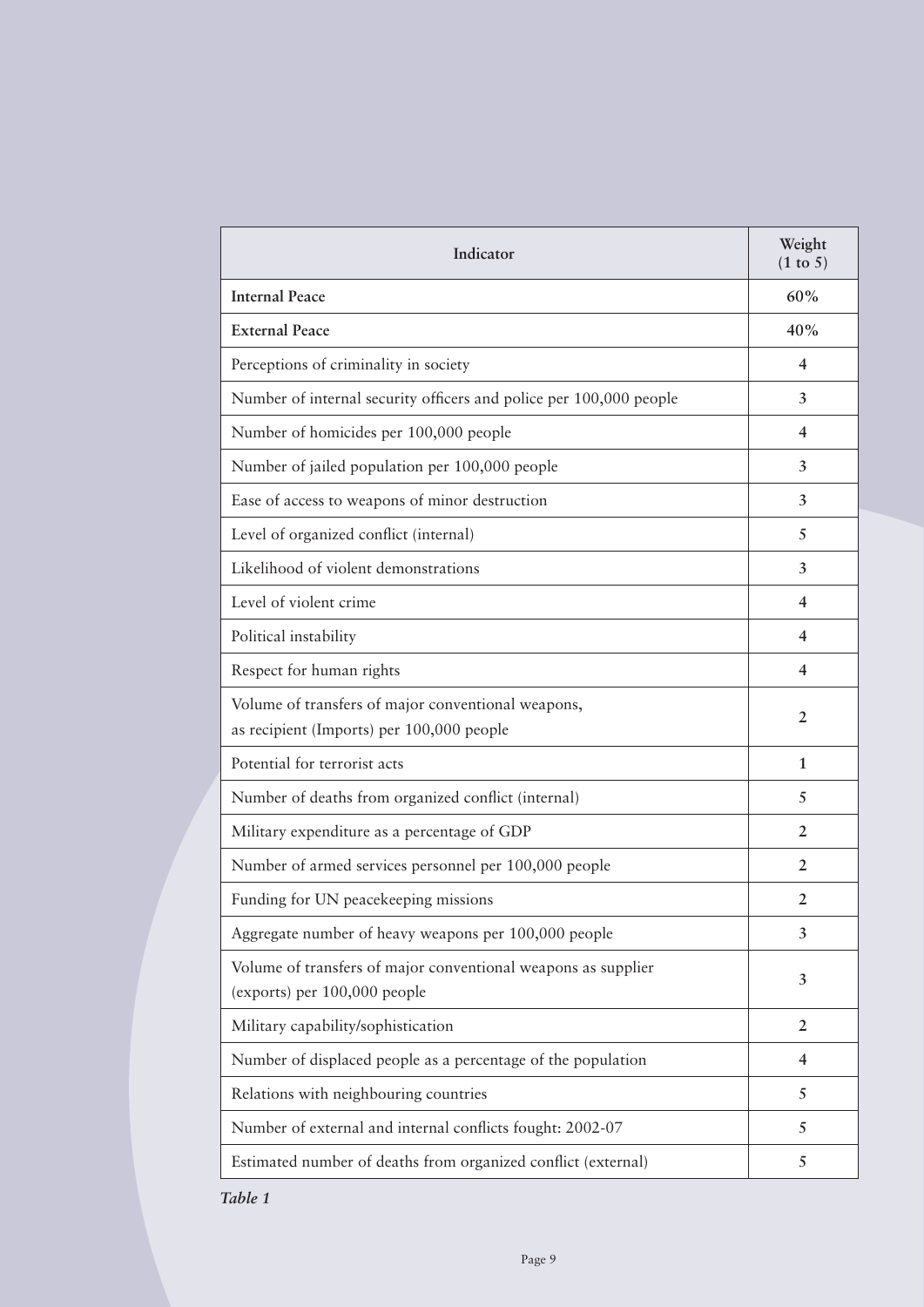# Analysis of the Results

Table 2 provides the GPI rankings for the 144 countries in 2009. Countries most at peace are ranked first. Those countries shaded green are in the top 20%; those shaded red are in the bottom 20%.

| Rank           | Country               | Score | Rank | Country                  | Score |
|----------------|-----------------------|-------|------|--------------------------|-------|
| $\mathbf{1}$   | New Zealand           | 1.202 | 36   | Italy                    | 1.648 |
| $\overline{2}$ | Denmark               | 1.217 | 37   | Taiwan                   | 1.652 |
| $\overline{2}$ | Norway                | 1.217 | 38   | Estonia                  | 1.661 |
| $\overline{4}$ | Iceland               | 1.225 | 39   | Vietnam                  | 1.664 |
| 5              | Austria               | 1.252 | 40   | Bhutan                   | 1.667 |
| 6              | Sweden                | 1.269 | 40   | United Arab Emirates     | 1.667 |
| $\overline{7}$ | Japan                 | 1.272 | 42   | Kuwait                   | 1.680 |
| 8              | Canada                | 1.311 | 43   | Lithuania                | 1.687 |
| 9              | Finland               | 1.322 | 44   | Tunisia                  | 1.698 |
| 9              | Slovenia              | 1.322 | 45   | Laos                     | 1.701 |
| 11             | <b>Czech Republic</b> | 1.328 | 46   | Libya                    | 1.710 |
| 12             | Ireland               | 1.333 | 47   | Malawi                   | 1.711 |
| 13             | Luxembourg            | 1.341 | 48   | Cyprus                   | 1.737 |
| 14             | Portugal              | 1.348 | 49   | Croatia                  | 1.741 |
| 15             | Belgium               | 1.359 | 50   | Bosnia and Herzegovina   | 1.755 |
| 16             | Germany               | 1.392 | 51   | Gabon                    | 1.758 |
| 16             | Qatar                 | 1.392 | 52   | Ghana                    | 1.761 |
| 18             | Switzerland           | 1.393 | 53   | Mozambique               | 1.765 |
| 19             | Australia             | 1.476 | 54   | Egypt                    | 1.773 |
| 20             | Chile                 | 1.481 | 54   | Latvia                   | 1.773 |
| 21             | Oman                  | 1.520 | 56   | Bulgaria                 | 1.775 |
| 22             | Netherlands           | 1.531 | 57   | Greece                   | 1.778 |
| 23             | Singapore             | 1.533 | 58   | Zambia                   | 1.779 |
| 24             | Slovakia              | 1.539 | 59   | Panama                   | 1.798 |
| 25             | Uruguay               | 1.557 | 59   | Tanzania                 | 1.798 |
| 26             | Malaysia              | 1.561 | 61   | <b>Equatorial Guinea</b> | 1.801 |
| 27             | Hungary               | 1.575 | 61   | Nicaragua                | 1.801 |
| 28             | Spain                 | 1.577 | 63   | Morocco                  | 1.811 |
| 29             | Costa Rica            | 1.578 | 64   | Jordan                   | 1.832 |
| 30             | France                | 1.579 | 65   | Namibia                  | 1.841 |
| 31             | Romania               | 1.591 | 66   | Argentina                | 1.851 |
| 32             | Poland                | 1.599 | 67   | Indonesia                | 1.853 |
| 33             | South Korea           | 1.627 | 68   | Cuba                     | 1.856 |
| 34             | Botswana              | 1.643 | 69   | Bahrain                  | 1.881 |
| 35             | United Kingdom        | 1.647 | 70   | Dominican Republic       | 1.890 |

*Table 2 (continued over page)*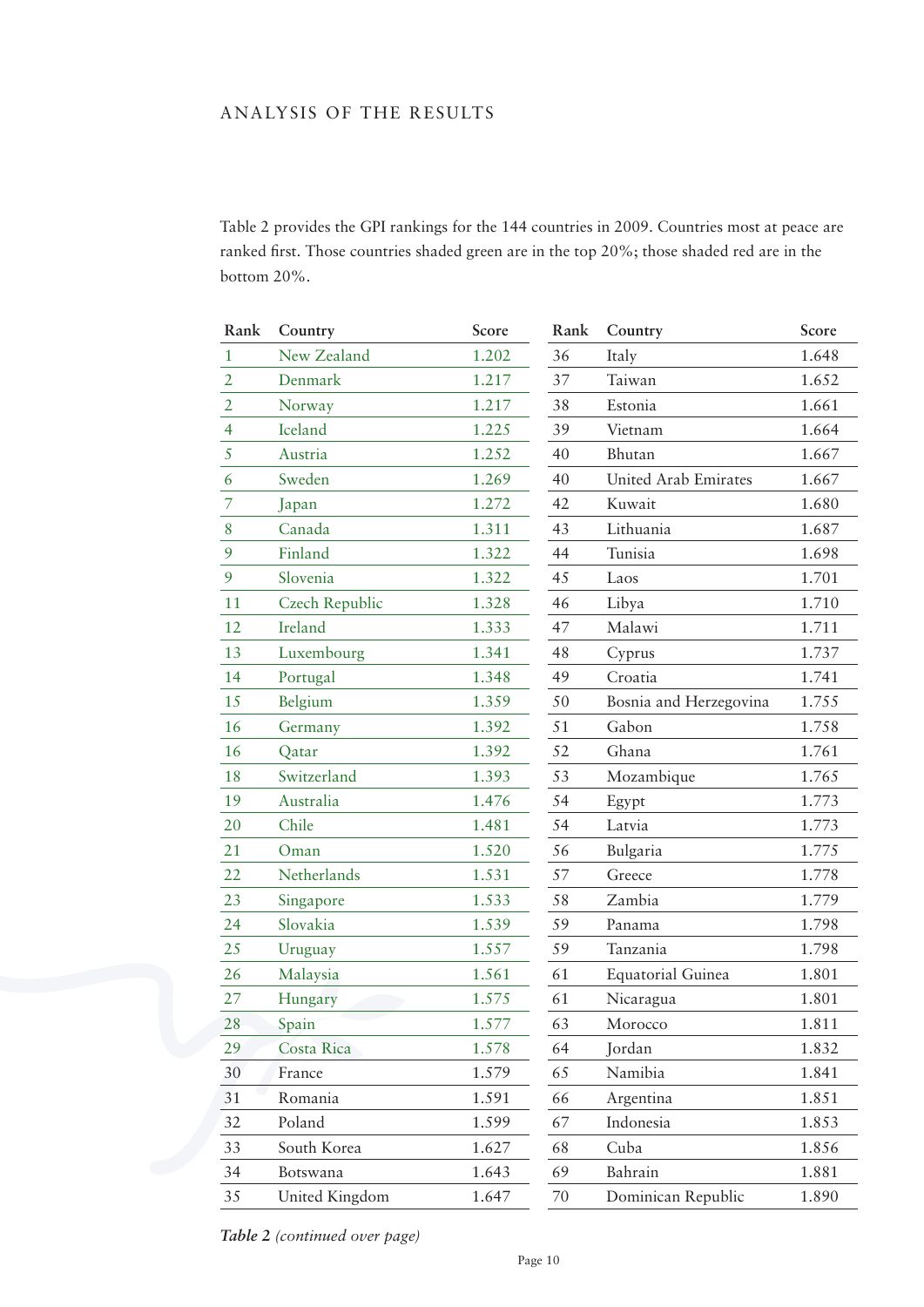| Rank    | Country                  | Score | Rank | Country                  | Score |
|---------|--------------------------|-------|------|--------------------------|-------|
| 71      | Burkina Faso             | 1.905 | 111  | Guatemala                | 2.218 |
| 72      | Madagascar               | 1.912 | 112  | Honduras                 | 2.265 |
| 73      | Paraguay                 | 1.916 | 113  | Kenya                    | 2.266 |
| 74      | China                    | 1.921 | 114  | Azerbaijan               | 2.327 |
| 75      | Moldova                  | 1.925 | 114  | Philippines              | 2.327 |
| 75      | Albania                  | 1.925 | 116  | Haiti                    | 2.330 |
| 77      | Nepal                    | 1.939 | 117  | Cote d'Ivoire            | 2.342 |
| 78      | Serbia                   | 1.951 | 118  | Thailand                 | 2.353 |
| 79      | Peru                     | 1.972 | 119  | Yemen                    | 2.363 |
| 80      | Senegal                  | 1.984 | 120  | Venezuela                | 2.381 |
| 81      | Bolivia                  | 1.990 | 121  | Turkey                   | 2.389 |
| 82      | Ukraine                  | 2.010 | 122  | India                    | 2.422 |
| 83      | United States of America | 2.015 | 123  | South Africa             | 2.437 |
| 84      | Kazakhstan               | 2.018 | 124  | Mauritania               | 2.478 |
| 85      | <b>Brazil</b>            | 2.022 | 125  | Sri Lanka                | 2.485 |
| 86      | Rwanda                   | 2.027 | 126  | Myanmar                  | 2.501 |
| 87      | Trinidad and Tobago      | 2.035 | 127  | Burundi                  | 2.529 |
| 88      | Macedonia                | 2.039 | 128  | Ethiopia                 | 2.551 |
| 89      | Mongolia                 | 2.040 | 129  | Nigeria                  | 2.602 |
| 90      | Bangladesh               | 2.045 | 130  | Colombia                 | 2.645 |
| 91      | Montenegro               | 2.046 | 131  | North Korea              | 2.717 |
| 92      | Syria                    | 2.049 | 132  | Lebanon                  | 2.718 |
| 93      | Papua New Guinea         | 2.059 | 133  | Central African Republic | 2.733 |
| 94      | El Salvador              | 2.068 | 134  | Georgia                  | 2.736 |
| 95      | Cameroon                 | 2.073 | 134  | Zimbabwe                 | 2.736 |
| 96      | Mali                     | 2.086 | 136  | Russia                   | 2.750 |
| 97      | Guyana                   | 2.098 | 137  | Pakistan                 | 2.859 |
| 98      | Belarus                  | 2.103 | 138  | Chad                     | 2.880 |
| 99      | Iran                     | 2.104 | 139  | Democratic Republic      | 2.888 |
| $100\,$ | Angola                   | 2.105 |      | of the Congo             |       |
| 101     | Turkmenistan             | 2.110 | 140  | Sudan                    | 2.922 |
| 102     | Jamaica                  | 2.111 | 141  | Israel                   | 3.035 |
| 103     | Uganda                   | 2.140 | 142  | Somalia                  | 3.257 |
| 104     | Saudi Arabia             | 2.167 | 143  | Afghanistan              | 3.285 |
| 105     | Cambodia                 | 2.179 | 144  | Iraq                     | 3.341 |
| 106     | Congo (Brazzaville)      | 2.202 |      |                          |       |
| 106     | Uzbekistan               | 2.202 |      |                          |       |
| 108     | Mexico                   | 2.209 |      |                          |       |
| 109     | Ecuador                  | 2.211 |      |                          |       |

Algeria 2.212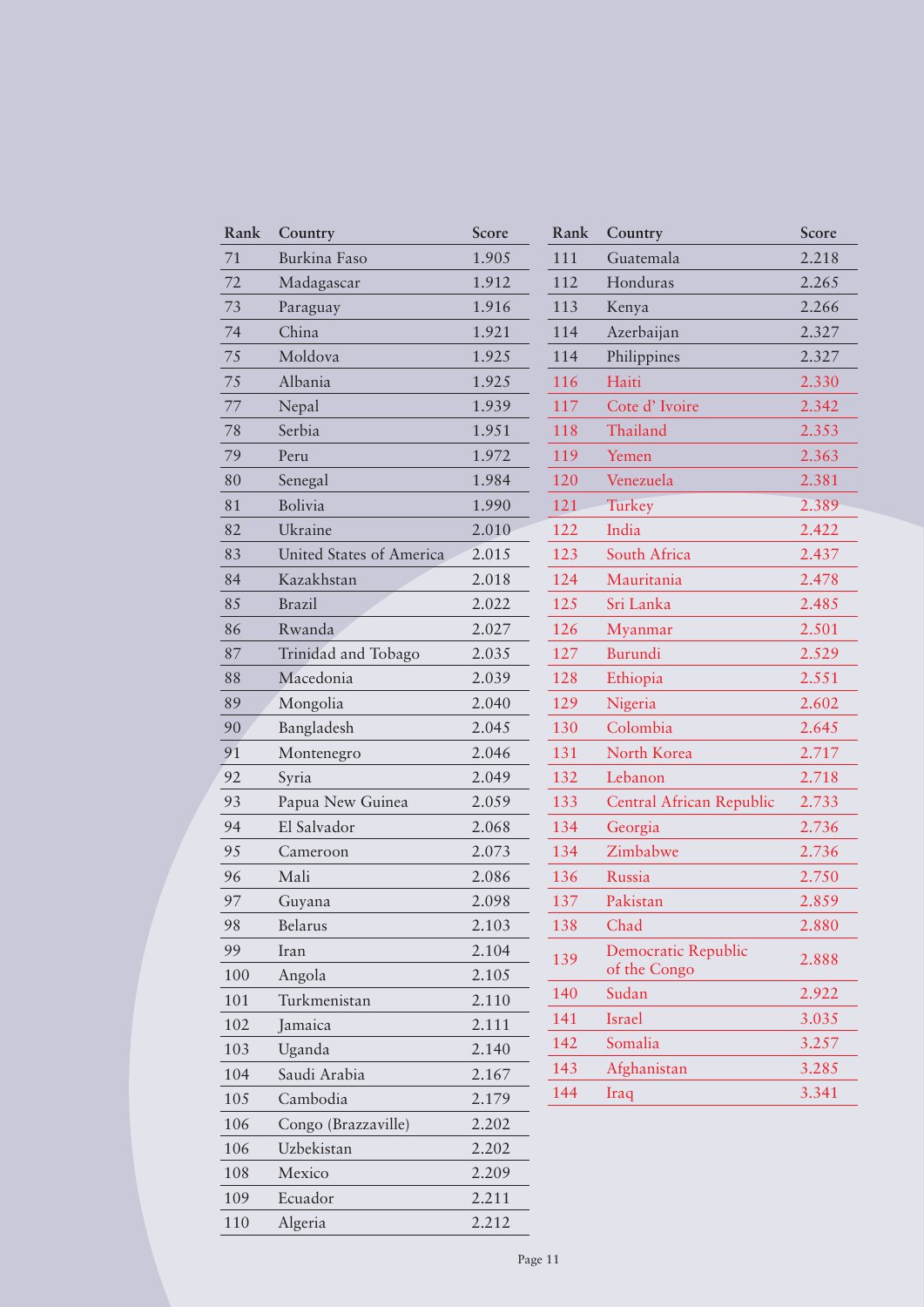# Analysis of the Results

#### **A regional overview**

**Western Europe** is markedly the most peaceful region, with the majority of the countries in this group ranking in the top 20 overall. France, the United Kingdom, Italy, Cyprus and Greece fare the least well of the Western European nations, with deteriorations in the scores for both Greece (a fall of 8 places) and Italy (3 positions). Greece's score for political instability rose, reflecting the travails of the scandal-hit centre-right New Democracy (ND) party. The ruling party's fortunes faded further in late 2008, amid a week of rioting in Athens and Thessaloniki that was sparked by the death of a 15-year-old boy who was shot by a police officer. In Italy, a rise in the indicator measuring perceptions of criminality in society was linked to a focus on rising illegal immigration and violent crime, frequently blamed on immigrants, in the April 2008 election campaign. Fairly high levels of militarization, sophisticated weapon industries and arms exports in the UK and France contribute to their relatively low scores.

#### *Table 3.1*

| <b>Western Europe</b> | Overall<br>Rank | Overall<br>Score | Regional<br>Rank |
|-----------------------|-----------------|------------------|------------------|
| Denmark               | $\overline{2}$  | 1.22             | $\mathbf{1}$     |
| Norway                | $\overline{2}$  | 1.22             | $\mathbf{1}$     |
| Iceland               | $\overline{4}$  | 1.23             | 3                |
| Austria               | 5               | 1.25             | $\overline{4}$   |
| Sweden                | 6               | 1.27             | 5                |
| Finland               | 9               | 1.32             | 6                |
| Ireland               | 12              | 1.33             | 7                |
| Luxembourg            | 13              | 1.34             | 8                |
| Portugal              | 14              | 1.35             | 9                |
| Belgium               | 15              | 1.36             | 10               |
| Germany               | 16              | 1.39             | 11               |
| Switzerland           | 18              | 1.39             | 12               |
| Netherlands           | 22              | 1.53             | 13               |
| Spain                 | 28              | 1.58             | 14               |
| France                | 30              | 1.58             | 15               |
| United Kingdom        | 35              | 1.65             | 16               |
| Italy                 | 36              | 1.65             | 17               |
| Cyprus                | 48              | 1.74             | 18               |
| Greece                | 57              | 1.78             | 19               |
| Average               | 20              | 1.43             |                  |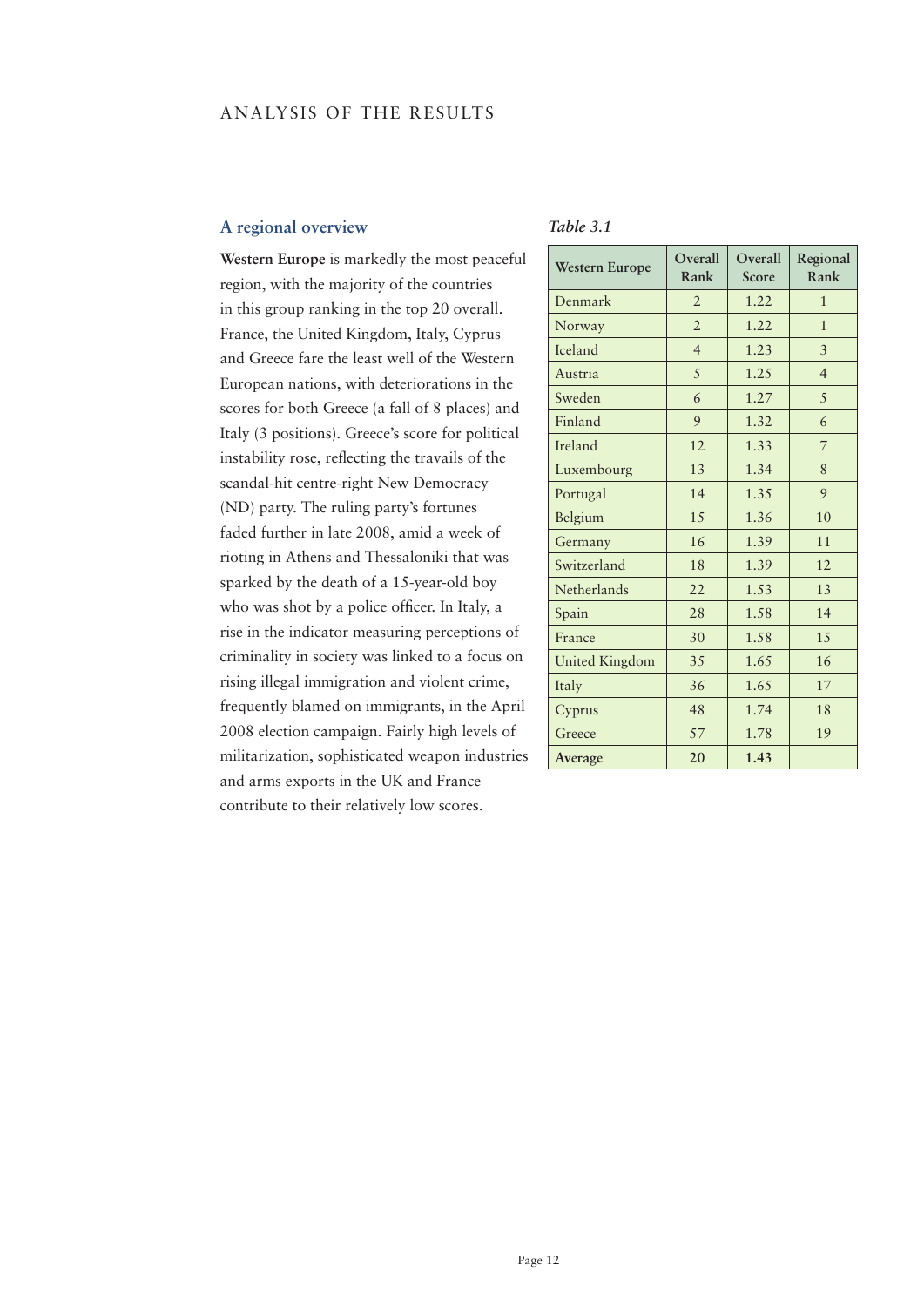Page 13

In **Central and Eastern Europe,** the recent members of the European Union generally fare well, with Slovenia leading the way in 9th place, followed by Czech Republic (11th position), although Estonia, Hungary, Latvia and Poland all experienced falls of at least five places in this year's index. Countries in the Caucasus and Central Asia are accorded low ranks, as last year, and Russia slips to 136th place, reflecting high scores for the majority of indicators, notably on measures of internal peace with high scores for homicides, the jailed population, perceived criminality, violent crime and respect for human rights.

### *Table 3.2*

| Central and<br><b>Eastern Europe</b> | Overall<br>Rank | Overall<br>Score | Regional<br>Rank |
|--------------------------------------|-----------------|------------------|------------------|
| Slovenia                             | 9               | 1.32             | $\mathbf{1}$     |
| <b>Czech Republic</b>                | 11              | 1.33             | $\overline{2}$   |
| Slovakia                             | 24              | 1.54             | $\overline{3}$   |
| Hungary                              | 27              | 1.58             | $\overline{4}$   |
| Romania                              | 31              | 1.59             | 5                |
| Poland                               | 32              | 1.60             | 6                |
| Estonia                              | 38              | 1.66             | 7                |
| Lithuania                            | 43              | 1.69             | 8                |
| Croatia                              | 49              | 1.74             | 9                |
| Bosnia and<br>Herzegovina            | 50              | 1.76             | 10               |
| Latvia                               | 54              | 1.77             | 11               |
| Bulgaria                             | 56              | 1.77             | 12               |
| Moldova                              | 75              | 1.92             | 13               |
| Albania                              | 76              | 1.93             | 14               |
| Serbia                               | 78              | 1.95             | 15               |
| Ukraine                              | 82              | 2.01             | 16               |
| Kazakhstan                           | 84              | 2.02             | 17               |
| Macedonia                            | 88              | 2.04             | 18               |
| Montenegro                           | 91              | 2.05             | 19               |
| Belarus                              | 98              | 2.10             | 20               |
| Turkmenistan                         | 101             | 2.11             | 21               |
| Uzbekistan                           | 106             | 2.20             | 22               |
| Azerbaijan                           | 115             | 2.33             | 23               |
| Turkey                               | 121             | 2.39             | 24               |
| Georgia                              | 134             | 2.74             | 25               |
| Russia                               | 136             | 2.75             | 26               |
| Average                              | 70              | 1.92             |                  |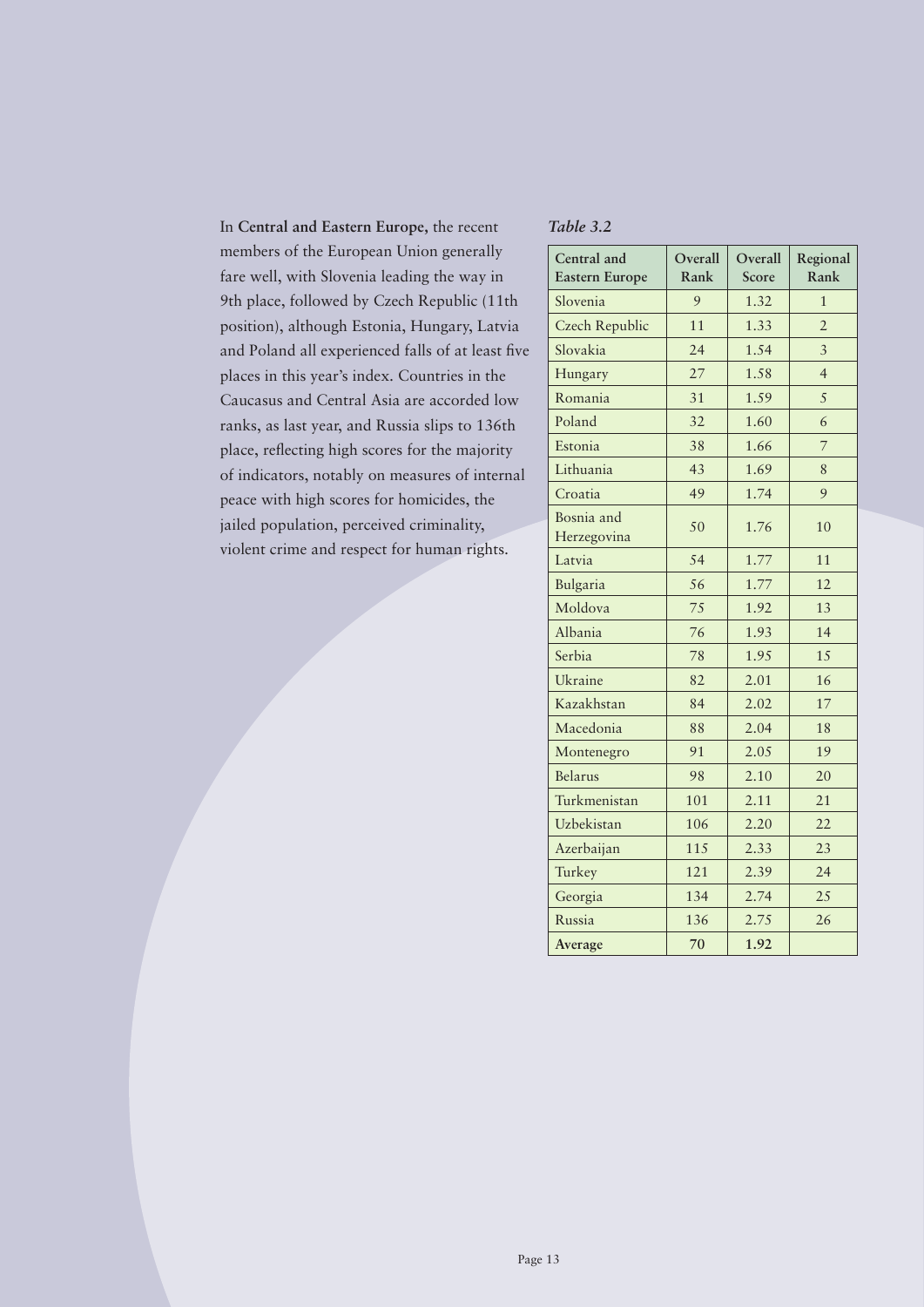# Analysis of the Results

The **Asia Pacific** region is on average the third most peaceful region (behind North America), but it exhibits wide variation. The region's OECD nations rank highly, with New Zealand coming first overall and Japan seventh, a two-pronged impact of very strong scores for overall domestic peace and low levels of militarization. With the exception of Japan, the top seven Asia/Pacific countries all rose in the rankings this year, led by Malaysia which climbed by 5 places to 26th position.

Ongoing internal conflicts and related security concerns in Afghanistan, Pakistan and Sri Lanka contribute to their low rankings, while in North Korea and Myanmar very high levels of militarization are key factors. Thailand and the Philippines are ranked higher than these nations, but their relatively low scores reflect elevated levels of crime and internal disharmony.

| Table 3.3 |  |  |
|-----------|--|--|
|           |  |  |

| Asia-Pacific        | Overall<br>Rank | Overall<br>Score | Regional<br>Rank |
|---------------------|-----------------|------------------|------------------|
| New Zealand         | $\mathbf{1}$    | 1.20             | 1                |
| Japan               | 7               | 1.27             | $\overline{2}$   |
| Australia           | 19              | 1.48             | $\overline{3}$   |
| Singapore           | 23              | 1.53             | $\overline{4}$   |
| Malaysia            | 26              | 1.56             | 5                |
| South Korea         | 33              | 1.63             | 6                |
| Taiwan              | 37              | 1.65             | 7                |
| Vietnam             | 39              | 1.66             | 8                |
| Bhutan              | 40              | 1.67             | 9                |
| Laos                | 45              | 1.70             | 10               |
| Indonesia           | 67              | 1.85             | 11               |
| China               | 74              | 1.92             | 12               |
| Nepal               | 77              | 1.94             | 13               |
| Mongolia            | 89              | 2.04             | 14               |
| Bangladesh          | 90              | 2.04             | 15               |
| Papua New<br>Guinea | 93              | 2.06             | 16               |
| Cambodia            | 105             | 2.18             | 17               |
| Philippines         | 114             | 2.33             | 18               |
| Thailand            | 118             | 2.35             | 19               |
| India               | 122             | 2.42             | 20               |
| Sri Lanka           | 125             | 2.48             | 21               |
| Myanmar             | 126             | 2.50             | 22               |
| North Korea         | 131             | 2.72             | 23               |
| Pakistan            | 137             | 2.86             | 24               |
| Afghanistan         | 143             | 3.28             | 25               |
| Average             | 75              | 2.01             |                  |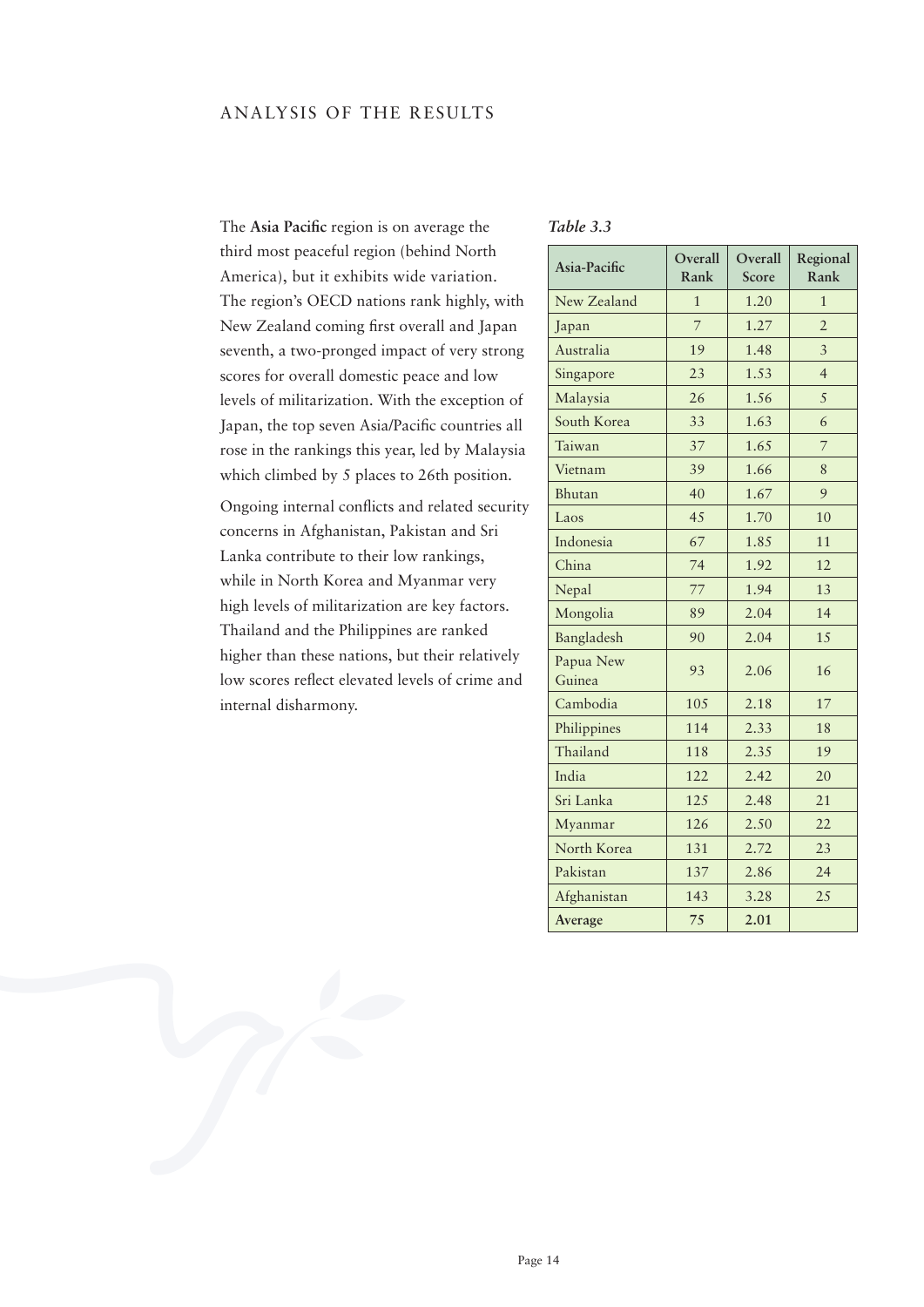**Latin America** also exhibits a broad spread, led by Chile and Uruguay (as last year), although both countries fell slightly in rankings, to 20th and 25th positions respectively. Costa Rica's high ranking in the GPI (it rose 6 places this year to 29th place) partly reflects very low scores for all measures of militarization apart from the accessibility of small arms and light weapons, in step with the abolition of the country's army at the end of the civil war in 1948. Colombia and Venezuela remain in the bottom 25, with high scores in the majority of their measures of safety and security and fairly high levels of militarization.

| Table 3.4 |
|-----------|
|-----------|

| Latin America          | Overall<br>Rank | Overall<br>Score | Regional<br>Rank |
|------------------------|-----------------|------------------|------------------|
| Chile                  | 20              | 1.48             | $\overline{1}$   |
| Uruguay                | 25              | 1.56             | $\overline{2}$   |
| Costa Rica             | 29              | 1.58             | 3                |
| Panama                 | 59              | 1.80             | $\overline{4}$   |
| Nicaragua              | 61              | 1.80             | 5                |
| Argentina              | 66              | 1.85             | 6                |
| Cuba                   | 68              | 1.86             | 7                |
| Dominican<br>Republic  | 70              | 1.89             | 8                |
| Paraguay               | 73              | 1.92             | 9                |
| Peru                   | 79              | 1.97             | 10               |
| Bolivia                | 81              | 1.99             | 11               |
| <b>Brazil</b>          | 85              | 2.02             | 12               |
| Trinidad and<br>Tobago | 87              | 2.04             | 13               |
| El Salvador            | 94              | 2.07             | 14               |
| Guyana                 | 97              | 2.10             | 15               |
| Jamaica                | 102             | 2.11             | 16               |
| Mexico                 | 108             | 2.21             | 17               |
| Ecuador                | 109             | 2.21             | 18               |
| Guatemala              | 111             | 2.22             | 19               |
| Honduras               | 112             | 2.26             | 20               |
| Haiti                  | 116             | 2.33             | 21               |
| Venezuela              | 120             | 2.38             | 22               |
| Colombia               | 130             | 2.65             | 23               |
| Average                | 83              | 2.01             |                  |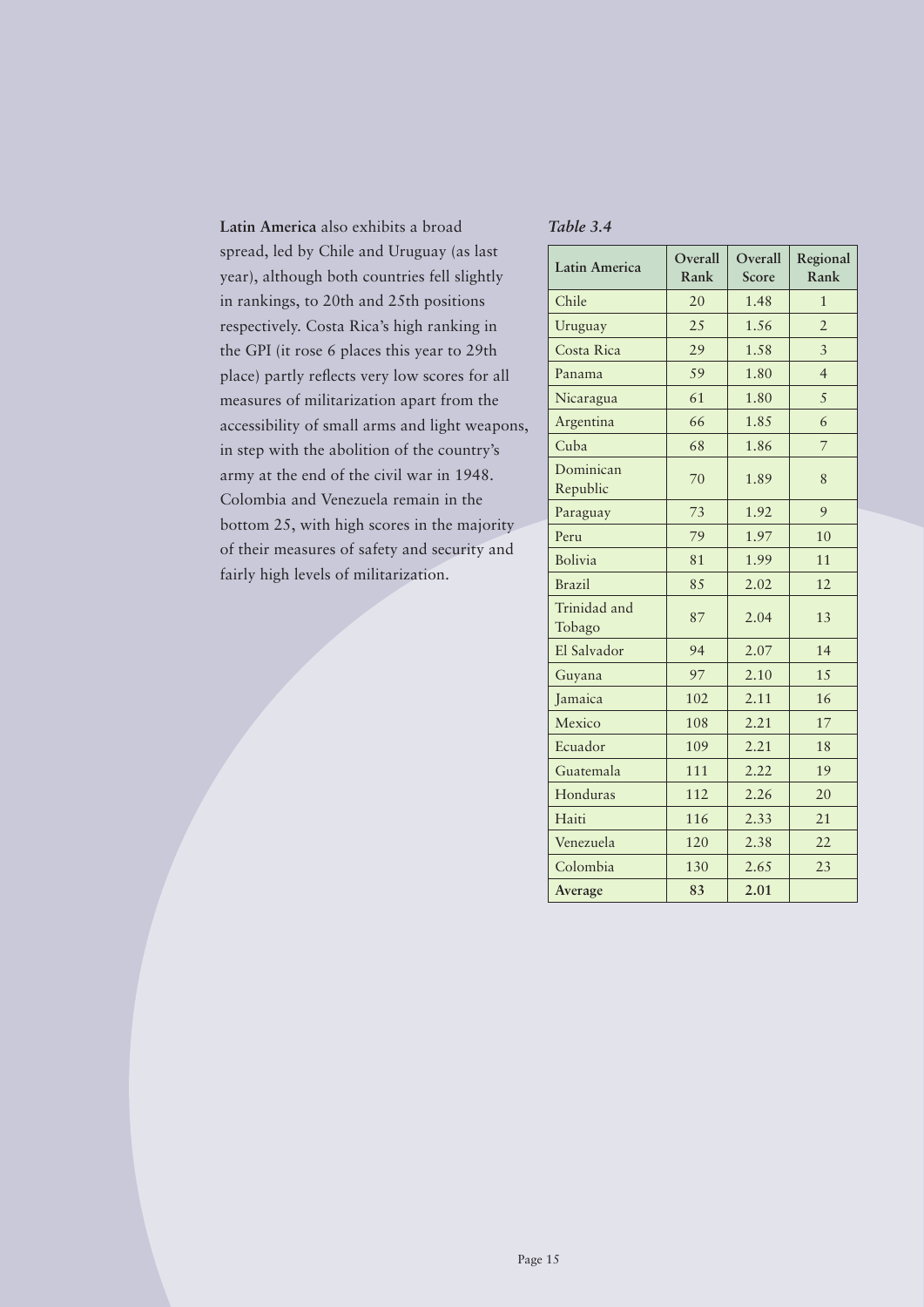# Analysis of the Results

The countries of the **Middle East** and **North Africa** are broadly ranked in the bottom half of the GPI, with war-torn Iraq the least at peace, as last year. Israel's low rank reflects its very high levels of militarization as well as the Israel Defence Force's incursion into Gaza in late December 2008 and very tense relations with neighbouring countries. Yemen's fall of 13 places to 119th position reflects a sharply worsening security situation. Qatar and Oman are, by contrast, ranked in the top 25 of the GPI, with low levels of militarization by regional standards and fairly low scores for most measures of safety and security in society.

#### *Table 3.5*

| Middle East and<br><b>North Africa</b> | Overall<br>Rank | Overall<br>Score | Regional<br>Rank |
|----------------------------------------|-----------------|------------------|------------------|
| Qatar                                  | 16              | 1.39             | 1                |
| Oman                                   | 21              | 1.52             | $\overline{2}$   |
| <b>United Arab</b><br>Emirates         | 41              | 1.67             | $\overline{3}$   |
| Kuwait                                 | 42              | 1.68             | $\overline{4}$   |
| Tunisia                                | 44              | 1.70             | 5                |
| Libya                                  | 46              | 1.71             | 6                |
| Egypt                                  | 54              | 1.77             | 7                |
| Morocco                                | 63              | 1.81             | 8                |
| Jordan                                 | 64              | 1.83             | 9                |
| Bahrain                                | 69              | 1.88             | 10               |
| Syria                                  | 92              | 2.05             | 11               |
| Iran                                   | 99              | 2.10             | 12               |
| Saudi Arabia                           | 104             | 2.17             | 13               |
| Algeria                                | 110             | 2.21             | 14               |
| Yemen                                  | 119             | 2.36             | 15               |
| Lebanon                                | 132             | 2.72             | 16               |
| Israel                                 | 141             | 3.04             | 17               |
| Iraq                                   | 144             | 3.34             | 18               |
| Average                                | 78              | 2.05             |                  |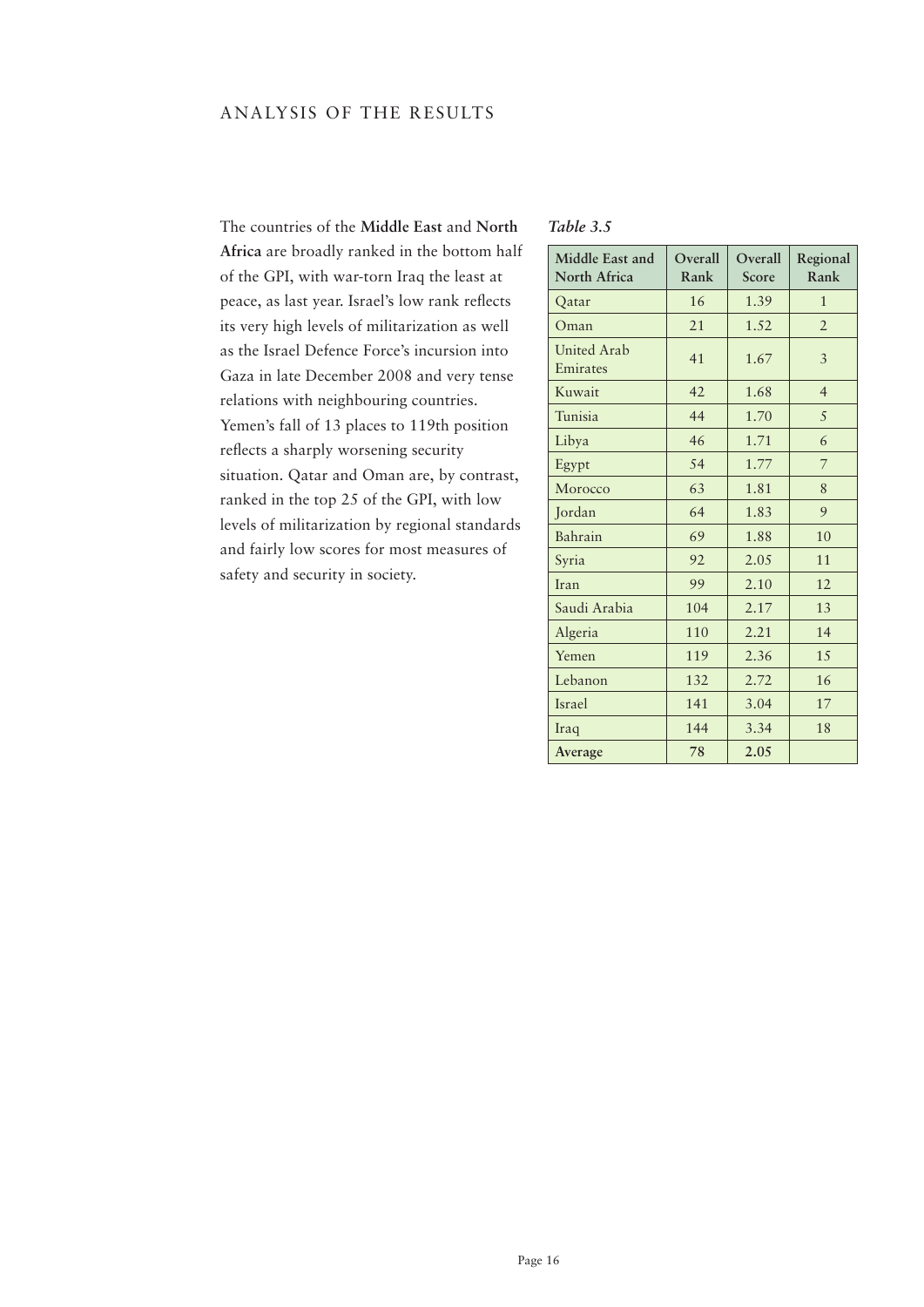**Sub-Saharan African** nations are generally placed in the bottom half of the index, with conflict-ravaged Somalia, Sudan, the Democratic Republic of the Congo (DRC), Chad and Zimbabwe all lying in the GPI's bottom ten. Botswana fares best, in 34th position, as a result of minimal militarization, an absence of external or internal conflicts and relatively low scores for most measures of safety and security, although the homicide rate is high. Malawi is in the top 50 for broadly similar reasons, with a lower homicide rate than in Botswana, but a higher score for political instability. Madagascar falls 30 places from its relatively high position last year, amid mounting political instability and the outbreak of violent demonstrations.

Three of the world's major militarydiplomatic powers (the European Union could be considered the 4th) continue to register relatively low ranks, with China at 74th, the US at 83rd and Russia at 136th. The US rose six places from last year, partly as a result of an improvement in its measures of political stability and a fall in the indicator registering the potential for terrorist acts. Most measures of militarization are still accorded very high scores and the country still jails a higher proportion of its population than any of the other 143 nations in the GPI. Members of the G8 apart from Russia, the UK and the US do better, with Japan at 7th place, Canada at 8th and Germany at joint 16th.

#### *Table 3.6*

| Africa                      | Overall<br>Rank | Overall<br>Score | Regional<br>Rank |
|-----------------------------|-----------------|------------------|------------------|
| Botswana                    | 34              | 1.64             | 1                |
| Malawi                      | 47              | 1.71             | $\overline{2}$   |
| Gabon                       | 51              | 1.76             | 3                |
| Ghana                       | 52              | 1.76             | $\overline{4}$   |
| Mozambique                  | 53              | 1.77             | 5                |
| Zambia                      | 58              | 1.78             | 6                |
| Tanzania                    | 59              | 1.80             | 7                |
| Equatorial<br>Guinea        | 61              | 1.80             | 8                |
| Namibia                     | 65              | 1.84             | 9                |
| Burkina Faso                | 71              | 1.91             | 10               |
| Madagascar                  | 72              | 1.91             | 11               |
| Senegal                     | 80              | 1.98             | 12               |
| Rwanda                      | 86              | 2.03             | 13               |
| Cameroon                    | 95              | 2.07             | 14               |
| Mali                        | 96              | 2.09             | 15               |
| Angola                      | 100             | 2.10             | 16               |
| Uganda                      | 103             | 2.14             | 17               |
| Congo<br>(Brazzaville)      | 106             | 2.20             | 18               |
| Kenya                       | 113             | 2.27             | 19               |
| Cote d'Ivoire               | 117             | 2.34             | 20               |
| South Africa                | 123             | 2.44             | 21               |
| Mauritania                  | 124             | 2.48             | 22               |
| Burundi                     | 127             | 2.53             | 23               |
| Ethiopia                    | 128             | 2.55             | 24               |
| Nigeria                     | 129             | 2.60             | 25               |
| Central African<br>Republic | 133             | 2.73             | 26               |
| Zimbabwe                    | 134             | 2.74             | 27               |
| Chad                        | 138             | 2.88             | 28               |
| <b>DRC</b>                  | 139             | 2.89             | 29               |
| Sudan                       | 140             | 2.92             | 30               |
| Somalia                     | 142             | 3.26             | 31               |
| Average                     | 96              | 2.22             |                  |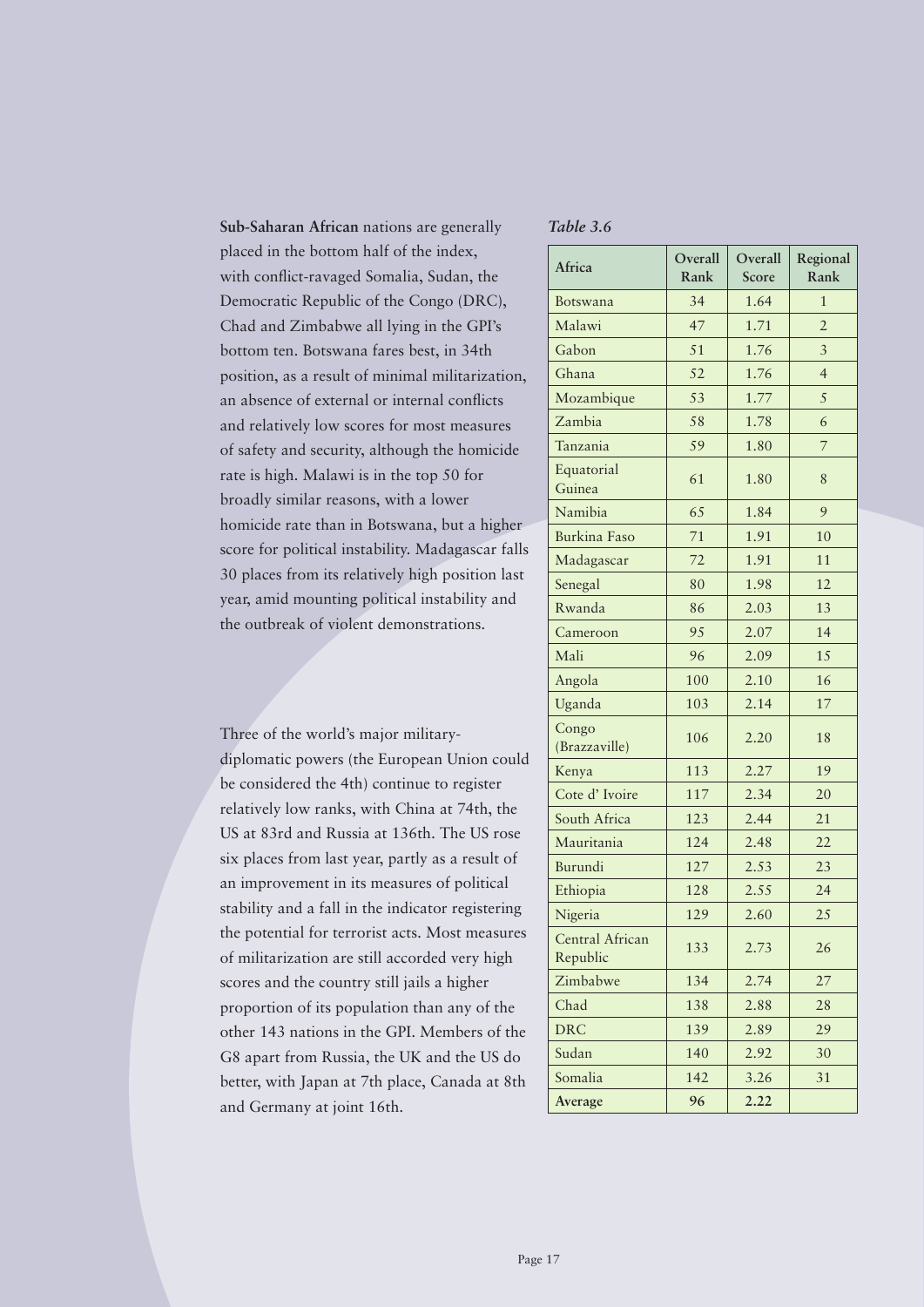## THE TEN MOST AT PEACE

# **New Zealand: 1st place**

*Score: 1.202*

New Zealand is ranked the nation most at peace of the 144 ranked in the 2009 Global Peace Index. Its rise from 3rd position in 2008 is partly explained by an increase in the score for political stability, following the election of a new coalition government in November 2008. The centre-right National Party has a strong popular mandate and a robust parliamentary majority by New Zealand's standards, putting the new prime minister, John Key, in a good position to push through his agenda. The rise to first position is also related to the fall of Iceland from the top spot last year, which reflects the deterioration in its indicators of political stability, the likelihood of violent demonstrations and perceived criminality in the wake of the banking collapse that engulfed the economy in September.

Most aspects of safety and security in society, including the likelihood of violent demonstrations, the homicide rate and the level of respect for human rights receive the lowest possible scores (unchanged from last year), although the proportion of the population in jail is higher than any of the Nordic nations. New Zealand maintains harmonious relations with neighbouring countries, notably Australia, links with which are underpinned by the 1983 Closer Economic Relations (CER) agreement. Augmenting the single-market agreement is a Trans-Tasman Travel Agreement, which allows citizens of New Zealand and Australia to travel, work and live freely in either country. Steps are also being taken towards greater harmonisation of competition policy, and banking and accountancy regulations with Australia,

although plans for a joint Trans-Tasman agency for the regulation of drugs and therapeutic goods were shelved in mid-2007 owing to a lack of agreement on the issue among New Zealand political parties.

New Zealand's measures of militarization continue to receive very low scores – military expenditure fell back to 1.07% of GDP in 2007 (latest available figures), which is a lower proportion than Norway and Finland, but higher than Denmark and Iceland. Concerns have been raised in New Zealand that its low level of military spending could compromise the ability of the 8,600-strong New Zealand Defence Force (NZDF) to meet all its objectives, which include its alliance commitments to Australia and maintaining security in the South Pacific. New Zealand is accorded a low score for its exports of major conventional weapons–slightly lower the score for Norway, Denmark and Finland and considerably below the score for Sweden.

## **Denmark: equal 2nd place** *Score: 1.217*

Denmark remains in second position in the GPI in 2009. It is politically stable and enjoys good relations with its neighbours. Rates of violent crime and homicide are low, violent demonstrations are highly unlikely to occur and there is a high level of respect for human rights. Although Denmark abandoned its policy of neutrality in 1949 to become a member of NATO, it has maintained a relatively modest level of defence contribution and refuses to allow nuclear weapons on its soil in peacetime. Military expenditure as a percentage of GDP is very low and exports of major conventional weapons are notably lower than in Sweden and Norway.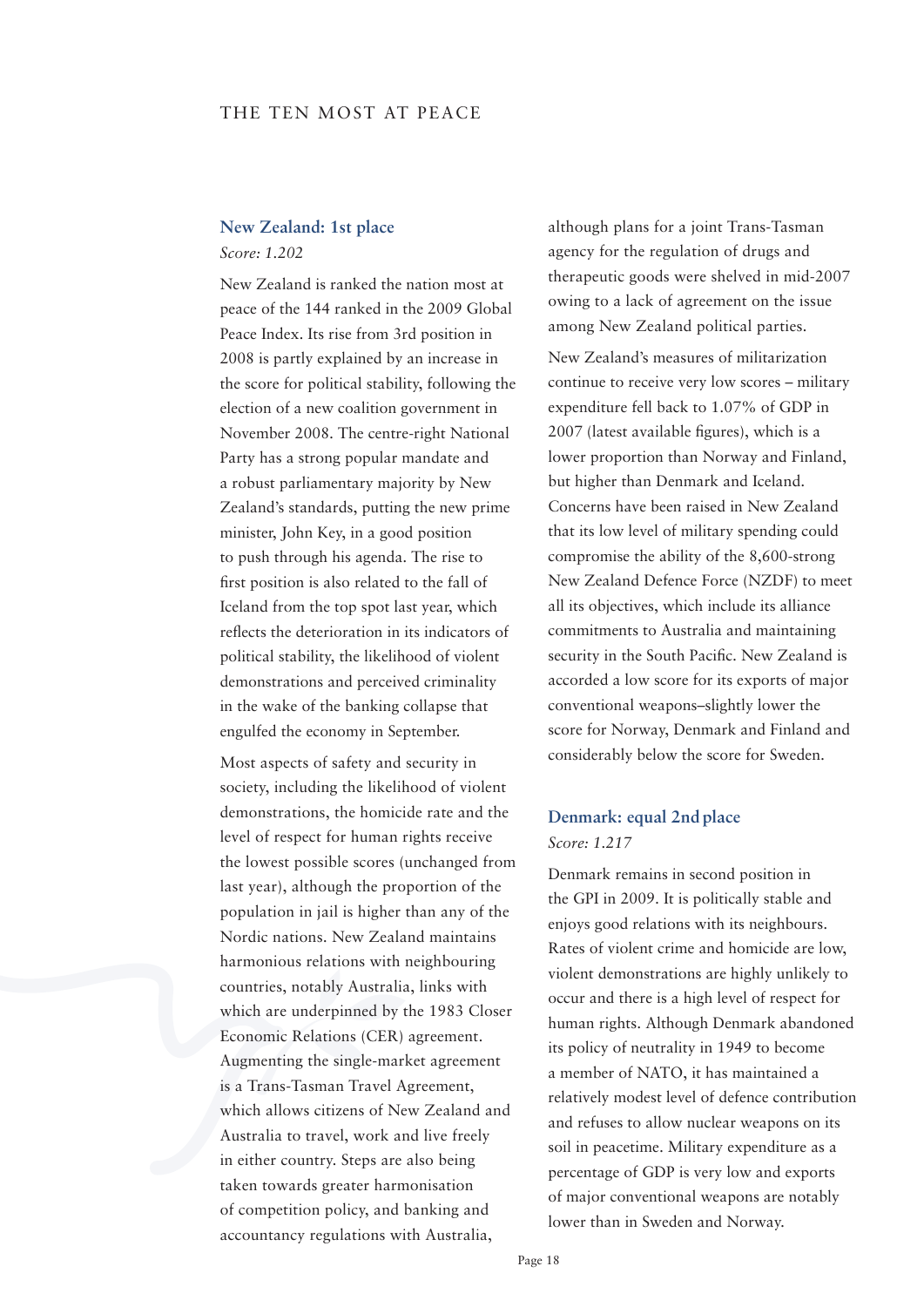The indicator for imports of major conventional weapons rose slightly compared with that in the 2008 GPI, but not sufficiently to alter Denmark's overall position when other countries near the top of the GPI, notably Iceland, experienced a greater deterioration in a wider range of indicators.

The government, led by Anders Fogh Rasmussen (Liberal Party), lent strong support to the intervention in Iraq in March 2003, and around 500 Danish troops were present in Iraq from June 2003 until they were withdrawn in August 2007. Along with the other Nordic states, Denmark has contributed both equipment and training to help the Baltic States establish stronger military capacities for peacekeeping.

## **Norway: equal 2nd place** *Score: 1.217*

Norway receives the same score as Denmark in the 2009 GPI, putting the country in joint second place, compared with third position last year. The country's high rank reflects the continued absence of internal conflict and the fact that involvement in external conflicts is limited to peacekeeping roles. Relations between Norway and its neighbouring Scandinavian countries, with which it shares a strong cultural and linguistic heritage, are very good. Indeed, close co-operation with the other Nordic countries is a cornerstone of Norway's foreign policy. The rate of violent crime is very low, there is a strong level of respect for human rights, the political scene is stable and violent demonstrations are highly unlikely to occur, all of which indicate a harmonious society.

Norway's measures of militarization receive low scores in a broad international comparison, and military expenditure as a percentage of GDP has fallen to the same level as the other Nordic countries surveyed, including Denmark, which is also a NATO member. Access to small arms and light weapons remains highly restricted. Norway's direct military role in the international struggle against terrorism following the September 11th 2001 attacks on the US has been limited, although important for Norwegian forces. The change in the nature of threats to security in the Western Hemisphere has altered the priorities of Norwegian defence. Instead of being chiefly geared to counter a Russian invasion, the military is adopting a more flexible structure. A reform process has been under way since 2002 and the active peacetime military force is being gradually cut by at least 5,000 troops (from about 26,600 at the outset) and the military intends to dispose of one-third of its property.

# **Iceland: 4th place** *Score: 1.225*

Iceland falls from first position in the 2008 GPI to 4th place this year, amid an unprecedented collapse in the country's financial system and currency that was triggered by international financial turmoil in September and October 2008. Subsequent protests on the streets of the capital, Reykjavik, which eventually brought about the demise of the coalition government led by Geir Haarde in January 2009, was reflected in a rise in the scores for political instability and the likelihood of violent demonstrations, albeit from very low levels. The indicator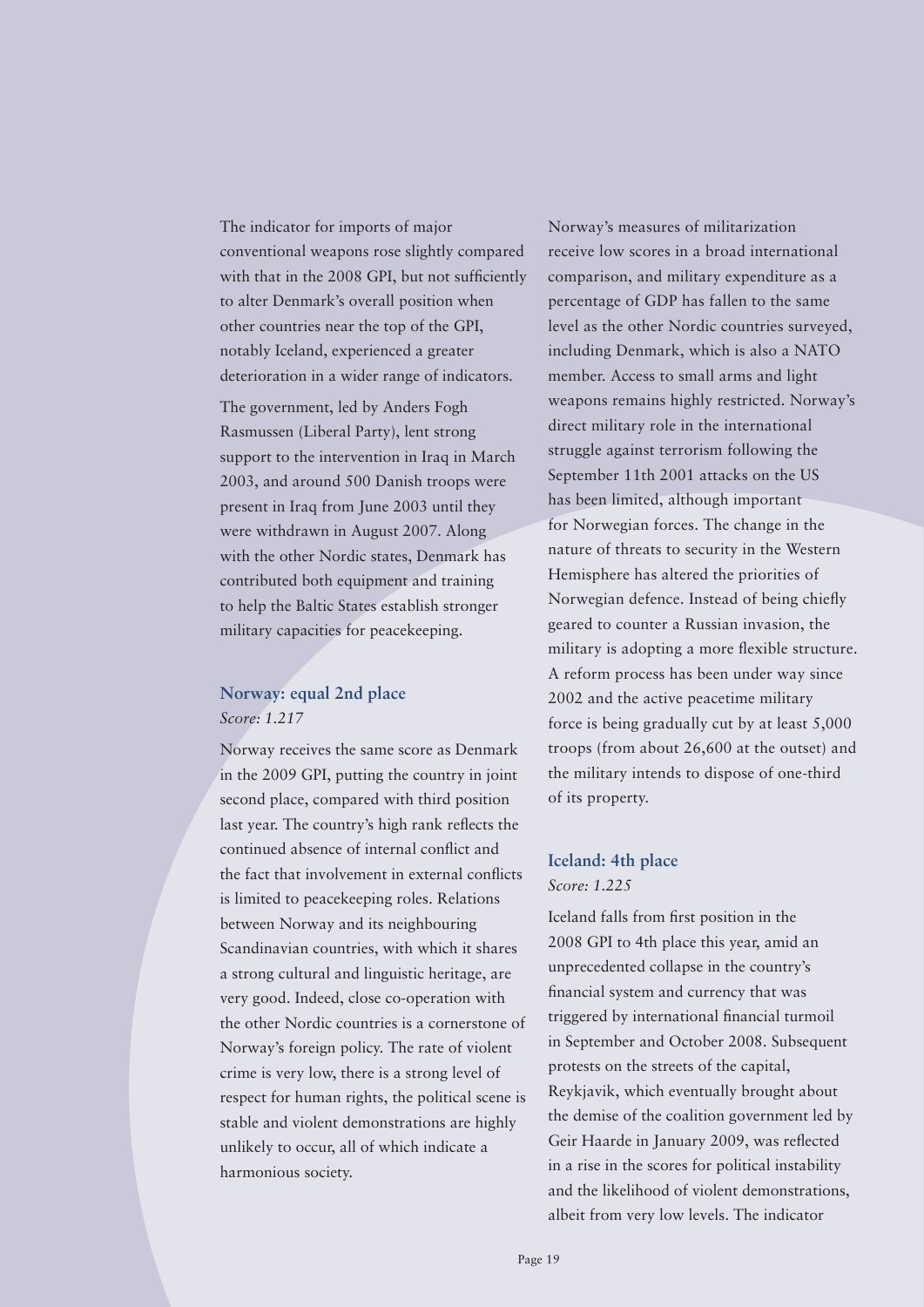## THE TEN MOST AT PEACE

measuring perceptions of the level of criminality also increased, contributing to the modest drop in the overall rankings. Other indicators remain unchanged compared with last year; the proportion of citizens who are in jail is still one of the lowest of the 144 countries surveyed, although there are more internal security officers and police per head than in Denmark and Finland.

A member of NATO since its inception in 1949, Iceland has no standing army, which means it continues to receive the lowest possible scores for most of the measures of militarization, although the score for military capability/sophistication is relatively high on account of the nation's well equipped Coast Guard. In April 2007 the Icelandic government signed peacetime security cooperation agreements with its Norwegian and Danish counterparts, which mainly focus on monitoring the North Atlantic. Iceland's UN peacekeeping deployments are the work of the Icelandic Crisis Response Unit (ICRU), which was founded in 2001 and comprises a team including police officers, doctors and engineers.

#### **Austria: 5th place**

#### *Score: 1.252*

Neutral since the end of Soviet occupation of part of the country in 1955, Austria is politically stable and free of civil unrest. The country continues to enjoy good relations with neighbouring states, which includes support for Croatia's bid to join the European Community. Levels of violent crime are very low, as is the homicide rate. The proportion of the population in jail is also low, although slightly higher than that recorded in the Nordic countries and Japan. Austria is

accorded a score of 2 in Dalton and Gibney's Political Terror Scale (measuring the level of respect for human rights), which is higher than any of the other countries in the top ten of the GPI.

Austria's military expenditure as a percentage of GDP is amongst the lowest of the 144 countries surveyed and there was a yearon-year reduction in the number of internal security officers and police in 2008. The volume of imports of major conventional weapons fell considerably from the high level in 2007-08 that was associated with the (domestically) controversial procurement of 18 Typhoon interceptor aircraft from the European Aeronautic Defence and Space Company (EADS). This fall contributed considerably to Austria's rise of five places in the rankings this year, offsetting the slight rise in Austria's indicator for political stability, which reflected escalating tensions between the Social Democratic Party (SPÖ) and the Austrian People's Party (ÖVP) over tax and healthcare reforms. The grand coalition eventually collapsed in July 2008 after just 18 months.

Since 1995 Austria has been a member of NATO's Partnership for Peace (PfP) programme, which has led to small numbers of its troops operating in Serbia (KFOR) and Afghanistan (ISAF). In 2002 Austria adopted a new foreign-policy doctrine, which allows for greater involvement in collective security arrangements without formally abandoning Austria's constitutionally enshrined neutrality.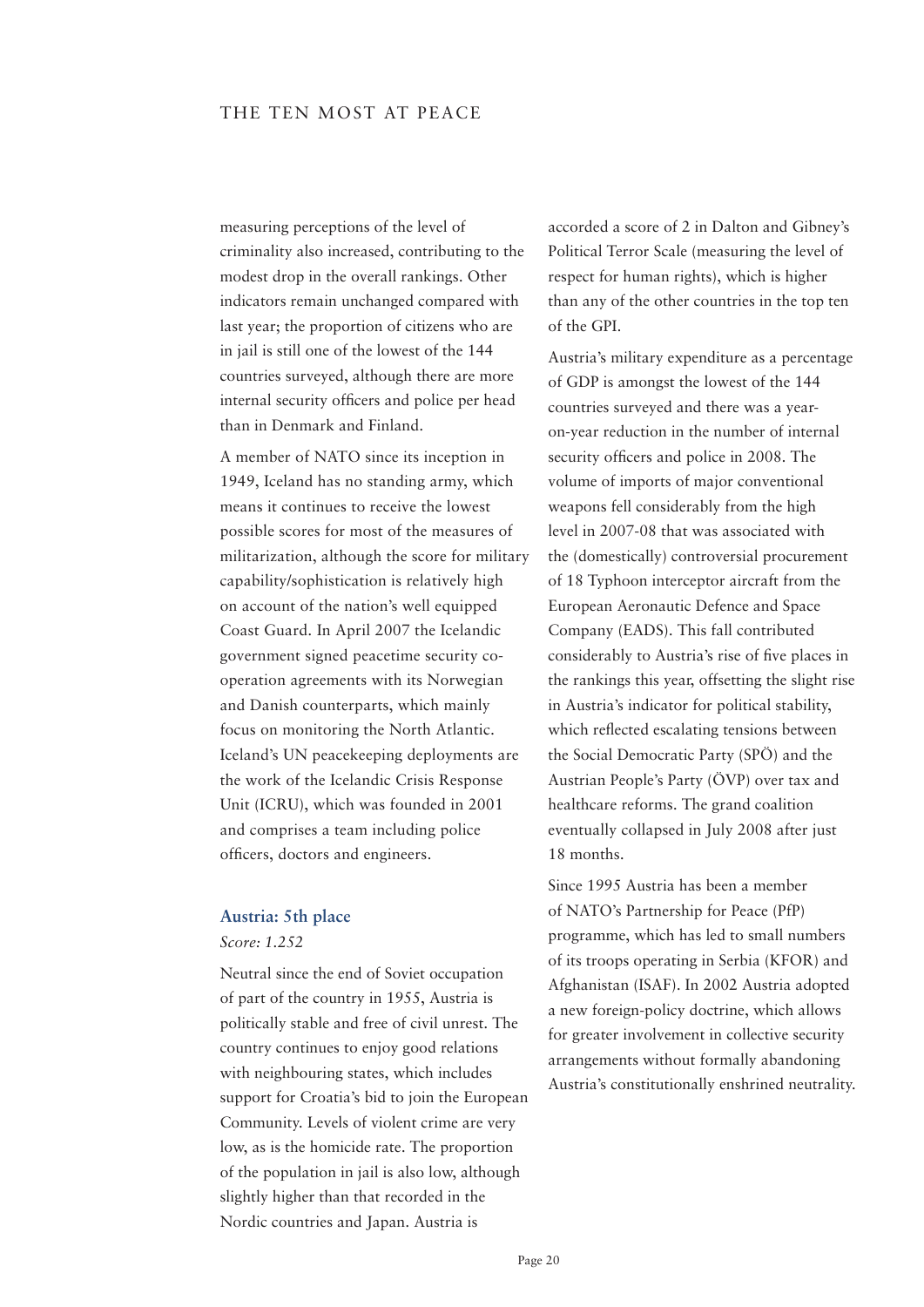# **Sweden: 6th place** *Score: 1.269*

Sweden is politically stable, free from civil unrest and it enjoys harmonious relations with neighbouring countries. Human rights are accorded a high level of respect, according to Dalton and Gibney's index, and the jailed population is one of the lowest in the world. Measures of societal safety and security such as the level of violent crime and the likelihood of violent demonstrations are low (and unchanged since last year). According to UN Surveys of Crime Trends and Operations of Criminal Justice Systems, the number of homicides fell in 2007/08.

The majority of Sweden's measures of militarization receive very low scores; the small amount of military expenditure as a percentage of GDP and low numbers of armed service personnel is a reflection of the country's long-standing neutrality. The tradition of military non alignment continues, although the commitment to neutrality has been loosened since early 2002 and there has arguably been a shift towards NATO. Sweden is a member of the NATO-initiated Partnership for Peace (PfP) programme and troops participate in peacekeeping operations in Afghanistan, Chad, the Balkans and the Democratic Republic of the Congo, with UN mandates. Sweden receives a notably high score for one measure of militarization in the GPI, however, that of the volume of transfers of major conventional weapons as a supplier. The country has developed a thriving arms industry through firms such as Saab Bofors Dynamics and its status as one of the world's top exporters of weapons per head is the main reason for its relatively low rank among Scandinavian countries. Sweden's rise to sixth position this year appears to be the result of a

significant fall in the homicide rate and drops in scores for some countries ranked above Sweden last year – notably Ireland, which slid seven places.

# **Japan: 7th place** *Score: 1.272*

Japan's 7th position in the 2009 GPI represents a fall of two places from last year. The country has remained free from civil unrest and measures of societal security such as the level of violent crime, the likelihood of violent demonstrations and the rate of homicides are among the lowest in the world – receiving correspondingly low scores in the 2008 GPI that did not change in 2009. Respect for human rights is high and stringent laws prohibit the possession of firearms. Japan has generally been stable since the turbulence that followed the end of the Second World War. The score for political instability remained unchanged in 2008, although it had increased the previous year in response to the scandal-hit premiership of Shinzo Abe of the Liberal Democratic Party, who was forced to resign as prime minister in July 2007 when the resurgent opposition refused to back his reformist agenda.

Japan's low level of military expenditure as a percentage of GDP reflects the ban on maintaining war potential that was enshrined in the 1946 constitution. Nevertheless, the annual defence budget is sizeable (around US\$48bn) and Japan's Self-Defence Forces (SDF) are highly sophisticated. They have increasingly been deployed on international humanitarian and peacekeeping missions, including, controversially within Japan, to Iraq in December 2003. An arms export ban that dated back to 1946 was overturned in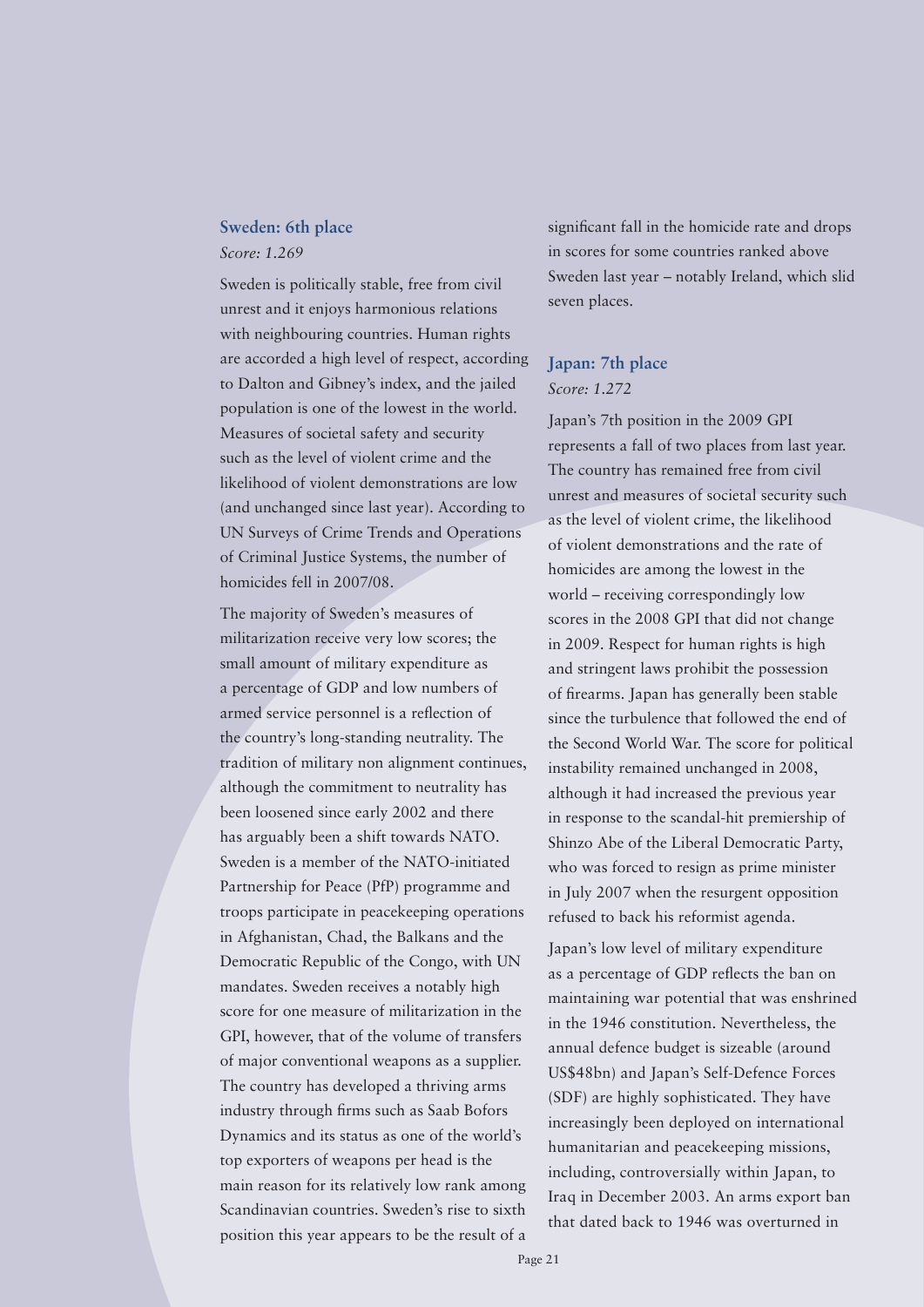## THE TEN MOST AT PEACE

2004, although subsequent exports have been on a relatively small scale. All measures of militarization remained unchanged year on year.

### **Canada: 8th place**

### *Score: 1.311*

Politically stable, free from internal conflict, with low levels of violent crime and few violent demonstrations, Canada's scores for societal safety and security are low and broadly mirror those of the Nordic countries. The proportion of the population in jail rose slightly compared with the 2008 GPI and it remains higher than in the Scandinavian nations, but it is far lower than in the US. Offsetting the rise in the jailed population was an improvement in the score for the level of respect for human rights, which is one of the factors behind Canada's rise into the top ten countries most at peace in the 2009 GPI.

Access to small arms is far more restricted than in the US and almost all of the measures of militarization are accorded much lower scores in Canada than in its southern neighbour. Since Canada's three separate armed forces were reorganized into the Canadian Armed Forces (CAF) in 1964 the defence budget has declined as a proportion of overall government spending, in line with a diminishing perceived threat from the Warsaw Pact. The CAF's two bases in West Germany were closed in the early 1990s and the military was increasingly associated with international peacekeeping missions. Canada has more than 2,500 troops in Afghanistan, as part of NATO's International Security Assistance Force (ISAF). The Canadians are at the forefront of actions against the Taliban and by April 2009 116 of the 2,500 troops

stationed at Kandahar had been killed, since the mission began in 2002. Despite these setbacks, the Conservative administration won parliamentary approval in 2008 to extend the mission in Afghanistan until 2011, but rising casualties and public confusion about the purpose of the mission have raised doubts about Canada's role.

## **Finland: equal 9th place** *Score: 1.322*

Finland is politically stable, free of civil unrest and not at war with any other country. Relations with neighbouring countries are harmonious and the level of violent crime is very low – unchanged from last year – although the homicide rate is higher than in the other Nordic countries. Other measures of safety and security in society including the proportion of the population in jail and perceptions of criminality are very low, while human rights are accorded a high level of respect. The potential for terrorist acts is considered to have diminished in 2008, although it remains slightly higher than the other Scandinavian countries apart from Denmark.

Since the end of the cold war, Finland has professed a policy of strategic nonalignment and chosen not to apply for NATO membership, despite the fact that the three nearby Baltic States joined in 2004. The Finnish government has adopted an essentially neutral approach to the conflict in Iraq; it has refrained from sending troops and is not included in the US list of countries eligible to bid for contracts for reconstructing Iraq. However, Finland is involved in the NATO Partnership for Peace (PfP) programme and has supplied troops to the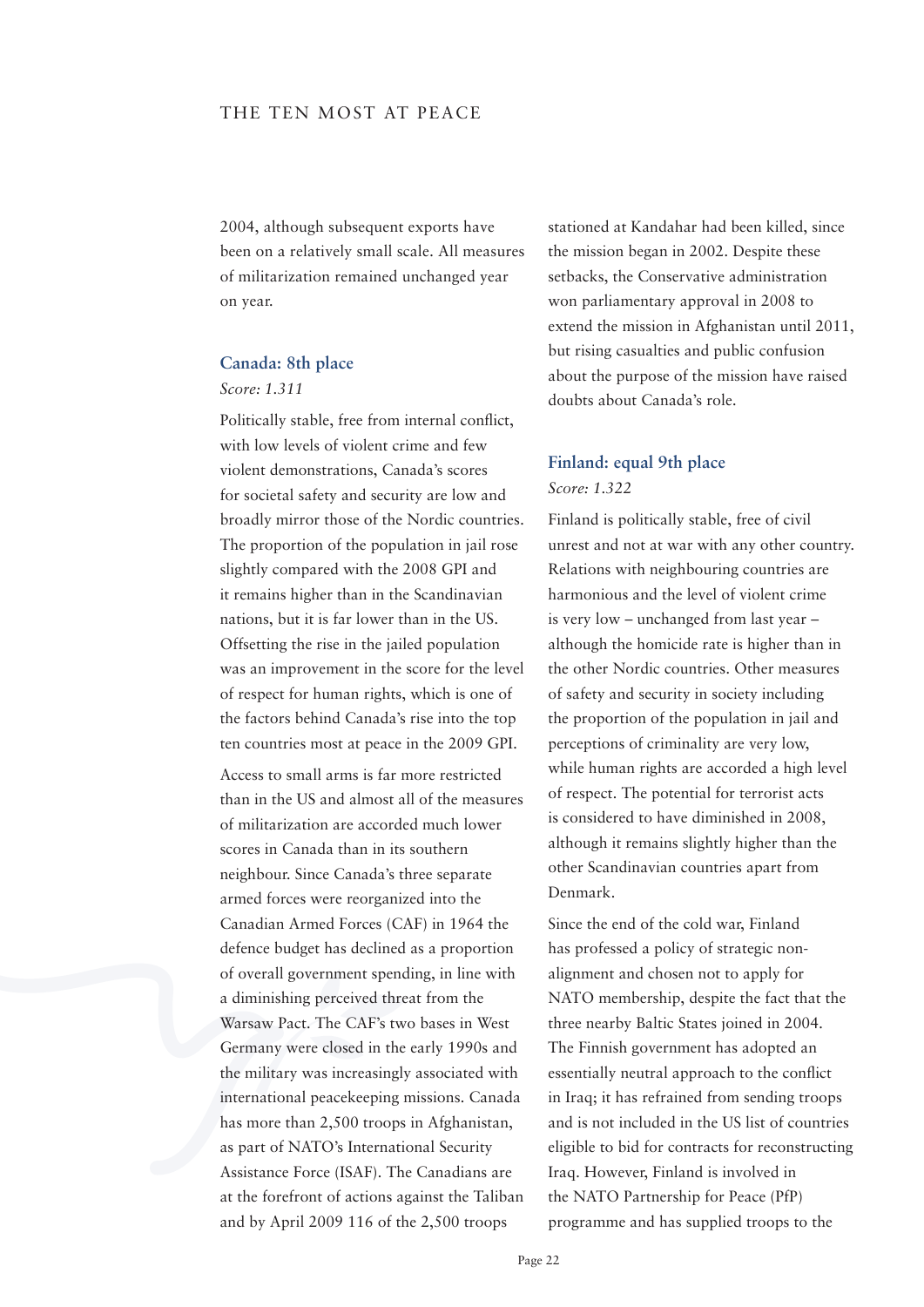NATO-led force in Afghanistan – 80 remain in 2009, a slight reduction on last year. Military spending as a proportion of GDP stays low at 1.29% of GDP in 2007 (latest available figure), but higher than in Denmark and Iceland.

# **Slovenia: equal 9th place** *Score: 1.322*

Slovenia became an independent nation in July 1991 after a brief conflict with the Yugoslav People's Army, avoiding most of the turmoil that engulfed the former Yugoslavia in the early 1990s and experiencing relative political stability under a 12-year spell of centre-left coalition government led by the Liberal Democracy of Slovenia from May 1992. The score for political instability is lower than that of any other country in the Balkans in the 2009 GPI, although it rose slightly compared with last year, reflecting tensions emerging from the constituents of the coalition government that has been led by Borut Pahor of the Social Democrats since September 2008. Relations with neighbouring countries are good, although Slovenia's score of 2 is lower than that of the Nordic countries as a result of an ongoing maritime border dispute with Croatia. Several measures of safety and security in Slovenian society receive the lowest possible scores: namely the level of violent crime, the proportion of the population in jail and the rate of homicides, although violent demonstrations are considered to be more likely than in neighbouring Austria.

The number of internal security officers and police per head fell significantly in 2008, which is one of the reasons for the country's move into the top ten most at peace nations

in the 2009 GPI, coupled with the slide of nations including Ireland and Portugal, ranked higher than Slovenia last year. Low scores characterize most aspects of Slovenia's measures of militarization – the 7,200-strong army accounts for a low proportion of GDP. A small contingent of 70 soldiers is in Afghanistan and others are restricted to various NATO and UN peacekeeping missions, most notably in Kosovo, where Slovenia deploys around 350 troops. The present government is considering decreasing the Slovenian presence in other international peacekeeping missions.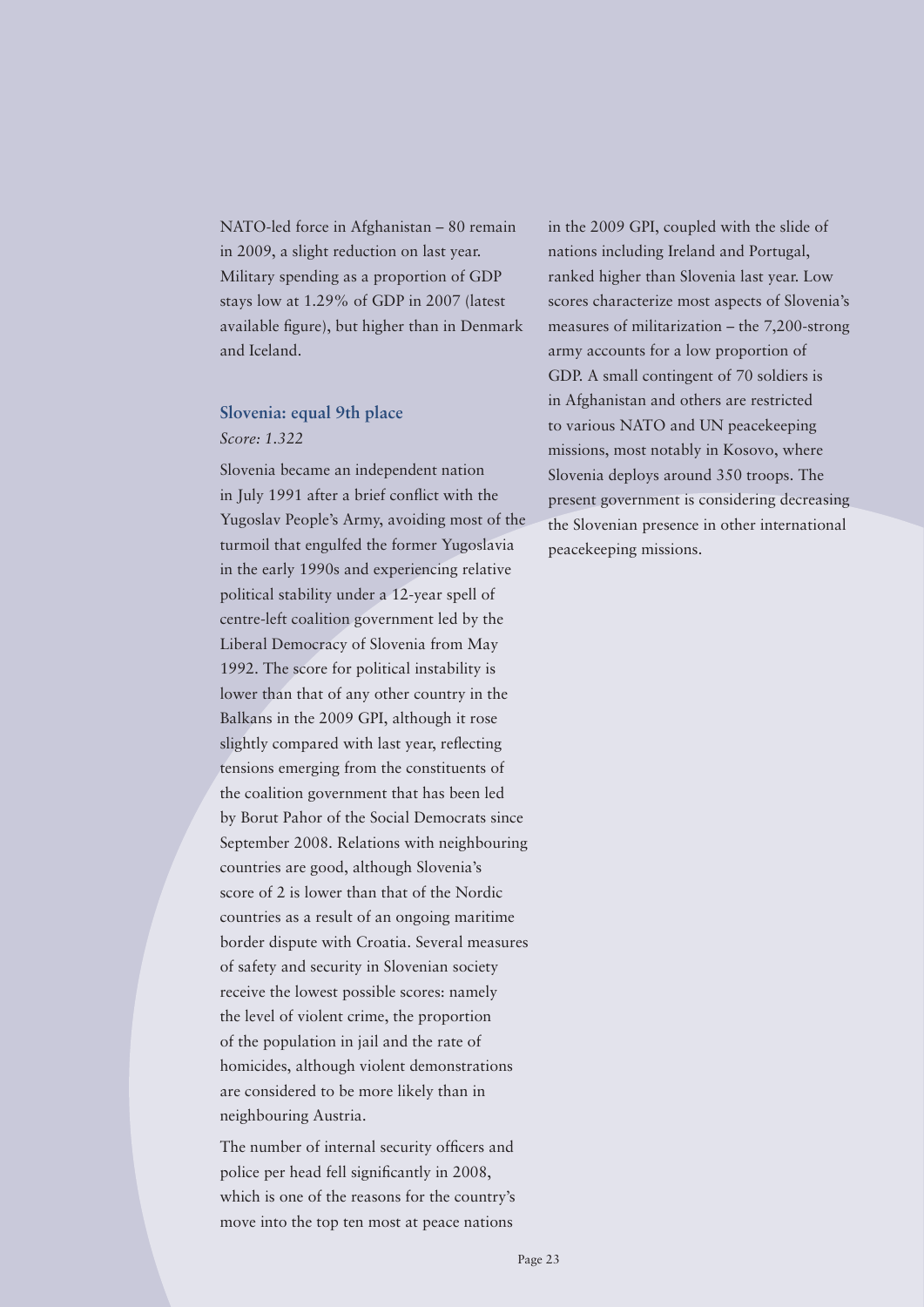## THE TEN LEAST AT PEACE

Globally, war-torn Iraq is classified as the least at peace out of 144 countries, followed by Afghanistan.

### **Iraq: 144th place**

#### *Score: 3.341*

War-torn Iraq remains the lowest-ranked nation of the GPI. The indicator for the level of organized conflict within the country stays at the highest possible score (5) in this year's GPI; 9,204 Iraqis were killed in 2008 according to Iraqi Body Count, as were 322 Coalition troops. Some 946 Iraqis died in the first four months of 2009. Mosul remains an urban stronghold for al-Qaida, and the Iraqi security forces, despite their successes elsewhere, have largely failed to clear insurgents from Diyala governorate.

Iraq's score for political stability has improved since last year, albeit from a low base, in line with a substantial enhancement of the position of the prime minister, Nouri al-Maliki, following a series of Iraqi army offensives in early 2008 in Basra, Baghdad, and Amarah against elements within the Mahdi Army (a militia ostensibly loyal to Moqtada al-Sadr, a radical Shia cleric). The crackdown on Shia militia's has also precipitated thawing relations with neighbouring Arab countries (the score for this indicator falls from 4 to 3), and most of them have now reopened their embassies in Baghdad, although mutual suspicions remain. Despite these improvements, and an easing security situation since mid-2007, ongoing tensions and violence is far higher in Iraq than in most countries and the GPI's measures of safety and security in society mirror this: the level of trust in other citizens, the homicide rate, the level of violent crime and

the potential for terrorist acts all receive the highest possible scores (unchanged from last year). The proportion of the population who are displaced rose to almost 8%, according to latest statistics from the UNHCR, higher even than Afghanistan. As a result of rising violence, some 1.5 million Iraqis are now thought to live in Syria, with another 500,000-750,000 in Jordan. "Sectarian cleansing" – most notably in the capital, Baghdad, but also elsewhere – by insurgent and militia groups has led to an estimated 2.2 million internally displaced persons (IDPs). Fearful of reprisals, or in the face of explicit threats, most IDPs have withdrawn from mixed areas to those that are more religiously homogenous. In addition, many Iraqis have fled to the more stable Iraqi Kurdistan region.

Iraq is a highly militarized country, the legacy of Saddam Hussein's steady build-up of forces from his time as head of security in the ruling Ba'ath Party in the 1970s. The GPI score for its military capability sophistication has increased this year, in line with the Iraqi Army's recent purchase of sophisticated US weaponry, including General Dynamics Abrams tanks, Lockheed Martin M-16 fighter jets and Bell helicopters.

## **Afghanistan: 143rd place** *Score: 3.285*

Embroiled in conflict and instability for much of the past two decades, Afghanistan remained far from unified during 2008, experiencing an intensification of fighting between the NATO-supported Afghan National Army (ANA) and a Talibanbacked insurgency that has spread well beyond its stronghold in the south and east of the country. The GPI scores for the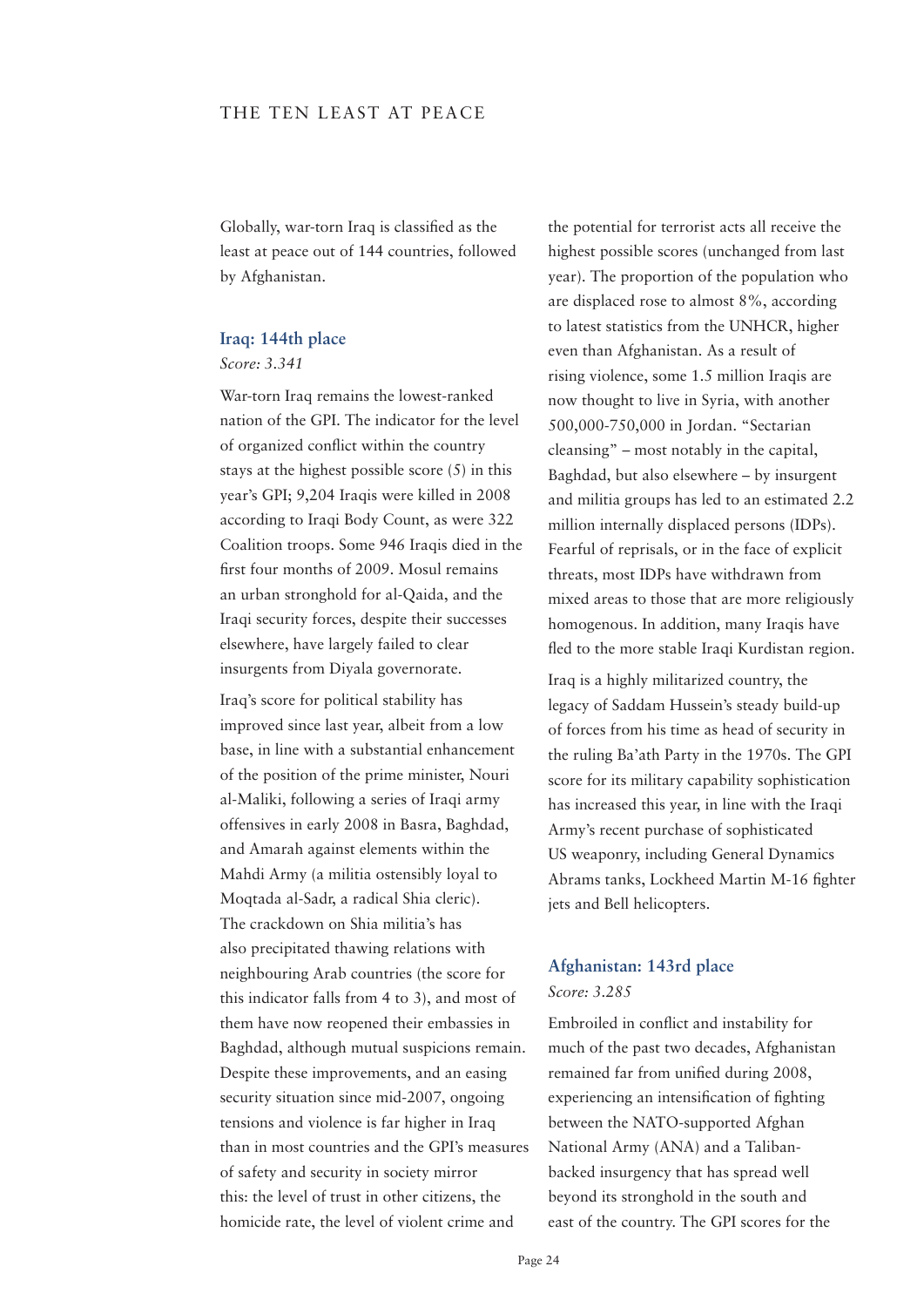number of deaths in organized conflict, the level of violent crime and the likelihood of violent demonstrations all rose significantly – reflecting reports that as many as 5,400 people were killed in 2008, making it the bloodiest year since the beginning of this conflict in 2001. The upsurge in violence contributed to the country's fall in the overall GPI rankings in 2009, which was also the result of a slight rise in Sudan's overall score from last year.

An estimated three million Afghan refugees have returned to their country since 2002, mainly from settlements in neighbouring Pakistan, but around two million Afghans are still displaced, which is the secondhighest proportion of a population in the 144 countries surveyed (behind Bhutan). In 2008 Pakistan agreed to postpone the closure of Afghan refugee camps and extended the deadline for the repatriation of two million refugees to Afghanistan beyond 2009.

Relations with most neighbouring countries are tense. Most of the other measures of safety and security in society receive very high scores in the GPI, notably the number of homicides, the level of violent crime, the potential for terrorist acts and perceptions of criminality in society. The political scene is highly unstable – the president, Hamid Karzai, has experienced repeated assassination attempts and public support is fragile. Many people feel that their living conditions are worsening, owing to a lack of jobs and basic necessities such as electricity, clean water, hospitals and food. Afghanistan's GPI score for respect for human rights is the worst possible.

Small arms and light weapons are readily available, but other measures of militarization, such as the number of armed services personnel per 100,000 people, military expenditure as a percentage of GDP and the aggregate number of heavy weapons per head receive fairly low scores. The official army, the ANA, is small, with around 35,000 members in mid-2008, and vastly understaffed relative to the security challenges it faces.

## **Somalia: 142nd place** *Score: 3.257*

Somalia has not had a nationally functioning state government since its descent into civil war in 1991. The UN estimates that around one million people of an estimated population of 8.5 million have been displaced by the ongoing conflict, which remains one of the largest proportions in the 144 countries in the GPI even though the latest available figures from the UNHCR (2007) point to a fall in the number of displaced people. More than a dozen peace agreements have been brokered between the warring factions since 1991, but none have brought about political stability or restored security. The GPI score for political instability increased slightly in 2008, reflecting an upsurge in fighting between Islamist insurgents loyal to the Union of Islamic Courts (UIC) and the Transitional Federal Government (TFG) of Somalia, which spread beyond the capital, Mogadishu, to the Galgaduud, Muudug and Hiiran regions.

The deteriorating security situation has coincided with a growing number of violent pirate attacks off the coast of Somalia (more than 100 were recorded in 2008); disrupting one of the world's busiest shipping lanes. This year's rise in the GPI score for the number of deaths from organized conflict also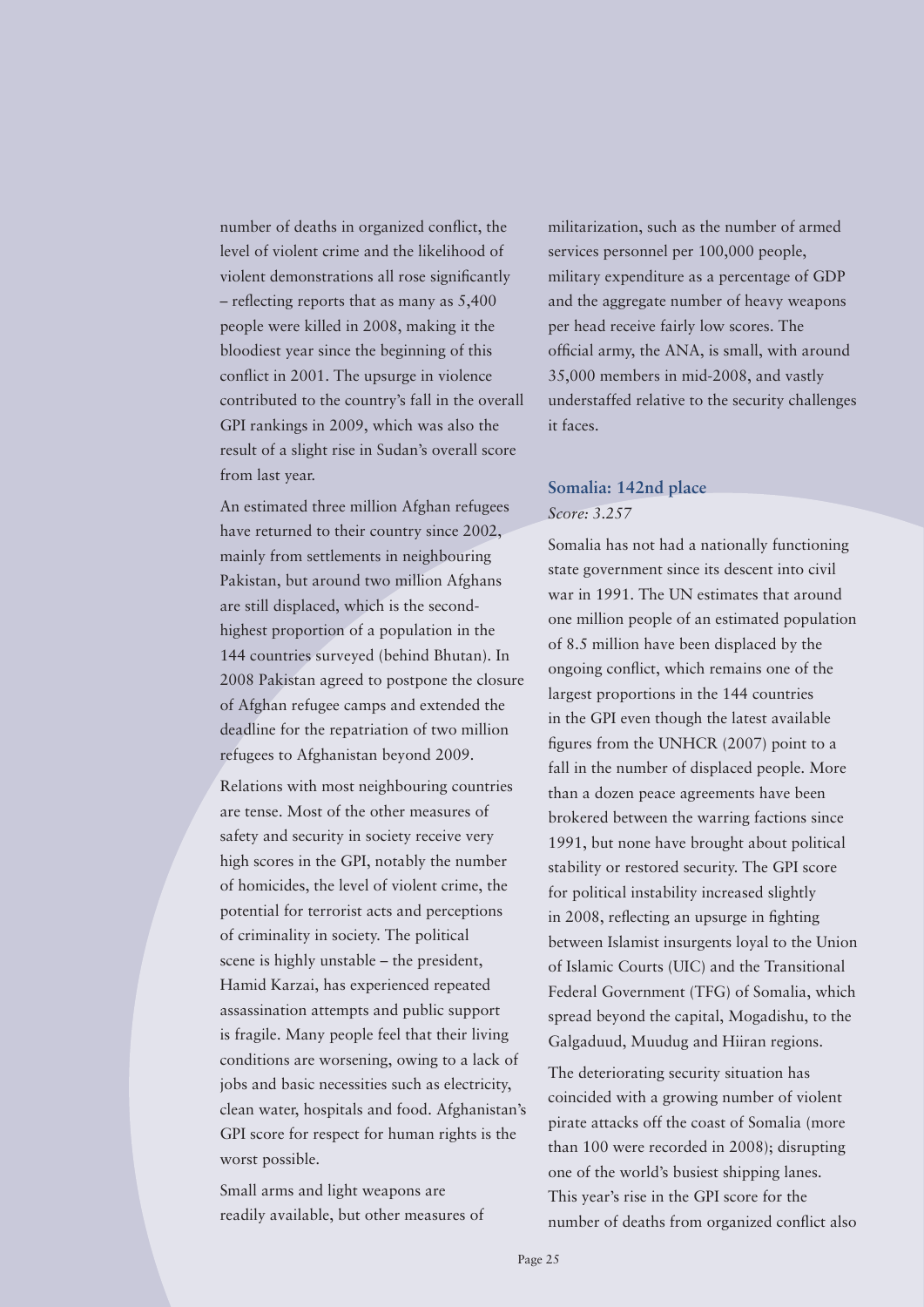## The ten least at peace

mirrors attacks by insurgents on the African Union (AU) troops stationed in Somalia, which prompted the UN Security Council to extend their mandate by six months from February 2008. Not surprisingly, almost all of Somalia's measures of safety and security are accorded the highest possible scores. The exceptions are indicators such as the number of internal security officers and police per head of population and the proportion of the population in jail, on account of the country's lack of civil institutions.

### **Israel: 141st place**

### *Score: 3.035*

Despite peace treaties with Egypt in 1982 and with Jordan in 1994, Israel remains in a formal "state of war" with its northern neighbours, Syria and Lebanon, and with much of the Arab world. Relations with Lebanon have been tense since the war in July and August 2006 (known in Israel as the Second Lebanon War and in Lebanon as the July War). The GPI indicator measuring relations with neighbouring countries remains unchanged at "4" on a scale of 1-5; defined as "aggressive, open conflict with violence and protests". The level of organized internal conflict is recorded as "high", and unchanged from last year, reflecting continued Israeli/ Palestinian tensions that were manifested in sustained rocket attacks from Gaza (controlled by the Islamist group, Hamas, since June 2007) on towns in southern Israel in 2008 and a military offensive in Gaza launched by the Israel Defence Force (IDF) in late December 2008. The IDF's incursions into Gaza led to the deaths of an estimated 1,300 Palestinians and 13 Israelis by the time both sides agreed unilateral ceasefires on January 18th 2009.

Indicators of societal safety and security in Israel present a mixed picture, as last year. On the one hand, the level of violent crime and the number of homicides are low, violent demonstrations are unlikely to occur and the political scene is reasonably stable (becoming slightly more so during 2008). On the other hand, terrorist acts are likely, even though the threat diminished slightly in 2008 and criminality is perceived to be high. Military expenditure in Israel as a percentage of GDP fell in 2008, but at 7.1% it remains among the highest in the world. Despite a drop in the number of armed service personnel per head in 2008, Israel's score for this indicator remains at the highest possible level (only North Korea comes close). The IDF is highly sophisticated and Israel is a major manufacturer and exporter of arms. Imports of major conventional weapons increased, according to the most recent figures from the Stockholm International Peace Research Institute, further contributing to a very high score for Israel's measures of militarization in the GPI.

## **Sudan: 140th place** *Score: 2.922*

Sudan's lowly position in the GPI reflects the continued bloodshed and deepening humanitarian crisis in the western region of Darfur, as well as rekindled tensions between the north and south of the country. The Darfur conflict began in early 2003, when the Sudan Liberation Movement (SLM) launched guerrilla attacks on government positions in the region, angered by what they saw as their political and economic marginalisation and the Sudanese government's failure to protect them from attacks by nomadic Arab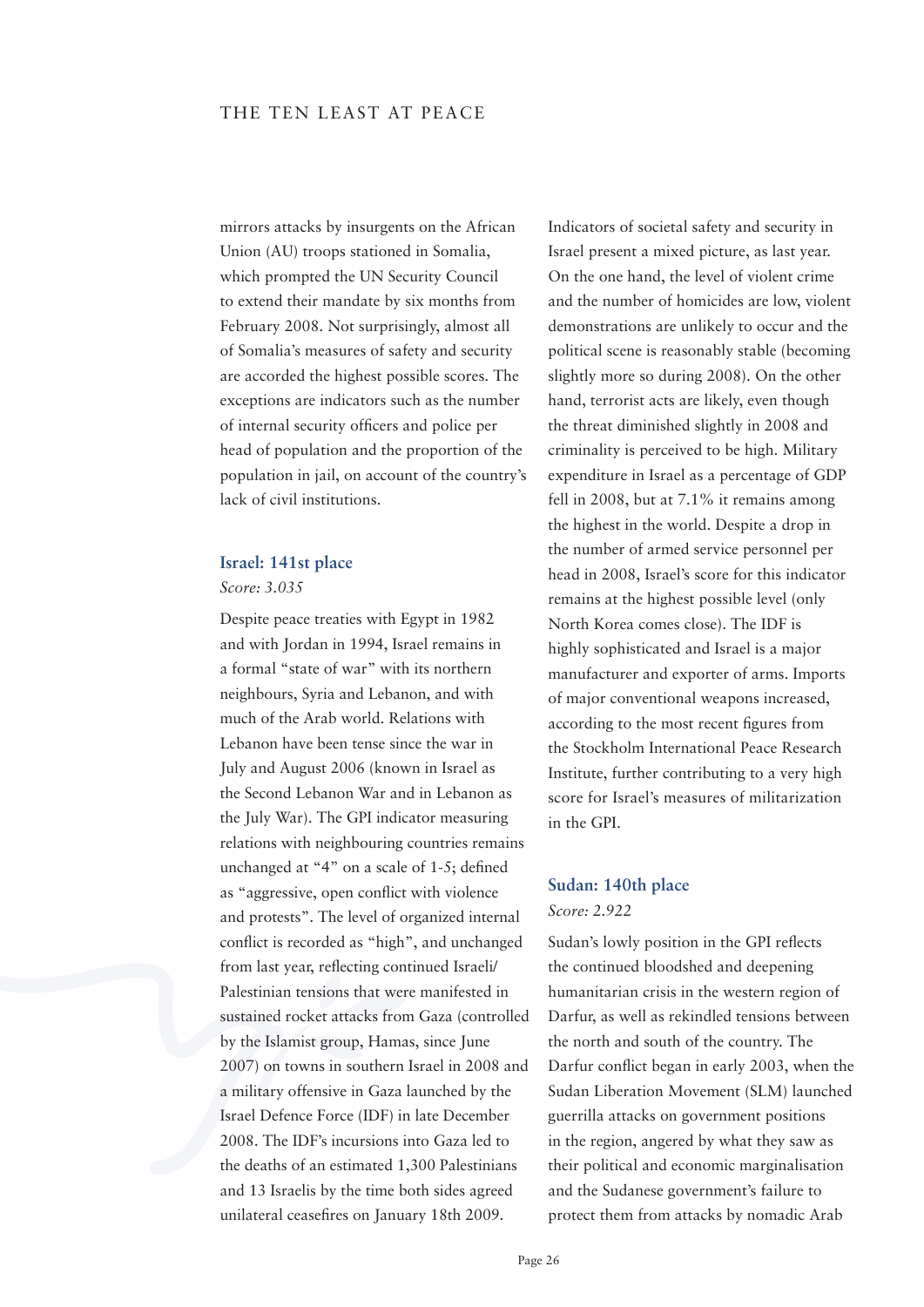militias, known as the *janjaweed*. The brutal conflict has forced around 2.7 million people from their homes, many of them fleeing to neighbouring Chad, caused more than 300,000 deaths and left 4.7 million dependent on humanitarian aid. Fighting continued in 2008 in spite of the signing of Darfur Peace Agreement in May 2006 and the presence of a 9,200-strong UN-African Union mission in Sudan (UNAMIS). The conflict forced another 300,000 to flee their homes last year. Additionally, the conflict between the Sudan People's Liberation Army (SPLA) and the government of the National Congress Party (NCP) about the future status of Southern Sudan and the implementation of the 2005 the Comprehensive Peace Agreement (CPA) rumbled on in 2008; in mid-May heavy fighting broke out between Arab tribal militias and SPLA troops in the town of Abyei, emptying it and displacing 50,000 people.

Not surprisingly, measures of safety and security in society such as the number of homicides, political terror and the number of displaced people as a percentage of the population receive very high scores, although the latter dropped slightly from last year. Political instability increased during 2008, in line with the International Criminal Court (ICC) deliberation over whether to issue an arrest warrant against the president, Omar al-Bashir, who was charged with war crimes in Darfur by the ICC's chief prosecutor in July. In the military sphere, small arms and light weapons remain highly accessible, while military expenditure as a percentage of GDP rose slightly year on year from a moderate level.

# **Democratic Republic of the Congo: 139th place** *Score: 2.888*

The Democratic Republic of the Congo's score in the GPI deteriorated significantly in 2008. This reflected renewed violence in the eastern province of North Kivu and the outbreak of what the Uppsala Conflict Data Program (UCDP) classify as a new conflict in the war-torn country; between the Bundu dia Kongo (Kingdom of Kongo, Bdk) and the government about the orientation of the political system in the province of Bas-Congo. Armed clashes between the Congrès national pour la défense du peuple (CNDP) led by Laurent Nkunda, a renegade Tutsi general, and the national army, Forces armées de la République démocratique du Congo (FARDC), broke out in North Kivu in late August and continued more or less unabated until mid-November. The CNDP has also been fighting a Rwandan Hutu force based in eastern DRC. The humanitarian fallout from the fighting in North Kivu, has, once again, been devastating, with hundreds of casualties and an estimated 250,000 people fleeing their homes, many trying to find refuge in the town of Goma. The already high level of perceived criminality increased in 2008.

Unsurprisingly for a nation that has endured decades of misrule and which has been frequently wracked by conflict, including a civil war between 1998 and 2003 that caused an estimated three million deaths, almost all of DRC's measures of safety and security in society receive very high scores. The indicator measuring potential terrorist acts is an exception, with a moderate score (unchanged from last year), notably lower than in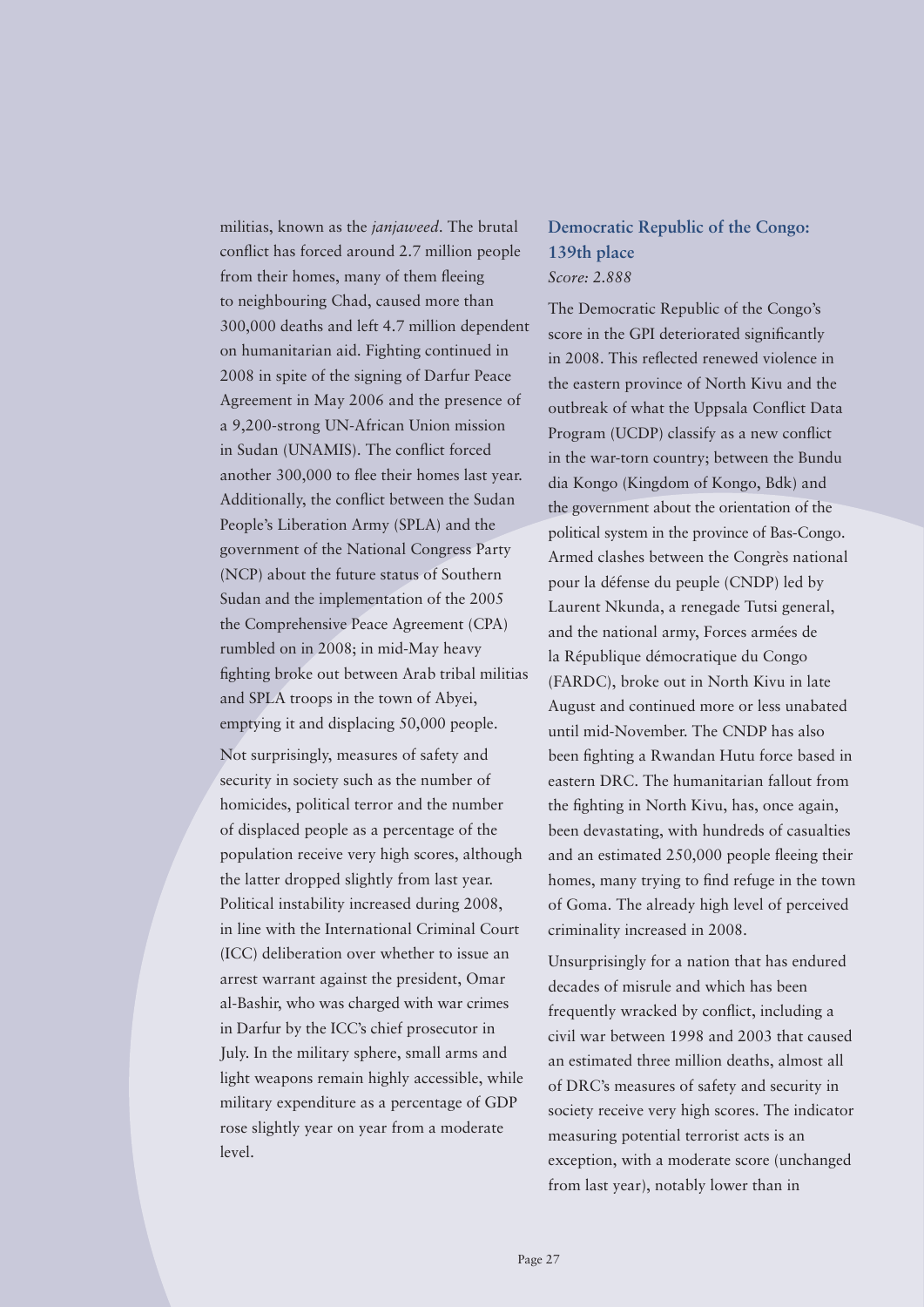## The ten least at peace

Somalia, Iraq, Afghanistan and India. Small arms and light weapons are readily available, but the other measures of militarization are accorded low scores, in common with most African countries.

## **Chad: 138th place**

#### *Score: 2.880*

Political violence has plagued Chad for much of its 48-year history as an independent nation. The country's very high scores in the GPI's indicators of ongoing domestic conflict reflect ongoing violence in the east of the country, close to the border with Sudan and the Central African Republic, which is linked to the genocide and humanitarian crisis in Darfur. The measure of relations with neighbouring countries is not surprisingly accorded the highest possible score, unchanged from last year. Fighting in Chad escalated in early 2008, when a convoy of 300 vehicles carrying around 2,000 rebels of the Union of Forces for Democracy and Development (UFDD) and the Rally of Forces for Change (RFC) approached the capital, Ndjamena, where they were eventually repelled by government forces. Against this backdrop, the GPI's indicators of safety and security in society register very high scores, notably the homicide rate and the perceived level of criminality. Political instability rose from an already high level in 2008, amid the growing military threat posed to the president, Idriss Déby, by a newly formed rebel alliance, Union des forces de la résistance (UFR). An expanded UN military force in Chad, MINURCAT 2, is not due to be fully operational until October 2009 at the earliest.

The large number of displaced people as a proportion of the population also contributes to Chad's low overall rank. Small arms and light weapons are easily accessed, but other measures of militarization, such as military expenditure as a percentage of GDP and military sophistication receive fairly low scores. The influx of refugees from Sudan and Central African Republic has outstripped the increase in security personnel (newly trained by the UN mission in the country, MINURCAT), leading to a drop in the ratio of security officers to population.

# **Pakistan: 137th place** *Score: 2.859*

Buffeted by bombings and violent attacks linked to a strengthening Islamic insurgency, sectarian clashes, political turmoil and a severe economic downturn, it is no surprise that Pakistan slides into the ten nations ranked least at peace in this year's GPI. The nation's score for relations with neighbouring countries has risen two places to level 5, primarily in response to the attacks by militant Islamists linked to Pakistan-based Lashkar-e-Taiba on India's financial and cultural capital, Mumbai, in late November 2008. The terrorist attacks, which left at least 173 people dead, has led to a sharp escalation of tensions with India and a renewed international focus on Pakistan's responsibility to rein in locally based terrorist groups. Relations with neighbouring Afghanistan also became increasingly strained in 2008 and early 2009, reflecting growing violence in Pakistan's North-West Frontier Province, including attacks by militants on supplies destined for NATO troops in Afghanistan.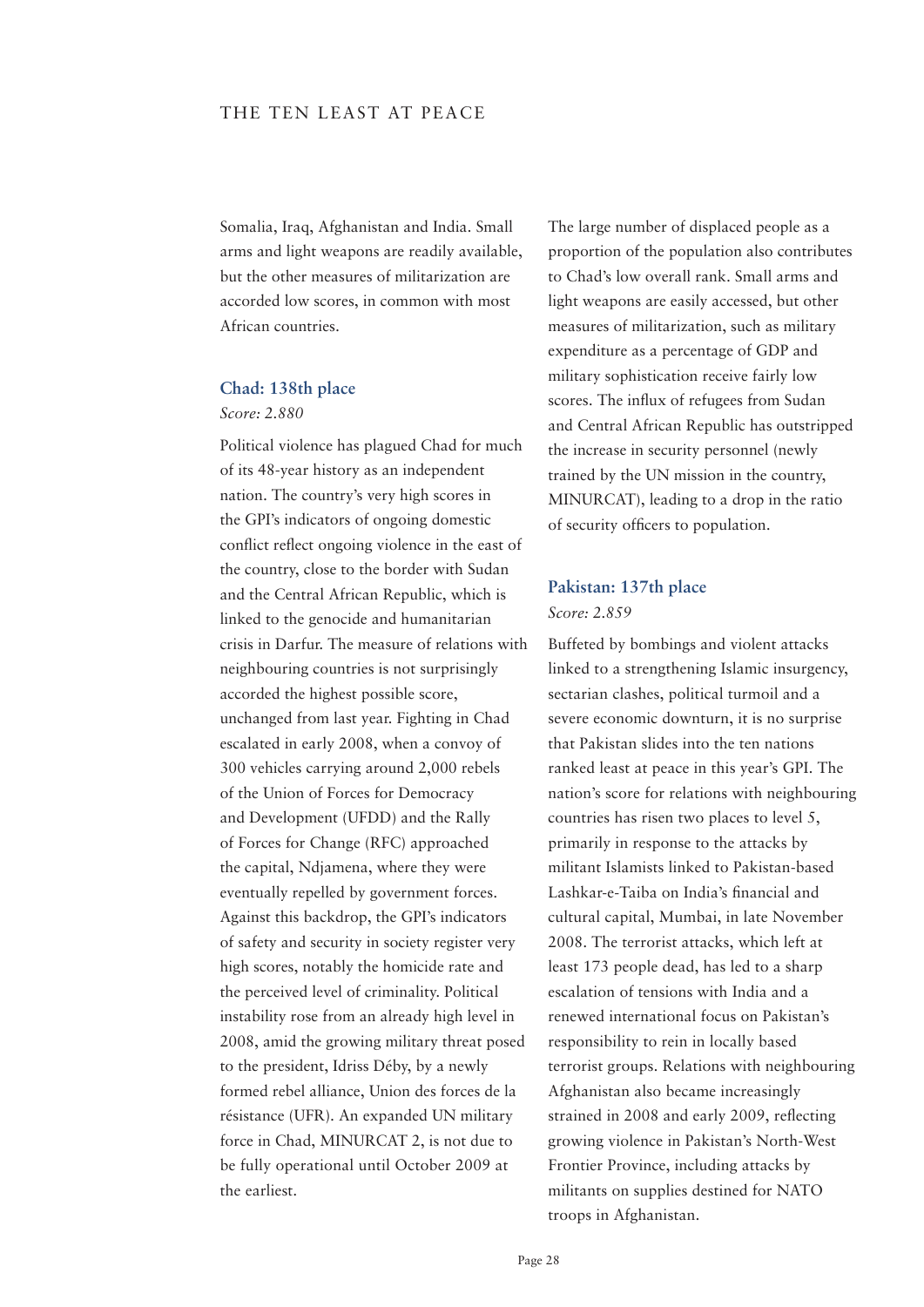Relations with neighbouring countries was one of three indicators of ongoing domestic and international conflict that deteriorated in 2008, mirroring an alarming rise in suicide bombings and violent attacks in the North West Frontier Province (NWFP), the Federally Administered Tribal Areas (FATA) and Baluchistan. Violence has also increasingly afflicted parts of Punjab, Sindh, and the Gilgit-Baltistan region in the past year. According to the India-based Institute for Conflict Management terrorism-related violence caused 6,715 deaths in Pakistan in 2008 (2,155 of whom were civilians), compared with 3,599 a year earlier and 189 in 2003, when the country was already being viewed as unstable. Small arms and light weapons became even more readily accessible in 2008, but most measures of militarization continued to receive relatively low scores, with the exception of military capability/sophistication, which remained at level 4, in line with Pakistan's status as a nuclear-armed state.

# **Russia: 136th place**

# *Score: 2.750*

Russia slides deeper into the ten countries least at peace this year, falling by three places to 136th, partly as a result of the dramatic escalation of a simmering conflict with Georgia in August 2008. The effort by Georgian troops launched on August 7th to retake Georgia's breakaway territory of South Ossetia prompted a devastating response from Russian forces, their first external military engagement since the collapse of the Soviet Union, which extended deep into Georgia. The brief, but intense, war that left around 370 Georgians and 80 Russians dead, prompted international

criticism of the scale and manner of Russia's response, including from Ukraine. This predictably pushed up the score measuring Russia's relations with neighbouring countries to level 4: "Aggressive: open conflict with violence and protests." Violent demonstrations were also adjudged to have become more likely to occur in 2008 than the previous year. Rates of homicide and violent crime remain high and Russians continue to perceive high levels of criminality (all three indicators are unchanged from last year). The International Centre for Prison Studies records that a very high proportion of the Russian population is in jail (second only to the US in the 144 countries surveyed).

Russia's military capability has shrunk greatly since the Soviet era, but it remains powerful; its active armed forces totalled just over one million in 2008, compared with 2.7 million in June 1992 and an estimated 4 million at the height of the Soviet Union's power. Although military expenditure as a percentage of GDP has shrunk considerably in the past decade, it remains relatively high and rose by 0.3% to 2.5% in 2008. The number of exports of major conventional weapons is extremely high (second only to Israel), although it did fall slightly during 2008.

# **Zimbabwe: 134th place** *Score: 2.736*

Years of misrule have precipitated a humanitarian and economic catastrophe in Zimbabwe. The country is mired in hyperinflation, 80% unemployment and a collapsing infrastructure, and waves of brutal land-reform programmes and political violence have forced hundreds of thousands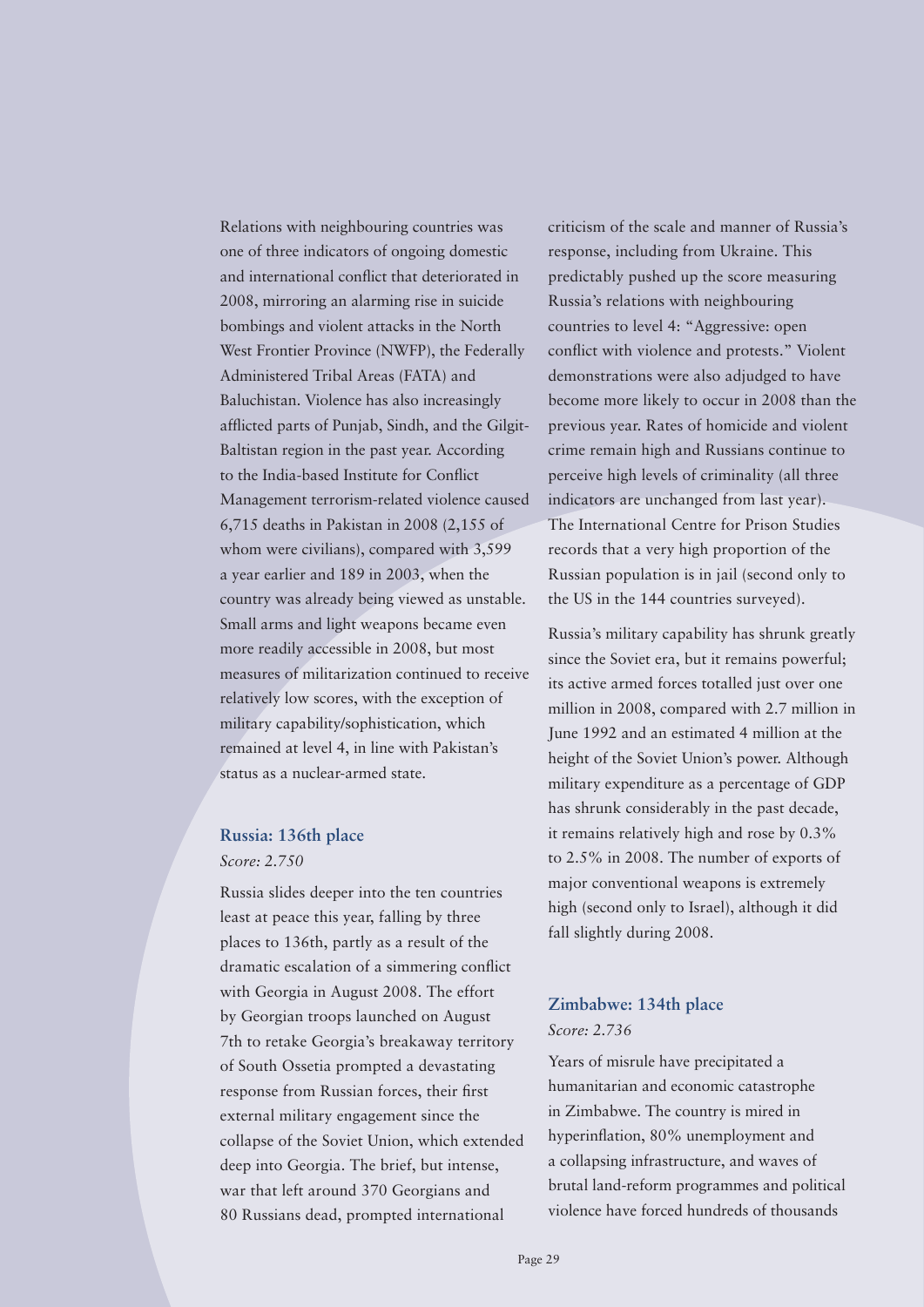## THE TEN LEAST AT PEACE

from their homes. GPI scores for measures of ongoing domestic and international conflict are very high, and the level of organized conflict (internal) rose in 2008, reflecting an upsurge in political violence surrounding the presidential election on 29th March. The score for relations with neighbouring countries also rose, in line with mounting criticism, notably from the leaders of Botswana and Zambia. In November 2008, Botswana foreign minister, Phandu Skelemani, called for all countries bordering Zimbabwe to close their borders with the country, to 'bring down Robert Mugabe's government'.

Most measures of safety and security in society are predictably high, and scores for the likelihood of violent demonstrations and the level of violent crime rose slightly, while more marked hikes occurred in the indicators for political instability, perceptions of criminality and the potential for terrorist acts. Rises also occurred in two of Zimbabwe's measures of militarization: military expenditure as a percentage of GDP (which rose to 9.3%, the highest level of any African country) and ease of access to small arms and light weapons. All of this contributed to a considerable deterioration in the country's state of peace, bringing about a fall of ten positions in the 2009 GPI to a rank of 134th place.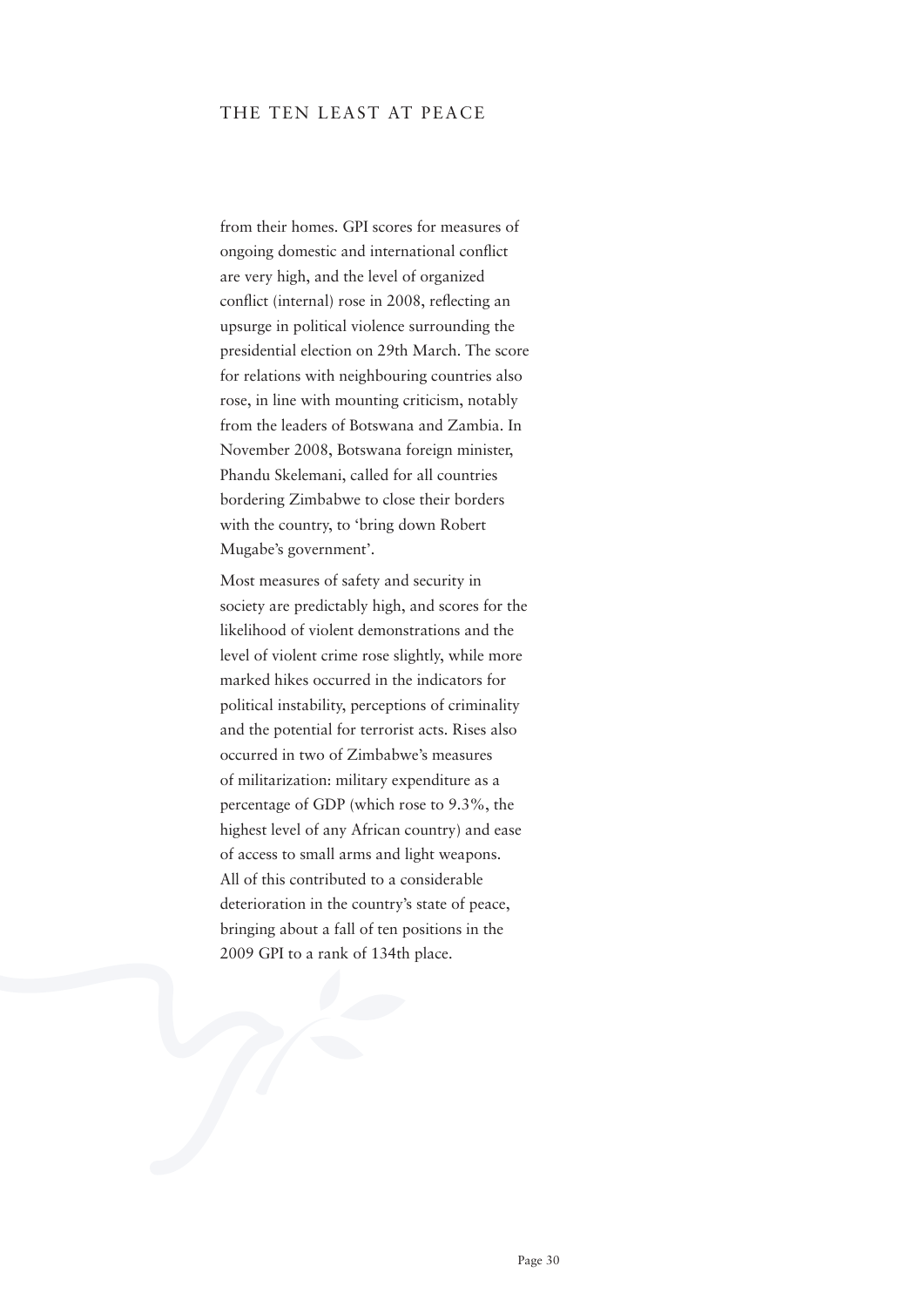## The top five risers in the 2009 GPI

# **Bosnia and Herzegovina** *Change in rank: +23 Overall rank: 50*

Bosnia's rise to 50th position in the 2009 GPI follows an impressive rise last year, which mainly reflected improvements in the scores for measures of safety and security in society. This year, a notable fall in the number of displaced people as a proportion of the population (as recorded by the UNHCR) was a key factor – around one million people have returned to Bosnia and Herzegovina since the end of the war in December 1995, a three-and-a-half-year conflict that resulted in some 200,000 deaths and displaced an estimated 2.2 million people, almost one-half of the country's population. The number of police officers per head of population also fell compared with last year, amid the gradual restructuring of the separate Serb and Muslim-Croat police forces. In April 2008 parliament approved long-debated reforms to ostensibly centralise the two police forces, which cleared the way for the signing of a stabilisation and association agreement (SAA) with the EU in June. Bosnia's homicide rate, the number of deaths resulting from internal conflict and the country's military expenditure as a percentage of GDP all dropped compared with their scores in the 2008 GPI. An even more significant rise in the rankings was curtailed, however, by rises in the scores for the likelihood of violent demonstrations and terrorist acts, the former linked to heightened political tension surrounding local elections in October and a slowing economy.

#### **Angola**

# *Change in rank: +16 Overall rank: 100*

Angola's impressive rise to 100th position in the 2009 GPI is owing to improvements in the scores of seven indicators, five of which relate to safety and security in society: an increasingly stable political scene, a lower chance of violent demonstrations, less violent crime, a reduction in the number of displaced people and an improvement in the level of respect for human rights. Much-delayed legislative elections held in September 2008 resulted in a resounding victory for the ruling Movimento Popular de Libertação de Angola (MPLA). Notwithstanding complaints about the fairness and conduct of the poll, the impressive turnout – estimated at 87% – has given the government the strong democratic mandate that it lacked. The MPLA now holds 191 out of 220 seats in the National Assembly, giving it the two-thirds majority needed to push through changes to the constitution. As a result, the former rebel movement, União Nacional para a Independência Total de Angola (UNITA), has lost what little power it had in government and is in danger of losing all relevance as an opposition party.

The formal ending of a long-running conflict in the oil-rich enclave of Cabinda (fewer than 25 battle-related deaths in the year following a peace agreement between the government and one faction of the Frente para a Libertação do Enclave de Cabinda (FLEC) in July 2006) also contributes to Angola's rise in the GPI rankings. By 2008 80-90% of the former FLEC fighters had been demobilized or joined the army, although sporadic attacks on government forces by the FLEC-FAC faction were recorded during the year.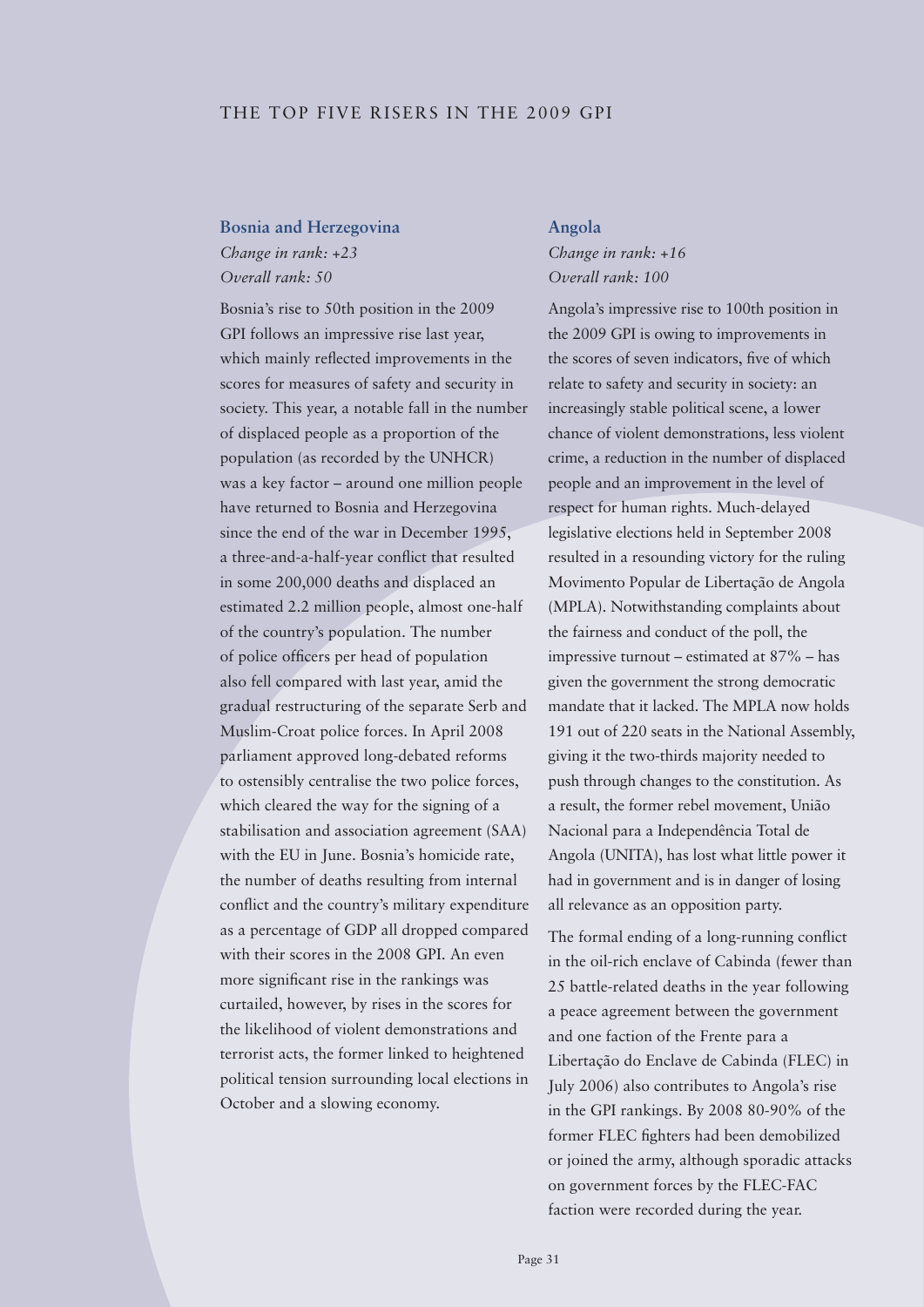## The top five risers in the 2009 GPI

#### **Congo (Brazzaville)**

*Change in rank: +15 Overall rank: 106*

The 14-point rise of Congo (Brazzaville) in the GPI rankings is chiefly the result of improvements in the country's scores registering the level of internal conflict and the level of perceived criminality. This reflected a year in which a fragile peace between so-called Ninja rebels and government security forces held firm – there were no reported clashes in the rebel's stronghold of Pool (a southern region between the capital, Brazzaville, and the port city of Pointe Noire) or elsewhere. The rebels fought a violent insurgency against Congo's government in the late 1990s which killed thousands, displaced around 90,000 and devastated much of the region's infrastructure. Although a peace deal was signed in 2003 sporadic violence has since plagued the Pool region, with rebels robbing civilians and hijacking trains to the oil-rich coast. In 2007 the former rebel leader, Pasteur Ntoumi, renounced violence and created his own political party, Conseil national des républicains (CNRe). Although it has some support in certain areas of the Pool region, it has so far failed to obtain strong political representation. Despite the fragile peace and Congo's rise in the rankings, several measures of safety and security in society are accorded high scores, with violent crime and the homicide rate remaining at level 4 and contributing to the country's overall standing of 106th position.

#### **Egypt**

*Change in rank: +13 Overall rank: 54*

Egypt's rise reflects an improvement in three indicators measuring safety and security in society: growing political stability, greater levels of trust between citizens and a fall in the extent of political terror (suggesting an improvement in the human rights situation), albeit from a very high level (4 in Dalton and Gibney's Political Terror Scale) last year. The improved score for political stability reflects the continuing rule of the national Democratic Party (NDP), which was returned with a reduced, but still substantial, majority in the December 2005 general election. The secular opposition has been largely ineffective in pressing for greater political plurality, while the Muslim Brotherhood's quest for power has been quashed by the arrests of activists and leaders and amendments to Egypt's constitution that prohibit political parties based on religion, gender or ethnicity.

Beset by allegations of cronyism and incompetence, the NDP has recently been overhauled by the president's son, Gamal Mubarak, who has attempted to introduce greater discipline and coherence, as well as bringing younger, more in-touch figures to prominence at a local level. The improvement in the score for greater trust between citizens partly reflects a fall in tensions surrounding attacks by militant Islamists – no attacks have taken place since those at Dahab in Sinai in April 2006 that resulted in 20 deaths. The government has attributed the waves of attacks that took place in 2004-06 to "terror cells" of disaffected local Bedouin from North Sinai, which have crossborder links to Palestinian groups in Gaza.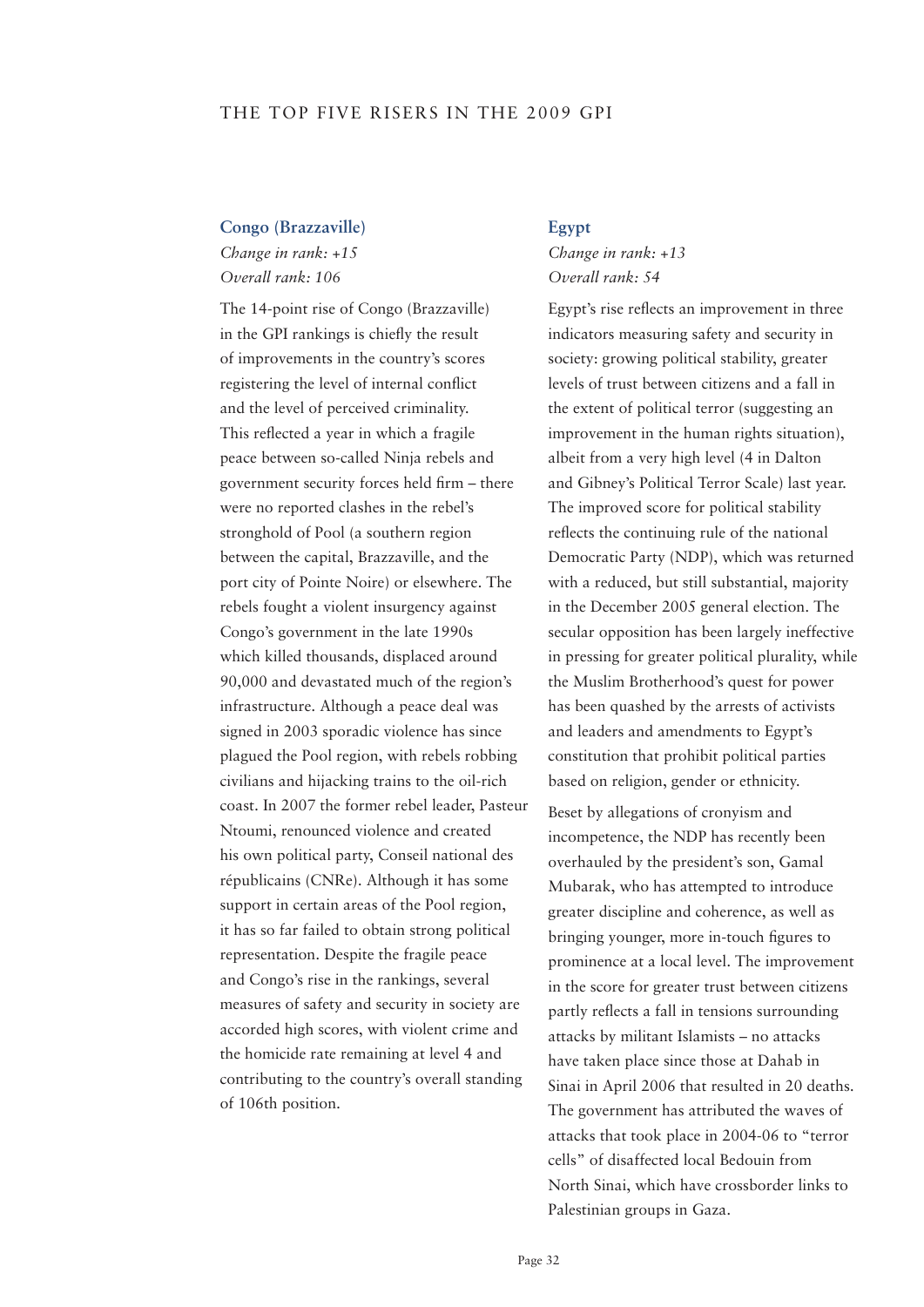#### **Trinidad and Tobago**

*Change in rank: +11 Overall rank: 87*

Drops in the scores of four of Trinidad and Tobago's measures of safety and security in society are behind the country's 11-point rise in the GPI rankings. Politics is adjudged to have become more stable during 2008 following the general election in November 2007, which observers considered generally free and fair and which resulted in an increased majority for the People's National Movement (PNM). The party, led by Patrick Manning, picked up 26 seats in a newly expanded 41-seat parliament, although it fell short of the two-thirds majority needed to push through all of Mr Manning's proposed constitutional changes unopposed. The indicator measuring the likelihood of violent demonstrations registered a fall in 2008, reflecting a year that was largely free of demonstrations, in contrast to 2007, when, in January, there were a series of protests at soaring crime rates and a two-day national shutdown. The demonstrations were sparked by the kidnapping of the country's highest profile businesswoman, Vindra Naipul-Coolman.

Trinidad and Tobago's jailed population fell in 2008 and respect for human rights rose, according to Dalton and Gibney's Political terror scale – with the score falling from 3 to 2. Nevertheless, violent crime continued to be the leading political issue in 2008. The murder rate reached an all-time annual high of 527 in mid-December, almost 50% higher than a year earlier. The number of robberies and kidnappings also rose. This has not been picked up in the GPI as Trinidad's scores for violent crime and the homicide rate were already at 5, the highest possible level, contributing to the country's overall low ranking of 87th.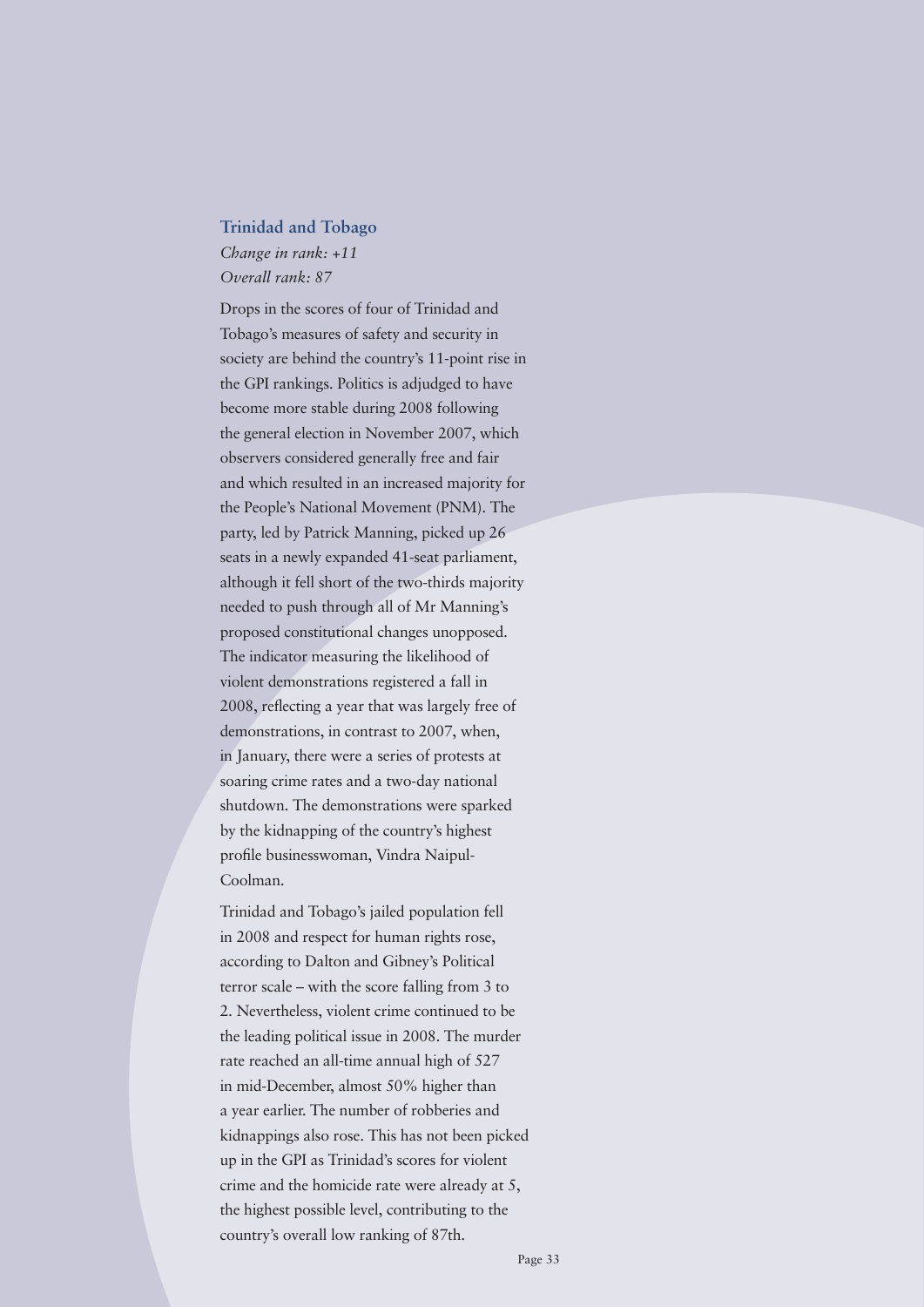## The top five fallers in the 2009 GPI

#### **Madagascar**

*Change in rank: -30 Overall rank: 72*

Madagascar's dramatic fall of 30 places from its position as the second-highest ranked African nation in last year's GPI comes amid a two-point rise in the measure of internal conflict and increased political instability following several weeks of violent protests and the deaths. Political tensions had been mounting between the president, Marc Ravalomanana, and the opposition mayor of the capital, Antananarivo, Andry Rajoelina, since the mayor rapidly emerged as a political force after his surprise election in 2007. The government's attempts to undermine Rajoelina's control of the capital, which included blocking the disbursal of funds and closing the mayor's radio and TV station, Viva TV, triggered mass protests. These became increasingly violent after government guards opened fire on a crowd of protesters outside the presidential palace, killing 28 people. The president was forced to step down on 17th March and Rajoelina assumed power with military backing, amid widespread international condemnation.

Most of Madagascar's measures of militarization continued to receive very low scores in the 2009 GPI (unchanged from last year) although military expenditure as a proportion of GDP rose slightly to 1.1%.

#### **Latvia**

## *Change in rank: -16 Overall rank: 54*

Rising political instability in late 2008 and an increase in the measure of internal conflict were the key factors behind Latvia's substantial fall in the GPI rankings this year. The four-party centre-right coalition government led by the prime minister, Ivars Godmanis, since December 2007 struggled to cope with the fallout of an unprecedented nosedive in the country's economy, triggered by the international banking crisis of September 2008. The credit crunch hit Latvia particularly hard, owing to the country's large external imbalances coupled with its currency peg to the euro, which forced the government to turn to the IMF and a consortium of European countries for a loan to cover its ballooning current-account deficit and underpin the currency. A large protest against the government in the capital, Riga, in mid-January 2009 spilled over into the most serious rioting in Latvia since independence. The beleaguered government was eventually forced to resign in late February 2009 after two coalition partners withdrew their support for Mr Godmanis.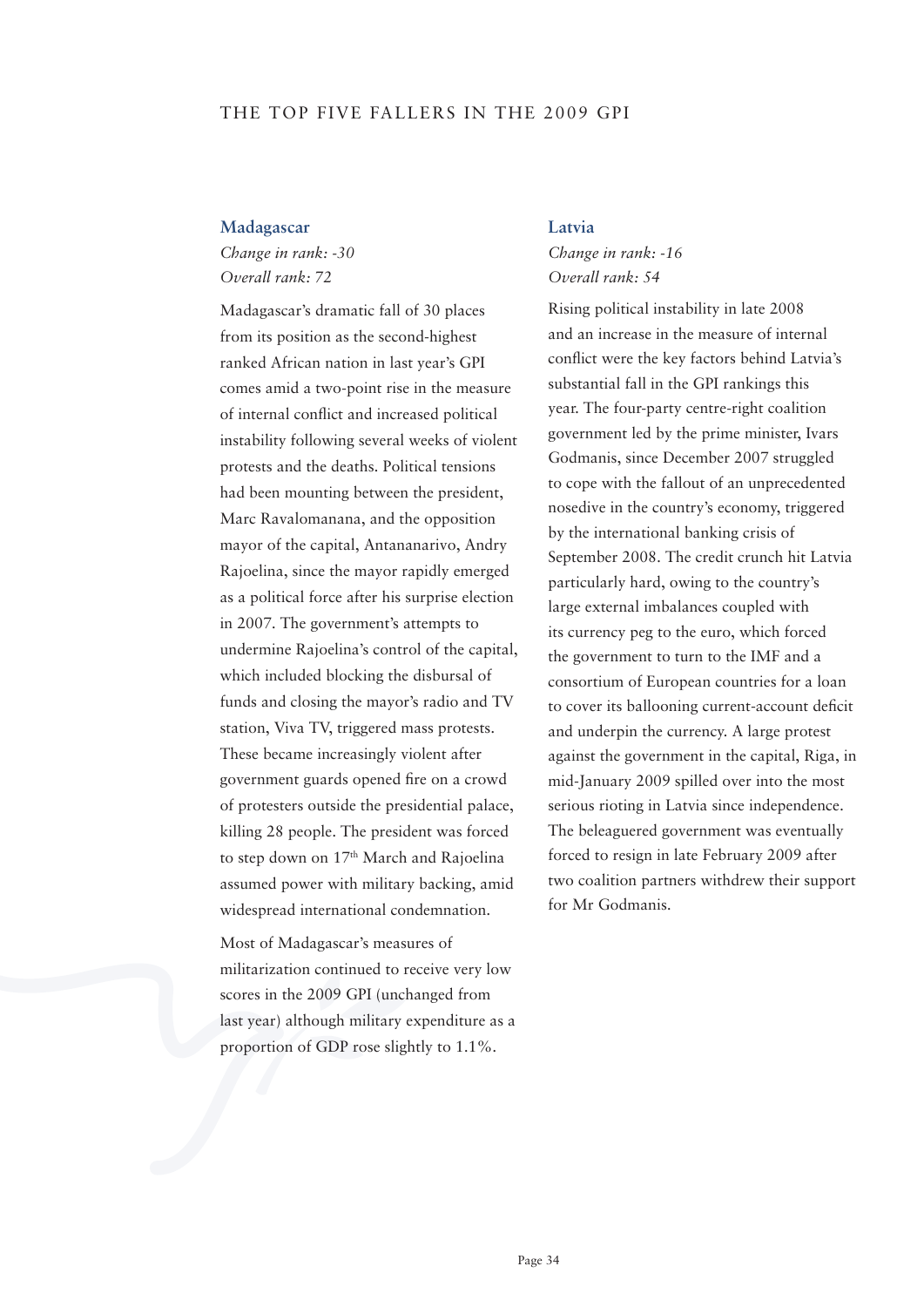#### **Mexico**

# *Change in rank: -16 Overall rank: 108*

Mexico's slide in the rankings to 108th position reflects deterioration in six measures of safety and security in society since last year, including a one-point hike in the score for violent crime and smaller rises in the potential for terrorist acts, violent demonstrations and in perceived criminality. This follows an escalation in violence linked to Mexican drug cartels, notably in and around the cities of Tijuana, Culiacan and Cuidad Juarez. Mexican officials say 6,290 people were killed in the violence in 2008, a significant yearon-year rise. Drug gangsters and security forces clashed on an almost daily basis. In May, three of Mexico's top anti-crime investigators were assassinated and several high ranking security officers resigned and fled to the US. In late August almost 500,000 people protested against drug-related violence in Mexico City, which was followed by the president, Felipe Calderón, announcing a budget increase of almost 40% in security and justice expenditure for next year. The proportion of the population in jail rose in 2008.

The ongoing drug-related violence (which has been on the rise since the mid-1990s, catalyzed by a traumatic economic crisis and exacerbated by pervasive corruption and criminality in lawenforcement institutions) was probably a factor in the deterioration in the GPI indicator charting political instability. The other likely culprit is Mexico's economy, which slumped in late 2008, leading to the loss of 386,000 formal-sector jobs in November and December alone, according to the Ministry of Labour. Mr Calderón and his minister of finance, Agustín Carstens, have been facing mounting criticism from the main opposition parties, which accuse the government of failing to provide an adequate response to rising unemployment.

# **South Africa**

*Change in rank: -15 Overall rank: 123*

Waves of violence that swept through South Africa's Gauteng townships in May 2008 left at least 42 people dead, more than 200 injured and around 15,000 homeless. Destitute Zimbabweans and other immigrants (who are thought to number around one million in Gauteng and more than three million nationwide) were targeted by violent mobs – blamed for taking advantage of already scarce housing, jobs and public services and for contributing to rising crime and insecurity. The escalation in violence has damaged South Africa's post-apartheid reputation for tolerance and openness. In the GPI, this is reflected in rises in two indicators: a two-point climb in the measure of the level of internal conflict and an increase in perceived criminality (to 4 on a scale of 1-5). The homicide rate and the level of violent crime are both accorded the highest possible scores, unchanged from last year, although they are counterbalanced by relatively low scores for measures of militarization, with the exception of military capability and sophistication.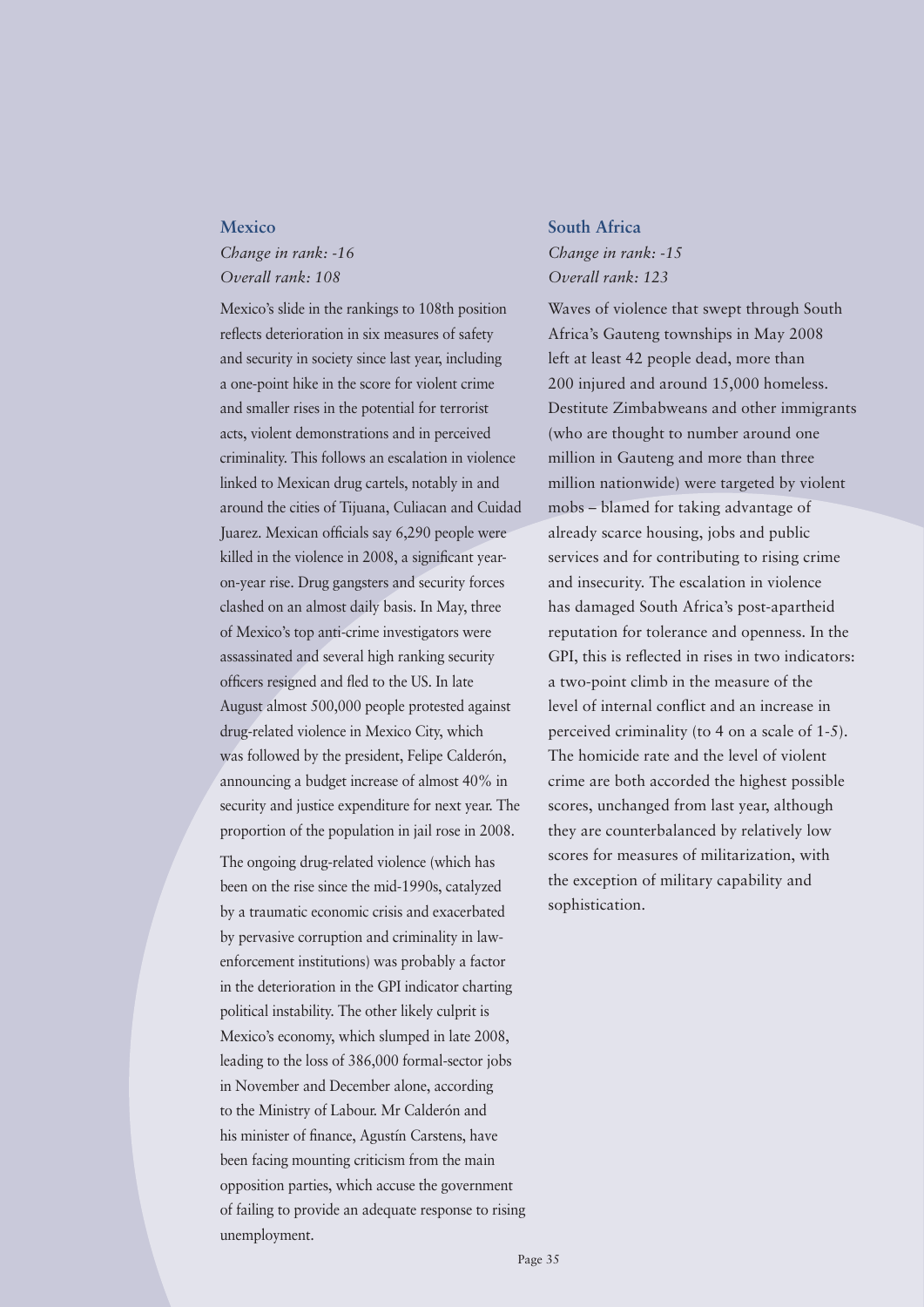# The top five fallers in the 2009 GPI

#### **Yemen**

## *Change in rank: -13 Overall rank: 119*

Five of Yemen's measures of safety and security in society deteriorated in 2008, contributing to a 13-place fall in the GPI rankings to a lowly 119th position. A heightened level of violent crime, an increased likelihood of terrorist attacks and violent demonstrations, growing perceptions of criminality in society and dwindling respect for human rights reflects an escalation in three broad conflicts across the country: The decade-long contretemps between the Believing Youth Movement of Shia rebels led by the al-Houthi clan in northern Saada governorate and the government; an ongoing rebellion of several al-Qaida-linked groups over the orientation of the political system; and secessionist rebellions among southern tribesmen resentful of the northerndominated regime.

Militant activity by Islamist guerrillas is linked to the return to Yemen of men who had been recruited to fight against Soviet occupation in Afghanistan. It is widely alleged that an agreement between the government and al-Qaida in Yemen (AQY) – in which the group agreed to conduct its operations outside the country, in return for immunity inside Yemen – caused a lull in militant activity, but this broke down in mid-2007, apparently when a younger cadre of militants took over the leadership of the group. Subsequently, a spate of attacks has occurred, mainly on Western targets. In January three people were killed in an attack on a tourist convoy and the Italian and US embassies were both the targets of bombers – an attack on the latter by Islamic Jihad in September killed

16 people. Kidnappings also increased during 2008 and in early 2009. Yemen's relations with neighbouring countries remain fairly tense – the score stays at 3 this year. This is underlined by the fact that Yemen's security problems are not entirely home-grown. The Israeli blockade of and subsequent assault on the Gaza Strip has resulted in mass protests in support of the Palestinians. Yemen's proximity to Somalia has also added to the security problems confronting the authorities, not least through the smuggling of weapons to and from the war-torn state. The GPI measure of the ease of access to weapons of minor destruction remains at the highest possible level in 2008. Given that the twoway traffic is marine-based, it comes as little surprise that Yemenis are also suspected of being involved in the increase in piracy in the Gulf of Aden. Yemen's military spending as a percentage of GDP remains high at 2.5% (unchanged from last year); in common with most other Middle Eastern nations, but most other measures of militarization receive fairly low scores.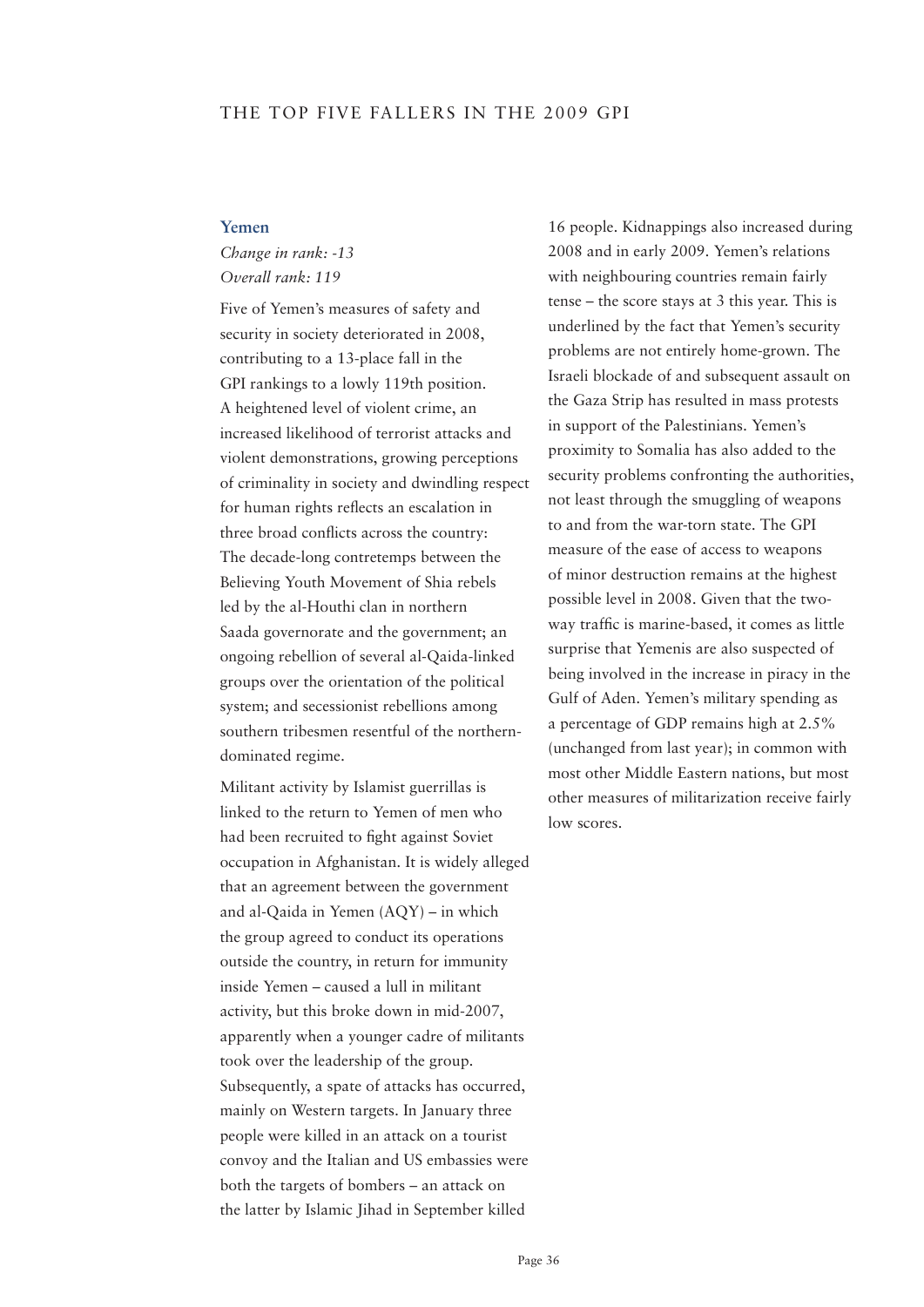## Investigating the set of potential determinants

The GPI is a numerical measure of how at peace a country is with itself and other countries. It is a foundation on which to establish a measure of the incidence of peace. However, it cannot on its own explain why these absences occur and whether groups of countries exhibit sufficient similar deficiencies resulting in an absence of peace.

In addition to the collation of data and scores for the 23 indicators listed on page 9 (Table 1), the Economist Intelligence Unit has updated for the third year its secondary dataset of 33 drivers including democracy, government competence and efficacy; the strength of institutions and the political process; international openness; demographics; regional integration; religion and culture; education and material wellbeing. Full descriptions for each of these indicators are provided in Annex B.

The list of potential drivers is by no means exhaustive; it comprises indicators with data that are both available across the countries from credible sources and are comparable and consistent in their measurement. Table 4 lists each of the indicators in the two groups, the GPI and the pool of potential drivers. Correlation coefficients of the GPI scores and ranks and then the scores for the internal and external measures of peace are given against each indicator. The correlation coefficients are calculated across the full 144 countries. Values shaded in green are for values where r >0.5 and r <-0.5, generally considered a valid correlation.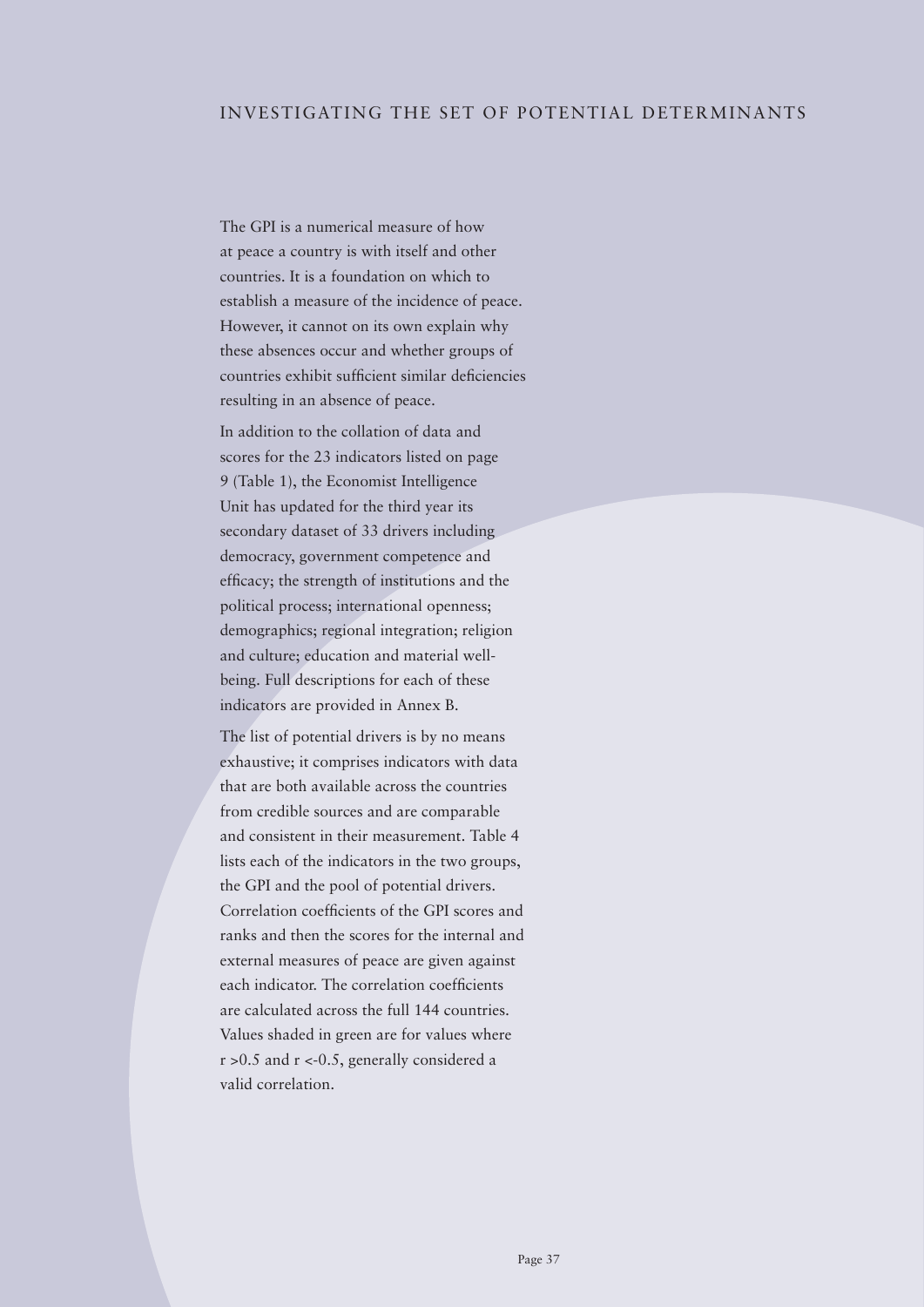# Investigating the set of potential determinants

|                                                                                                 | <b>OVERALL</b><br><b>SCORE</b> | OVERALL<br><b>RANK</b> | Internal<br>Peace  | External<br>Peace  |
|-------------------------------------------------------------------------------------------------|--------------------------------|------------------------|--------------------|--------------------|
| <b>OVERALL SCORE</b>                                                                            | 1.00                           | 0.96                   | 0.97               | 0.62               |
| <b>OVERALL RANK</b>                                                                             | 0.96                           | 1.00                   | 0.95               | 0.53               |
| <b>Internal Peace</b>                                                                           | 0.97                           | 0.95                   | 1.00               | 0.40               |
| <b>External Peace</b>                                                                           | 0.62                           | 0.53                   | 0.40               | 1.00               |
| Level of distrust in other citizens                                                             | 0.75                           | 0.73                   | 0.76               | 0.36               |
| Number of internal security officers and police per 100,000 people                              | 0.05                           | 0.06                   | 0.07               | $-0.03$            |
| Number of homicides per 100,000 people                                                          | 0.62                           | 0.62                   | 0.70               | 0.04               |
| Number of jailed population per 100,000 people                                                  | 0.11                           | 0.13                   | 0.06               | 0.20               |
| Ease of access to weapons of minor destruction                                                  | 0.73                           | 0.73                   | 0.78               | 0.22               |
| Level of organized conflict (internal)                                                          | 0.83                           | 0.81                   | 0.82               | 0.46               |
| Likelihood of violent demonstrations                                                            | 0.67                           | 0.69                   | 0.74               | 0.13               |
| Level of violent crime                                                                          | 0.65                           | 0.68                   | 0.75               | 0.01               |
| Political instability                                                                           | 0.77                           | 0.78                   | 0.78               | 0.36               |
| Respect for human rights                                                                        | 0.85                           | 0.84                   | 0.84               | 0.46               |
| Volume of transfers of major conventional weapons, as recipient (Imports)<br>per 100,000 people | $-0.07$                        | $-0.12$                | $-0.14$            | 0.19               |
| Potential for terrorist acts                                                                    | 0.63                           | 0.58                   | 0.59               | 0.44               |
| Number of deaths from organized conflict (internal)                                             | 0.72                           | 0.60                   | 0.66               | 0.55               |
| Military expenditure as a percentage of GDP                                                     | 0.35                           | 0.28                   | 0.24               | 0.53               |
| Number of armed services personnel per 100,000 people                                           | 0.25                           | 0.18                   | 0.12               | 0.51               |
| <b>UN</b> Funding                                                                               | 0.33                           | 0.31                   | 0.31               | 0.23               |
| Aggregate number of heavy weapons per 100,000 people                                            | 0.14                           | 0.09                   | 0.02               | 0.45               |
| Volume of transfers of major conventional weapons as supplier (exports) per<br>100,000 people   | $-0.06$                        | $-0.10$                | $-0.16$            | 0.28               |
| Military capability/sophistication                                                              | $-0.08$                        | $-0.10$                | $-0.22$            | 0.40               |
| Number of displaced people as a percentage of the population                                    | 0.26                           | 0.14                   | 0.23               | 0.22               |
| Relations with neighbouring countries                                                           | 0.73                           | 0.69                   | 0.63               | 0.71               |
| Number of external and internal conflicts fought                                                | 0.28                           | 0.25                   | 0.13               | 0.61               |
| Estimated number of deaths from organized conflict (external)                                   | 0.15                           | 0.14                   | 0.02               | 0.48               |
| Political Democracy Index                                                                       | $-0.56$                        | $-0.57$                | $-0.57$            | $-0.27$            |
| Electoral process                                                                               | $-0.38$                        | $-0.39$                | $-0.38$            | $-0.20$            |
| Functioning of government                                                                       | $-0.65$                        | $-0.65$                | $-0.66$            | $-0.32$            |
| Political participation<br>Political culture                                                    | $-0.46$<br>$-0.64$             | $-0.49$<br>$-0.65$     | $-0.48$<br>$-0.68$ | $-0.17$<br>$-0.21$ |
| Civil liberties                                                                                 | $-0.50$                        | $-0.50$                | $-0.48$            | $-0.32$            |
| Corruption perceptions (CPI score: $10 =$ highly clean, $0 =$ highly corrupt)                   | $-0.71$                        | $-0.78$                | $-0.77$            | $-0.19$            |
| Women in parliament (as a percentage of the total number of representatives                     |                                |                        |                    |                    |
| in the lower house)                                                                             | $-0.30$                        | $-0.32$                | $-0.31$            | $-0.14$            |
| Freedom of the press<br>Exports + Imports % of GDP                                              | 0.50                           | 0.51                   | 0.49<br>$-0.11$    | 0.29               |
| Foreign Direct Investment (flow) % of GDP                                                       | $-0.12$<br>$-0.19$             | $-0.14$<br>$-0.20$     | $-0.17$            | $-0.08$<br>$-0.17$ |
| Number of visitors as % of domestic population                                                  | $-0.42$                        | $-0.45$                | $-0.44$            | $-0.16$            |
| Net Migration (% of total population)                                                           | $-0.24$                        | $-0.32$                | $-0.28$            | $-0.02$            |
| 15-34 year old males as a % of total population                                                 | 0.39                           | 0.46                   | 0.44               | 0.05               |
| Gender ratio of population: women/men                                                           | $-0.07$                        | $-0.08$                | $-0.06$            | $-0.07$            |
| Gender Inequality                                                                               | $-0.43$                        | $-0.44$                | $-0.44$            | $-0.17$            |
| The extent of regional integration                                                              | 0.64                           | 0.64                   | 0.64               | 0.35               |
| Current education spending (% of GDP)                                                           | $-0.29$                        | $-0.28$                | $-0.30$            | $-0.10$            |
| Primary school enrolment ratio (% Net)                                                          | $-0.51$                        | $-0.44$                | $-0.53$            | $-0.18$            |
| Secondary school enrolment ratio (% Net)                                                        | $-0.52$                        | $-0.53$                | $-0.59$            | $-0.05$            |
| Higher education enrolment (% Gross)                                                            | $-0.49$                        | $-0.54$                | $-0.57$            | $-0.02$            |
| Mean years of schooling                                                                         | $-0.61$                        | $-0.62$                | $-0.65$            | $-0.19$            |
| Adult literacy rate (% of pop over 15)                                                          | $-0.50$                        | $-0.47$                | $-0.52$            | $-0.18$            |
| Hostility to foreigners/private property                                                        | 0.63                           | 0.61                   | 0.66               | 0.25               |
| Importance of religion in national life                                                         | 0.47                           | 0.48                   | 0.48               | 0.20               |
| Willingness to fight                                                                            | 0.37                           | 0.37                   | 0.29               | 0.41               |
| Nominal GDP (US\$PPPbn)                                                                         | $-0.06$                        | $-0.05$                | $-0.12$            | 0.16               |
| Nominal GDP (US\$bn)                                                                            | $-0.11$                        | $-0.11$                | $-0.17$            | 0.14               |
| GDP per capita                                                                                  | $-0.58$                        | $-0.64$                | $-0.63$            | $-0.15$            |
| Gini Index                                                                                      | 0.39                           | 0.43                   | 0.48               | $-0.07$            |
| Unemployment %                                                                                  | 0.24                           | 0.21                   | 0.26               | 0.07               |
| Life expectancy                                                                                 | $-0.54$                        | $-0.55$                | $-0.60$            | $-0.10$            |
| Infant mortality per 1,000 live births                                                          | 0.54                           | 0.53                   | 0.57               | 0.17               |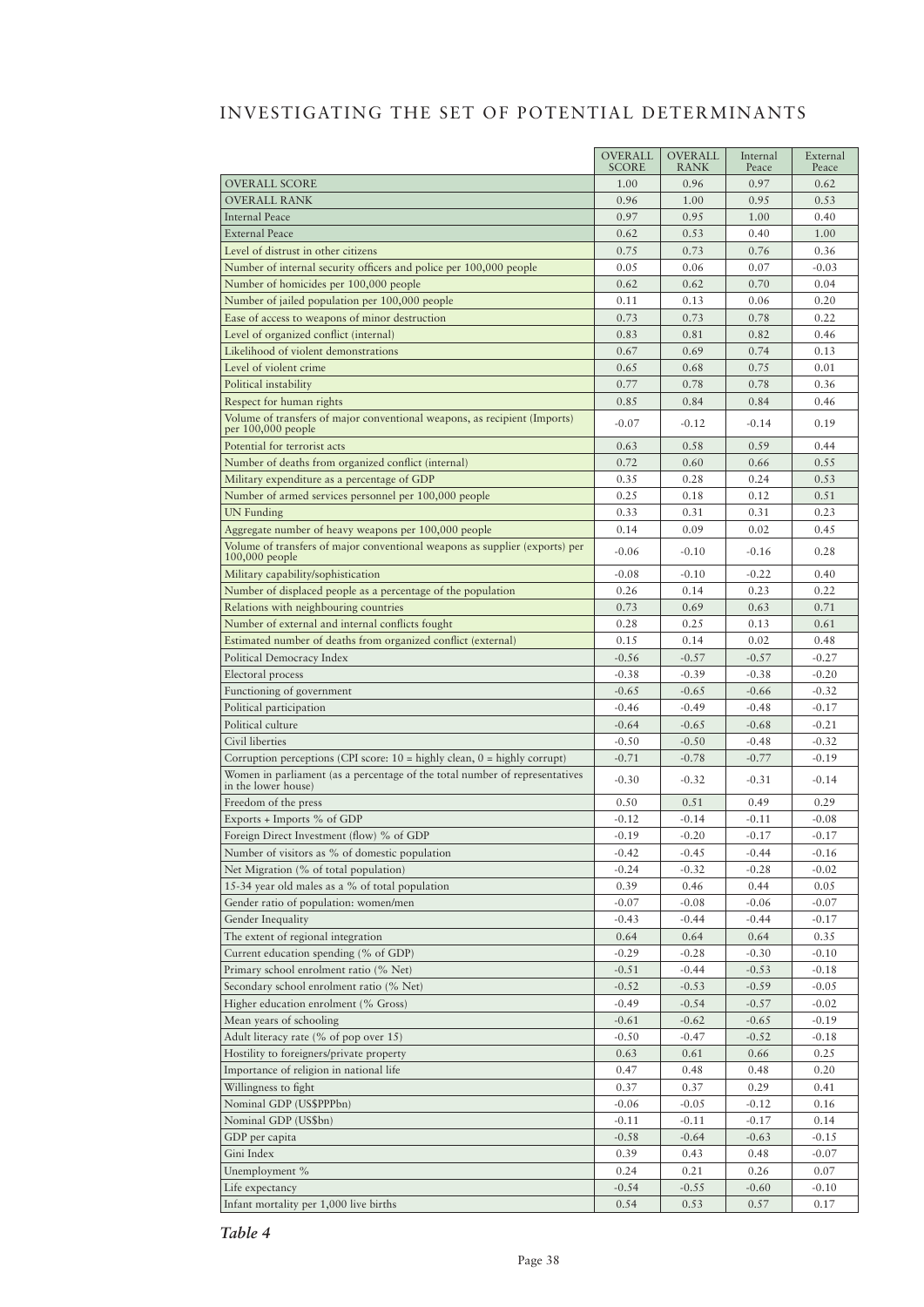With reference to changes since last year and the year before, the extension of the data to 144 countries has largely verified and endorsed our initial findings from 2007 and 2008. Those series with high correlations to the GPI in previous years, measured against the 144 countries maintain their significance threshold of +/- 0.5 hinting at a constant relationship over time between these indicators and the GPI.

Of the listed variables, the overall index continues to be strongly determined by the internal measure of peace with r = 0.97. Of the set of potential drivers, the composite measure of political democracy remains significant at r=-0.56, slightly less than last year. Unsurprisingly a number of that index's sub-components calculate as having a reasonable correlation with the overall scores and rankings. Functioning of government – a qualitative assessment of whether freely elected representatives determine government policy and whether there is an effective system of checks and balances on the exercise of government authority – almost maintains its correlation at r=-0.65. Electoral process and political participation remain just below +/-0.5. Interestingly the external peace measure is not significantly correlated to any of our measures relating to democracy. Our measure of the freedom of the press, compiled by Reporters Without Borders dips slightly back below our +/-0.5 threshold, although exceeds it at 0.51 when measured against the rankings rather than the GPI scores.

For all the following charts, the GPI score is shown on the left-hand axis.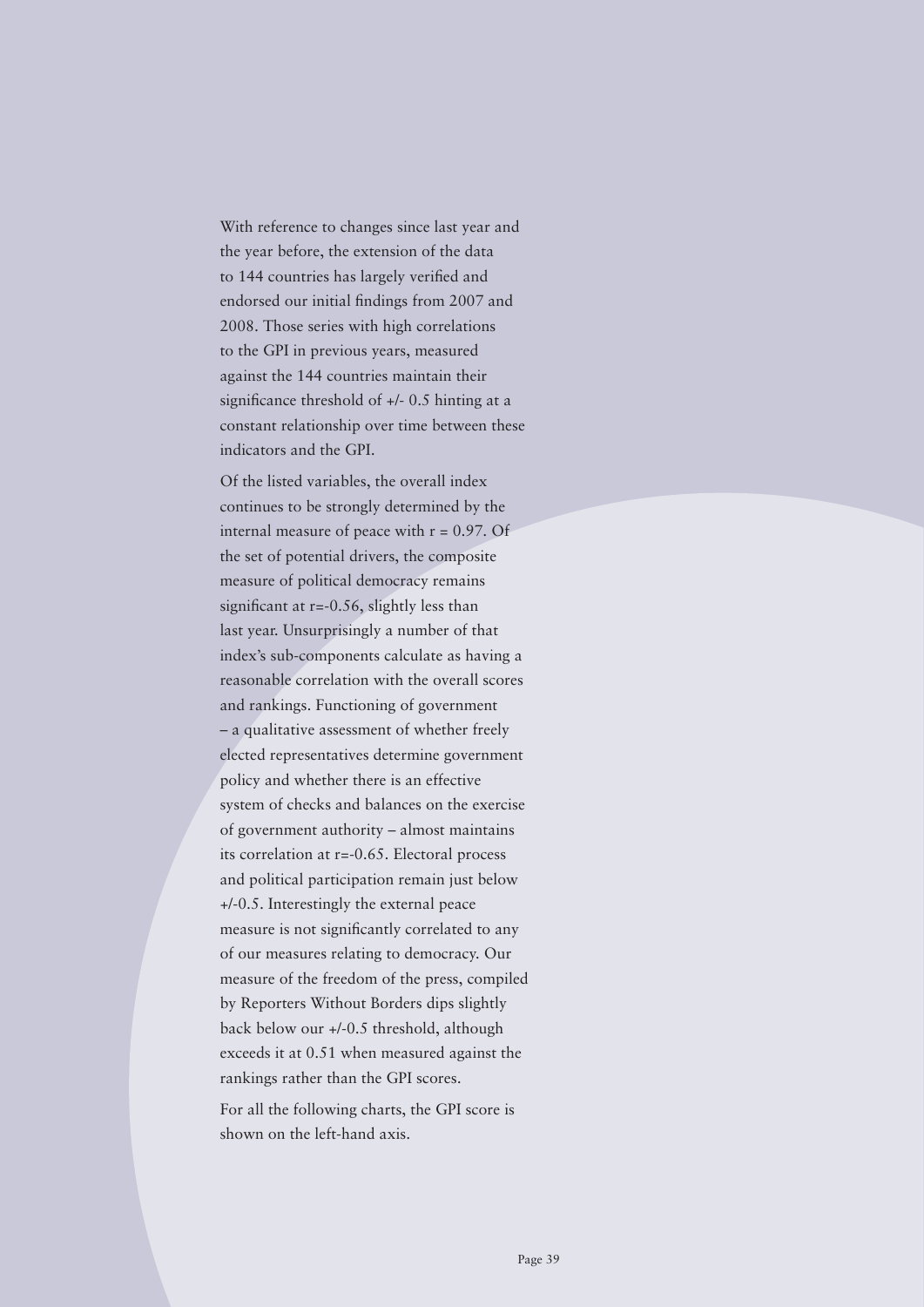# Investigating the set of potential determinants



*Figure 1: Democracy and overall GPI score*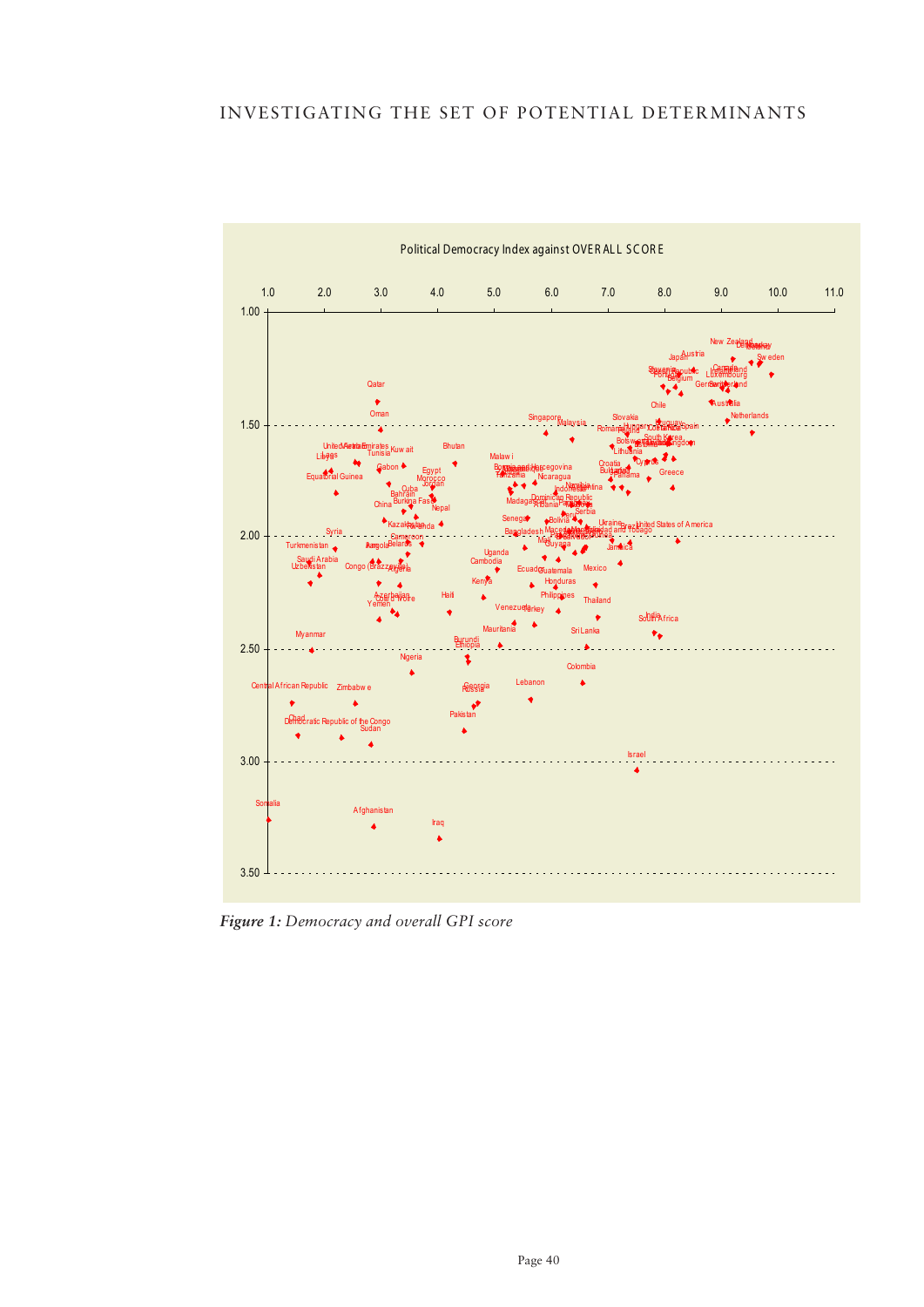

*Figure 2: Functioning of government and overall GPI score*

The indicators for international openness still exhibit no significant correlations despite the expansion of the group of countries under review although the correlation coefficient as measured against the number of tourists as a percentage of the total domestic population to the GPI rankings is getting closer at r = -0.45. Our demographic indicators also show no significance at our set thresholds, but the number of males aged 15-34 as a percentage of the population has a relatively high correlation to the Global Peace Index rankings at r = 0.46.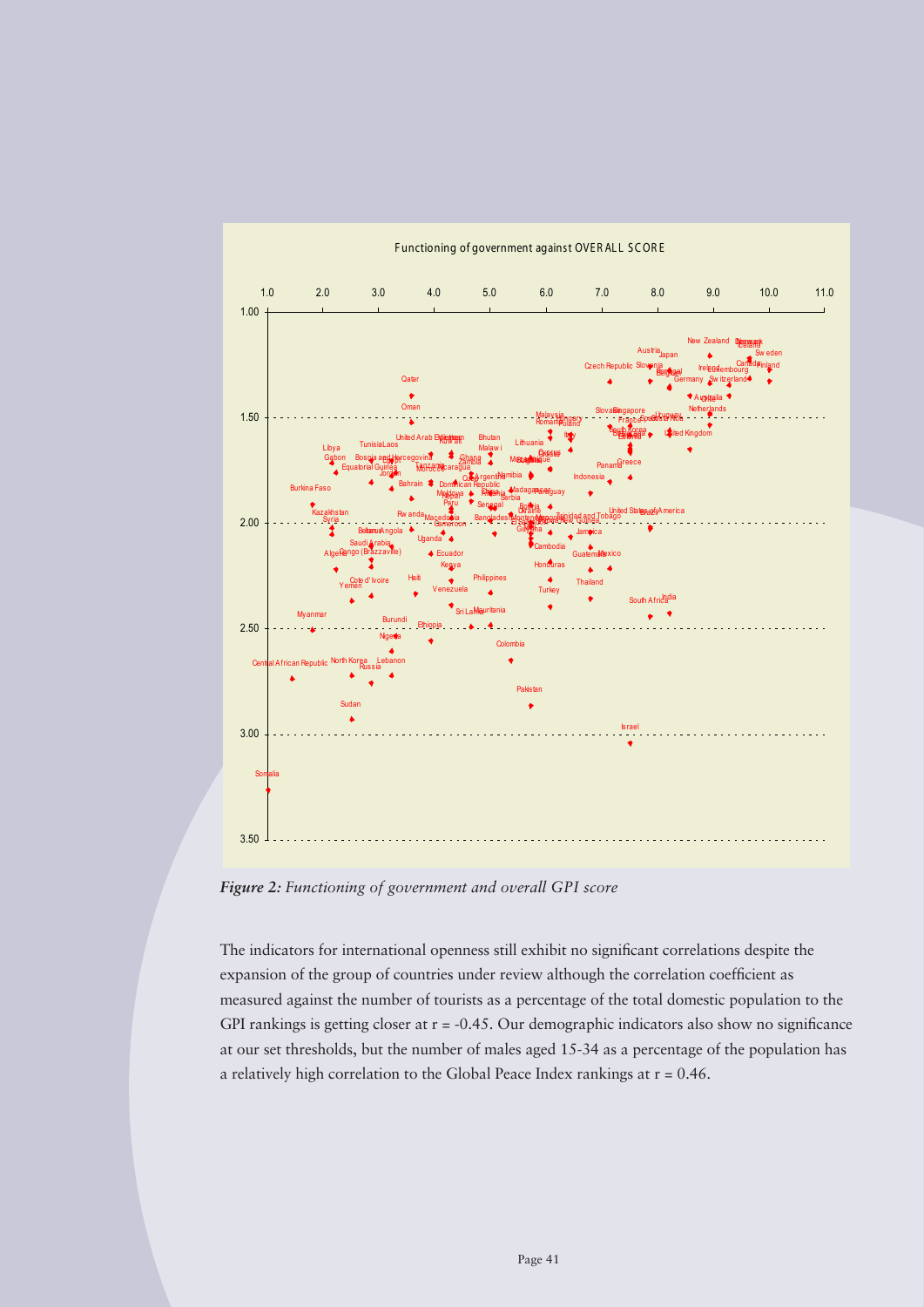# Investigating the set of potential determinants



*Figure 3: Corruption and overall GPI peace score*

The measure of corruption within a society from Transparency International continues to have a strong correlation with the overall GPI index (the highest in fact) and the internal peace index scores, despite the annual updates to both. Indeed, this correlation experiences an improvement in significance compared with last year.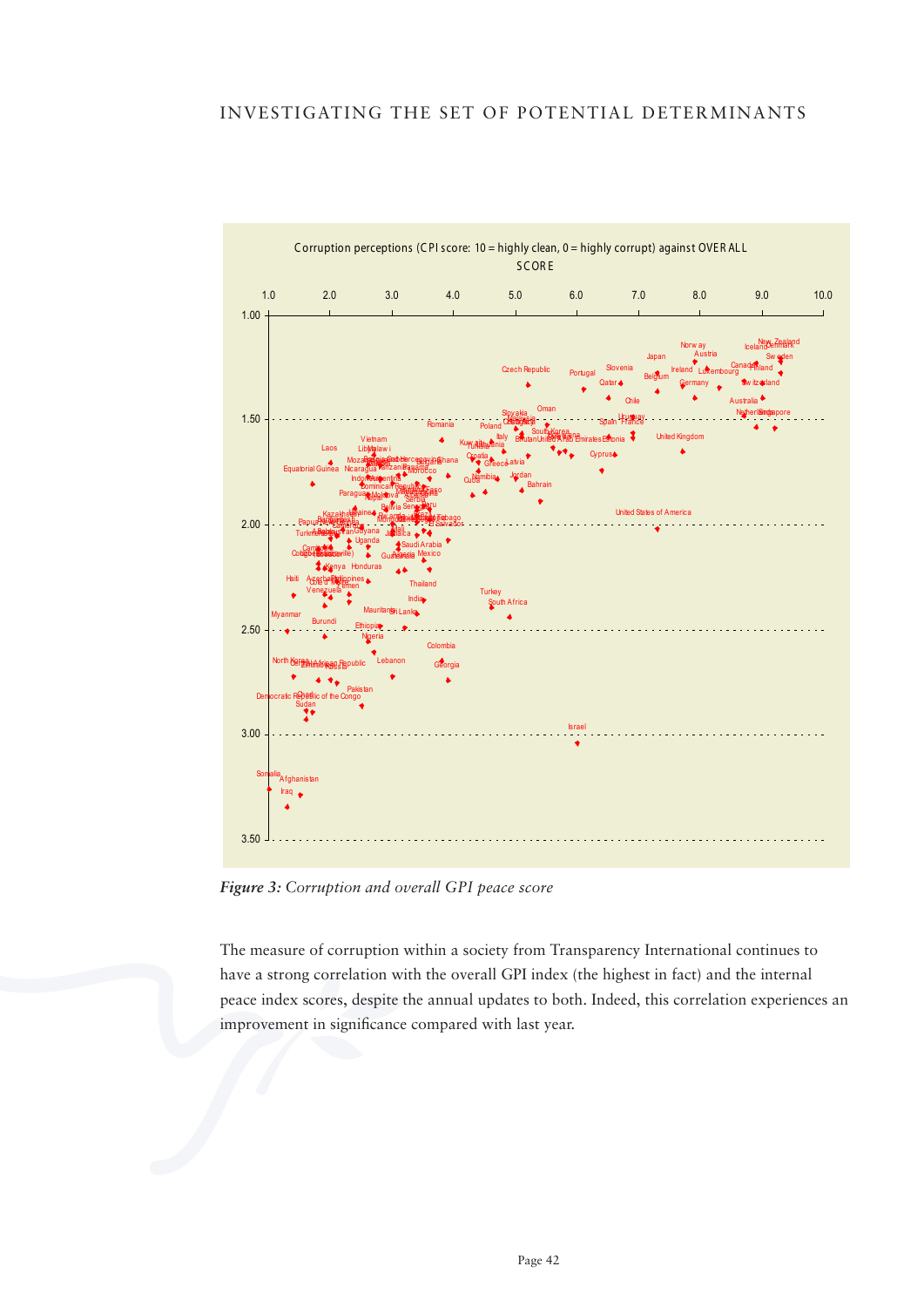

*Figure 4: Gender Inequality and overall GPI score*

A measure of gender inequality, the Gender Gap Index (calculated by the World Economic Forum) continues to miss out on our measure of significance with a r = -0.43, although it has increased from last year.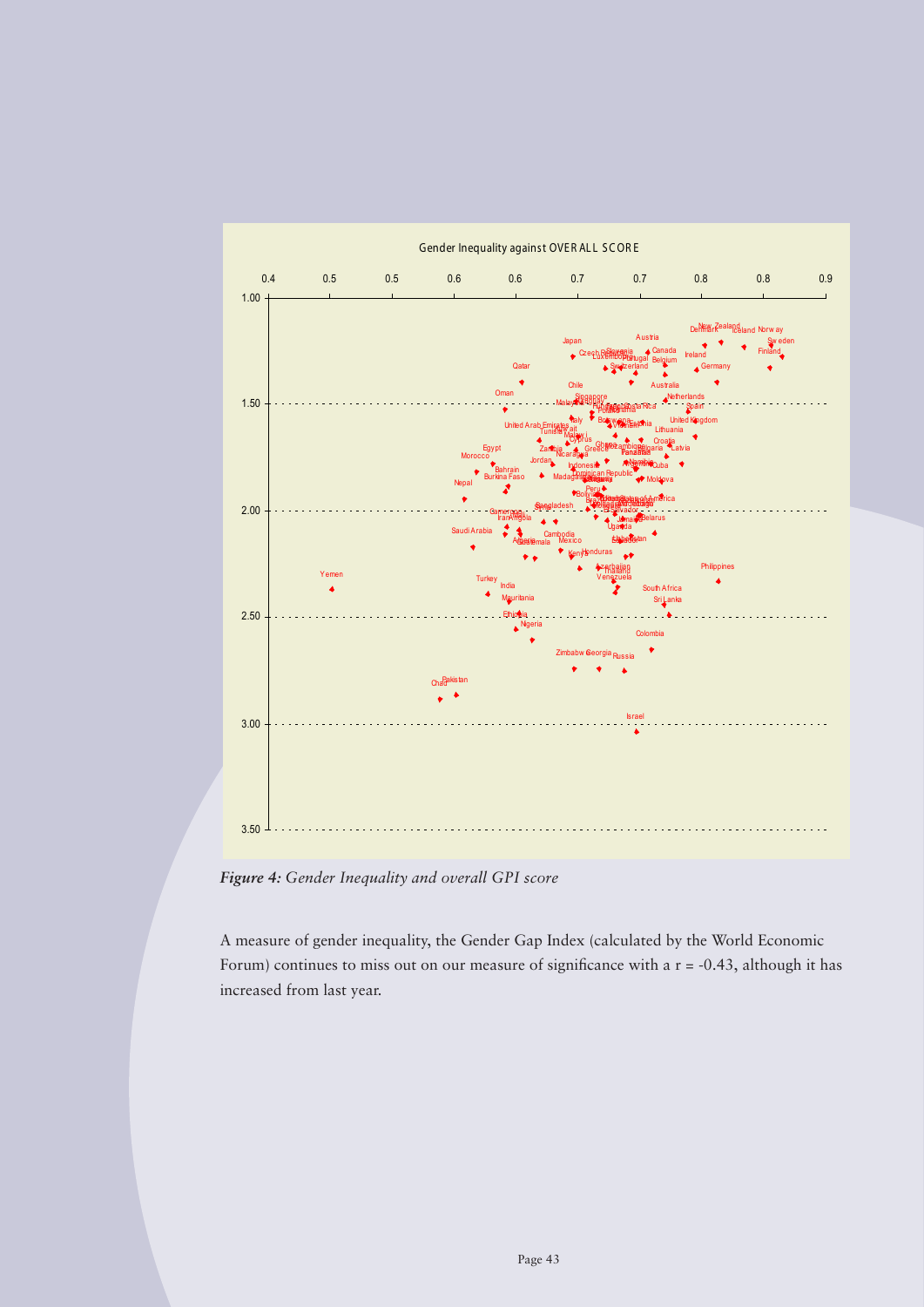# Investigating the set of potential determinants



*Figure 5: Regional integration and overall GPI score*

The extent of regional integration continues to have a significant correlation with the overall index, but also with the internal measure. This is surprising, as the regional integration score is a qualitative assessment of a country's relations with its neighbours, and therefore an external metric. To an extent this is explained by the high scores for regional integration in the countries of the European Union and their generally high peace scores.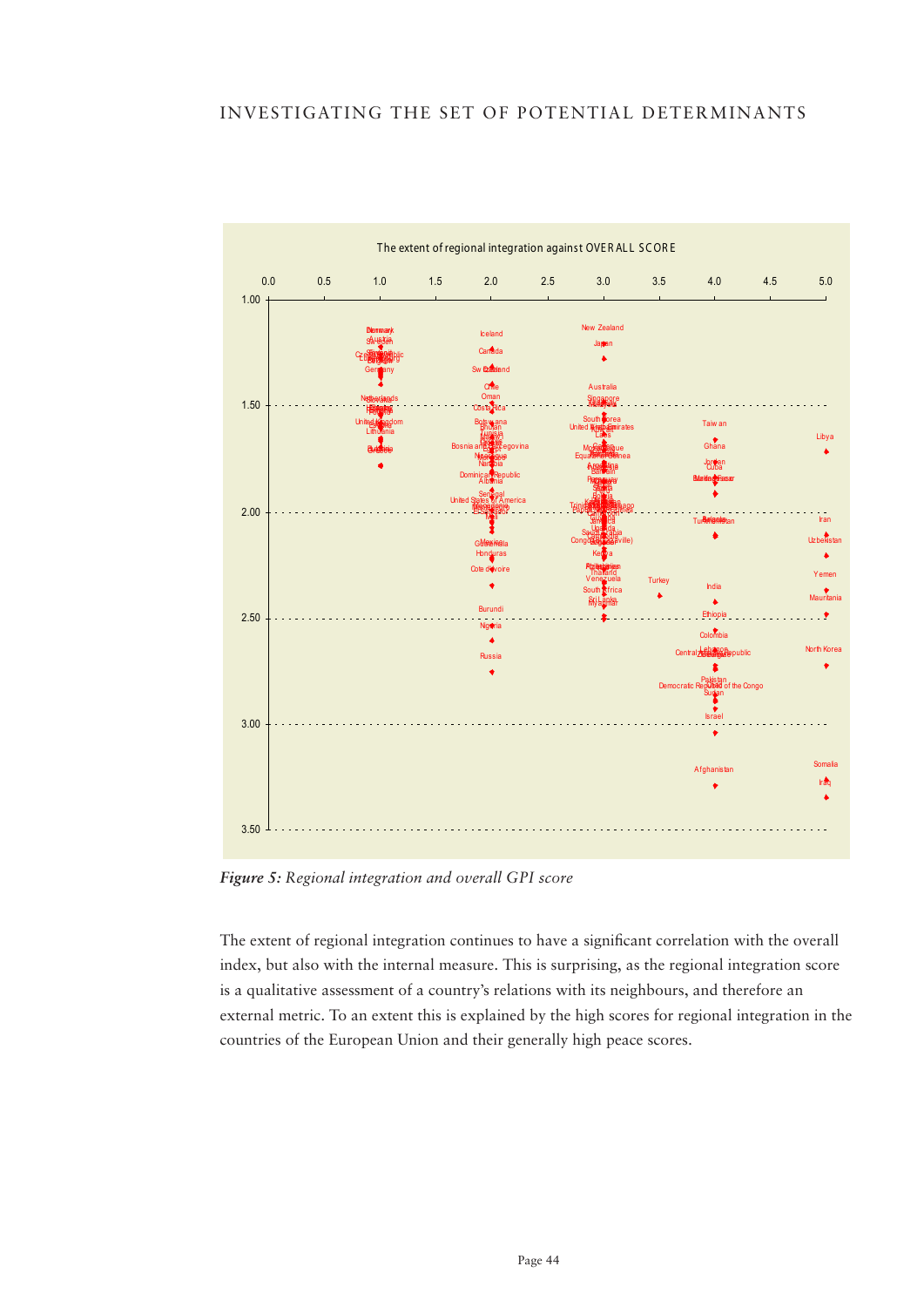

*Figure 6: Secondary school enrolments and overall GPI score*

The education measures used in the index continue to have significant correlations with the overall GPI. These are, however, likely to be strongly correlated with other measures such as good governance and material well being.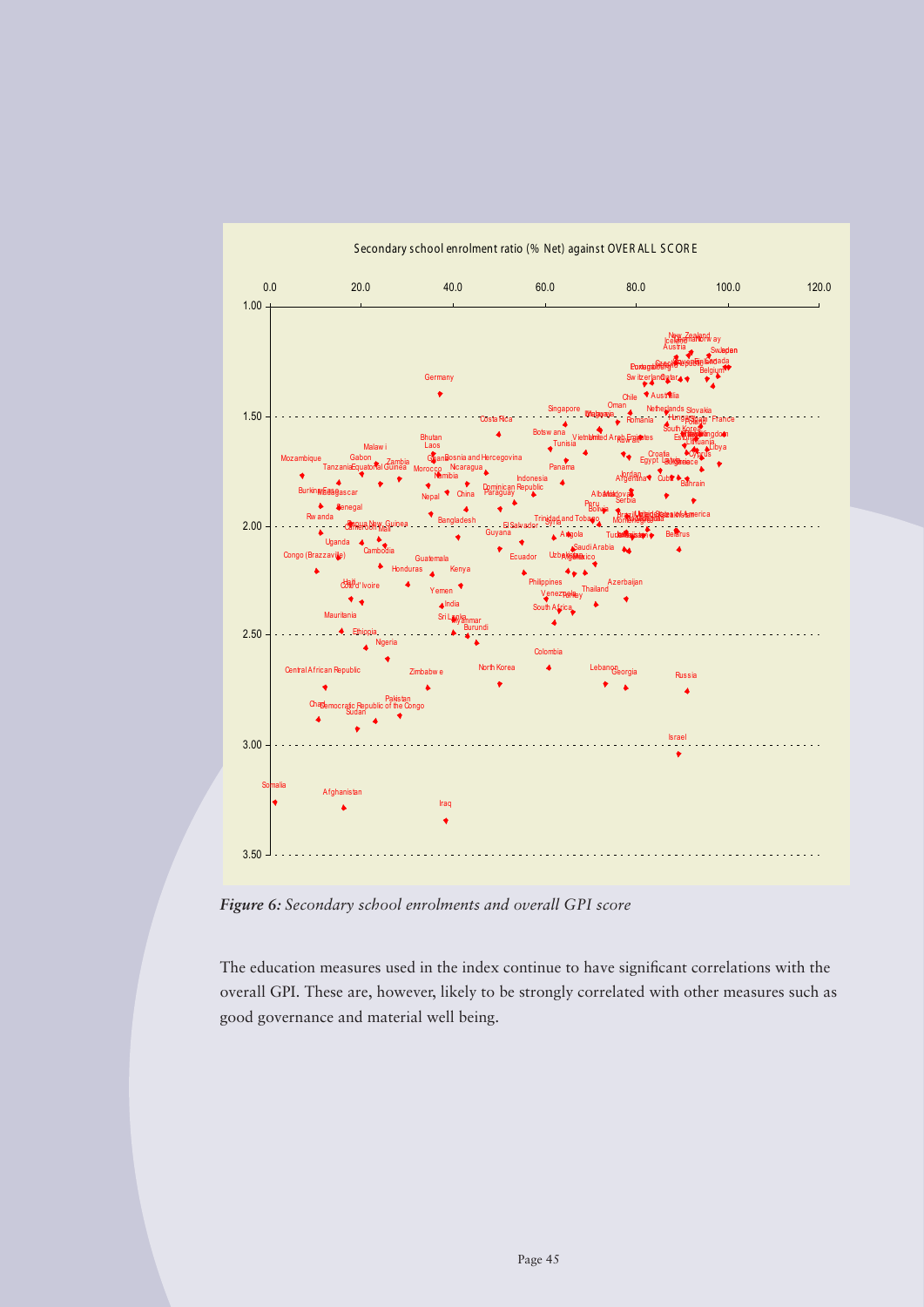

*Figure 7: Mean years of schooling and internal peace score*

Two societal, qualitative assessments scored by the Economist Intelligence Unit's team of analysts also appear to have a reasonable correlation to the overall score. The first indicator, hostility to foreigners and private property attempts to measure just that, society and government's general attitude to foreigners and their investments in any given country. This has a high correlation coefficient of  $r = 0.63$ . The second is a measure of the importance of religion in national life, both for households and its influence on government policy. This is no longer significant on our measure of internal peace however, measuring just below our threshold, down from last year.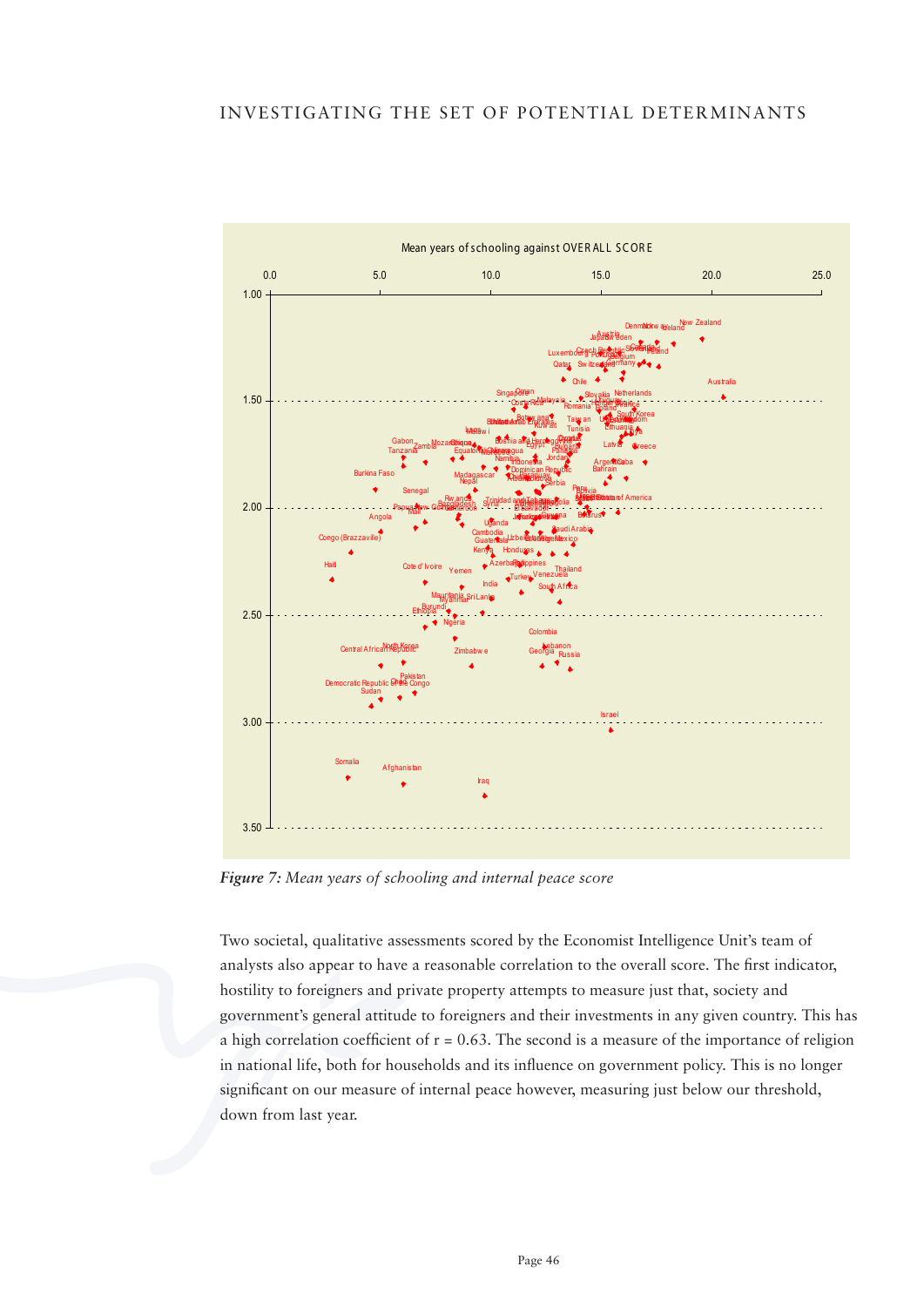

*Figure 8: GDP per head and overall GPI score*

The final three indicators of significance are measures of material wellbeing and health. Their significance matches other quantitative investigations in this area of study that have established a causal relationship with GDP per head and these healthcare measures. GDP per capita remains significant against the Global Peace Index in its third year indeed the relationship has strengthened this year with a  $r = -0.58$ , higher than the  $r = -0.57$  of last year, (and  $r = -0.64$ against the GPI rankings rather than the scores). The relationship is even more pronounced against the measure of internal peace. There appears to be no relationship, however, to the measure of external peace.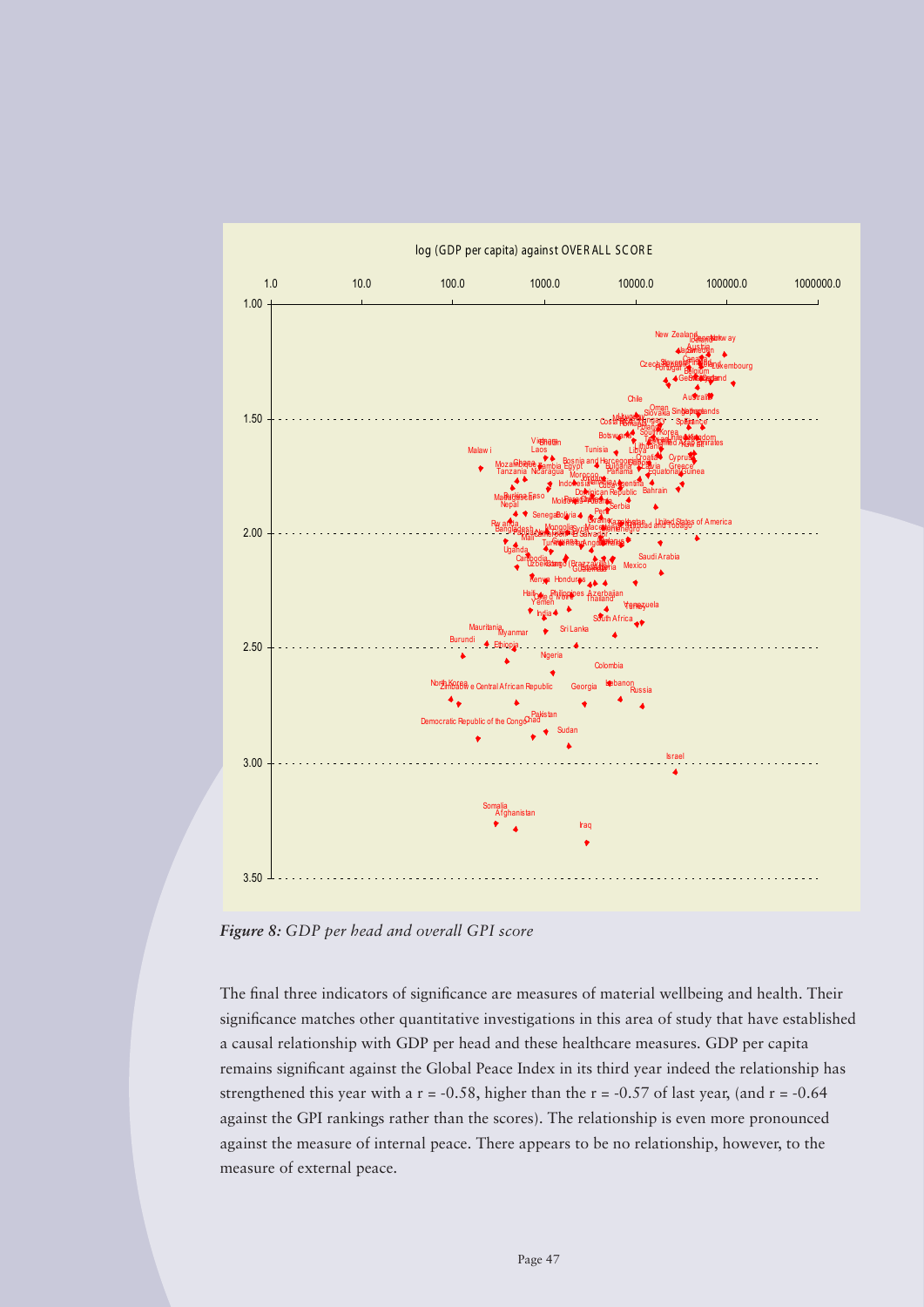

*Figure 9: Life expectancy and overall internal peace score*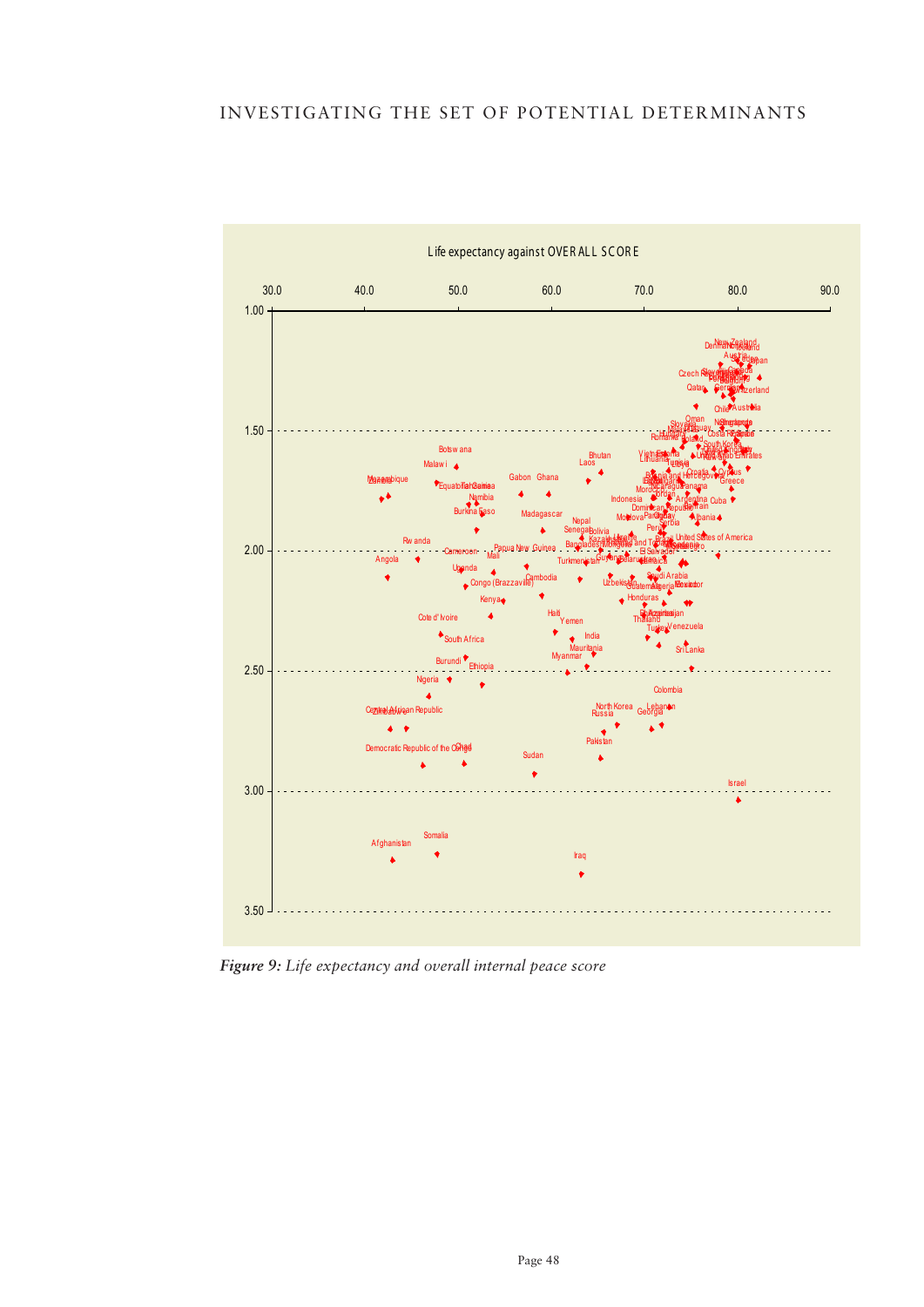

#### *Figure 10: Infant mortality and internal peace score*

Infant mortality per 1,000 births (shown here as a log scale) is also significant against our measure of overall peace and internal peace. Again this indicator is likely to be highly correlated to a number of the other potential drivers, such as GDP per head.

None of the other metrics on material wellbeing and health have correlation coefficients greater than 0.5 or less than -0.5. The gini-coefficient, a measure of income distribution, comes close, especially on our internal measure of peace  $(r = 0.48)$ . Once again, despite the inclusion of 144 countries, it cannot be described as a significant correlation. There are, nevertheless, some problems with the gini coefficient; there is a considerable lag in the publication of statistics for many countries, forcing the Economist Intelligence Unit to estimate the coefficient for a sizeable proportion of the 144 in the GPI. These problems of measurement look likely to persist for the foreseeable future, and the use of other measures of income inequality may be desirable.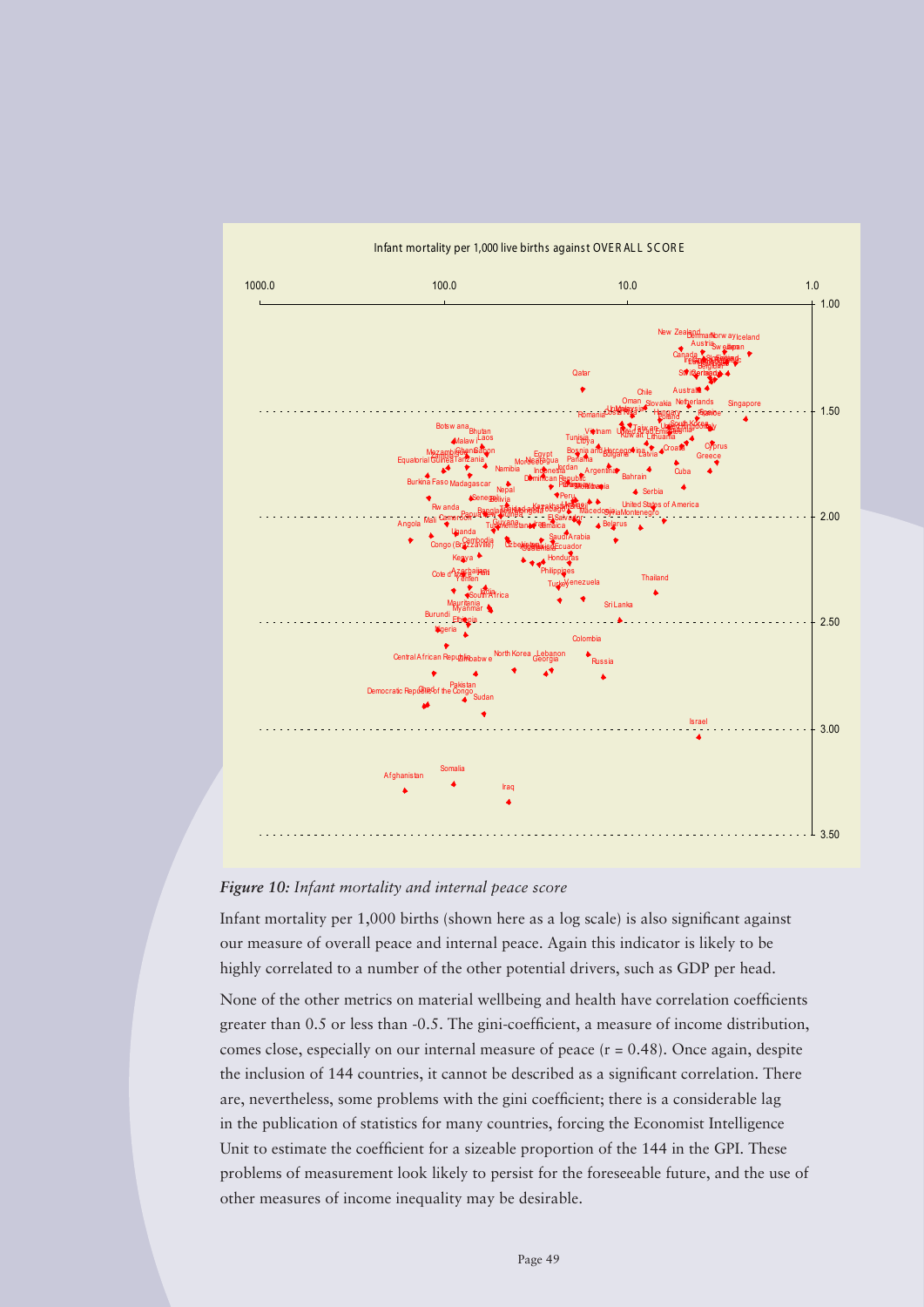For each of the calculations carried out there are some notable outliers, some consistent with each measure. These can be seen on the scatter plots, as those countries frequently deviating from the general trend. Commonly listed countries include on the peaceful side, Qatar (but no longer Bhutan) and, less peacefully, Iraq, Sudan, Israel, Colombia, Lebanon and the US. As outliers they weaken the overall results, but also appear not to be following the general trends established for other countries. There are clearly other factors relating to these countries that are not being captured by the chosen set of determinants.

It should be noted that further research is needed to establish significant correlations to the measure of external peace. This is probably attributable to the previously noted observation that there have been very few interstate conflicts within this group of 144 countries during the period under review.

Based on these preliminary investigations, an ordering of influences and drivers would look like Figure 11 on the following page, similar to those established in previous years.

Based on the last three years of research carried out on the GPI against the chosen set of drivers, peaceful societies are those characterized as countries with very low levels of internal conflict with efficient, accountable governments, strong economies, cohesive/integrated populations and good relations within the international community.

Additional research has been conducted in 2009 (see 2009 Discussion Paper - Peace, its Causes and Economic Value) including factor and discriminant analysis that further refines the set of determinants to a core set of powerful drivers and predictors. Regression analysis could also provide a tightening of the weights for future iterations of the GPI. With each additional year of compiling the datasets for the Global Peace Index calculations and its set of 'drivers' we increase the possibility of testing more robustly the actual causality order; do the societal variables really drive internal conflict or does it work the other way round? For example, do rises in average incomes and wealth such as GDP per capita create more peaceful societies, or is the emergence of greater internal and external peace a prerequisite for a take-off in economic growth? Is corruption a symptom of an absence of peace or its cause?

This year we have seen tentative signs of a causal relationship between our measure of the state of peace and the strength of the economy. As the global economy was heading into a synchronized recession towards the end of 2008, many of our measures in aggregate deteriorated that year (for example, likelihood of violent demonstrations, political instability, etc). We expect this relationship to become more pronounced when measuring the GPI next year as economic upheaval this year impacts on the most economically vulnerable countries, with expected political repercussions.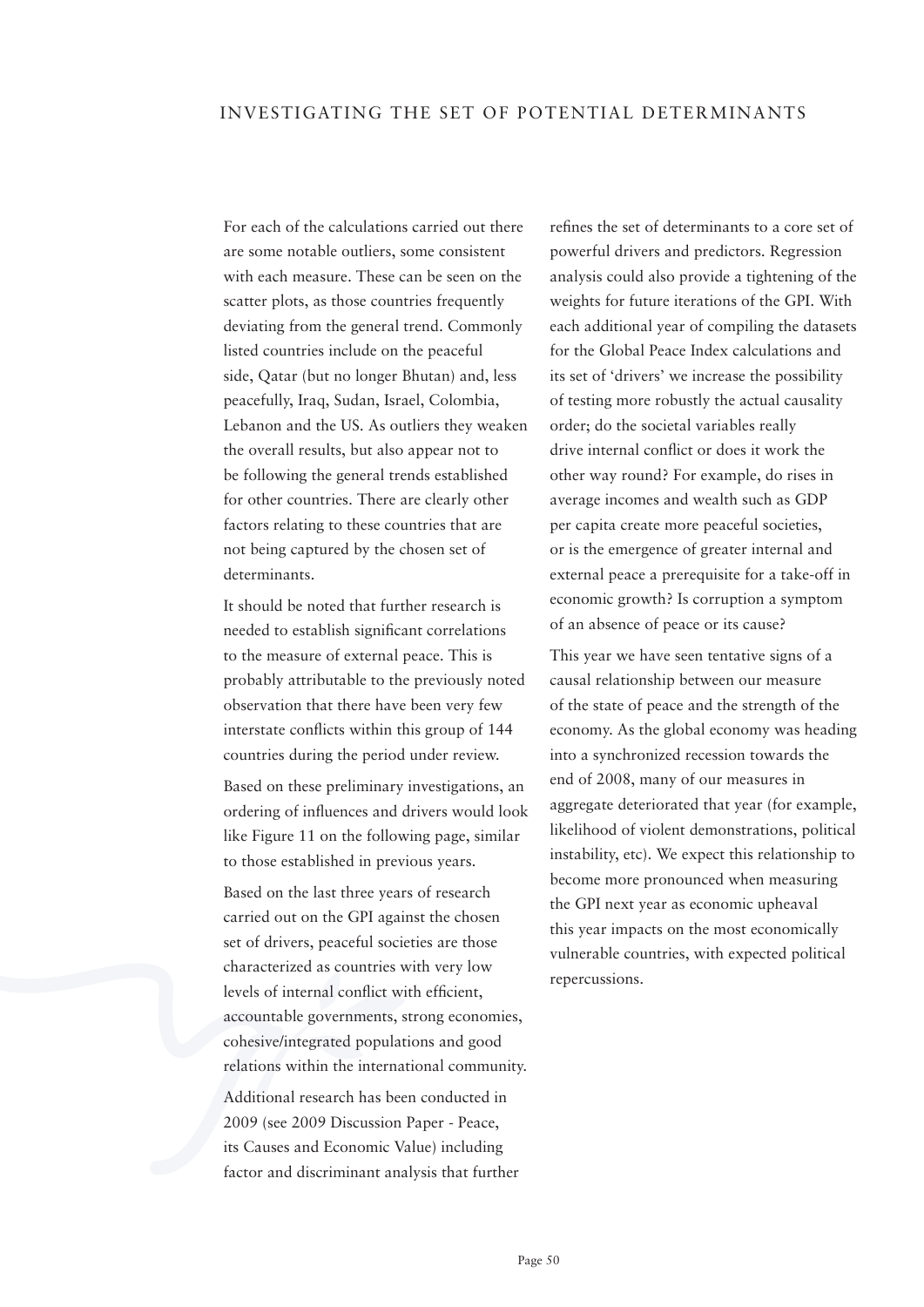

*Figure 11*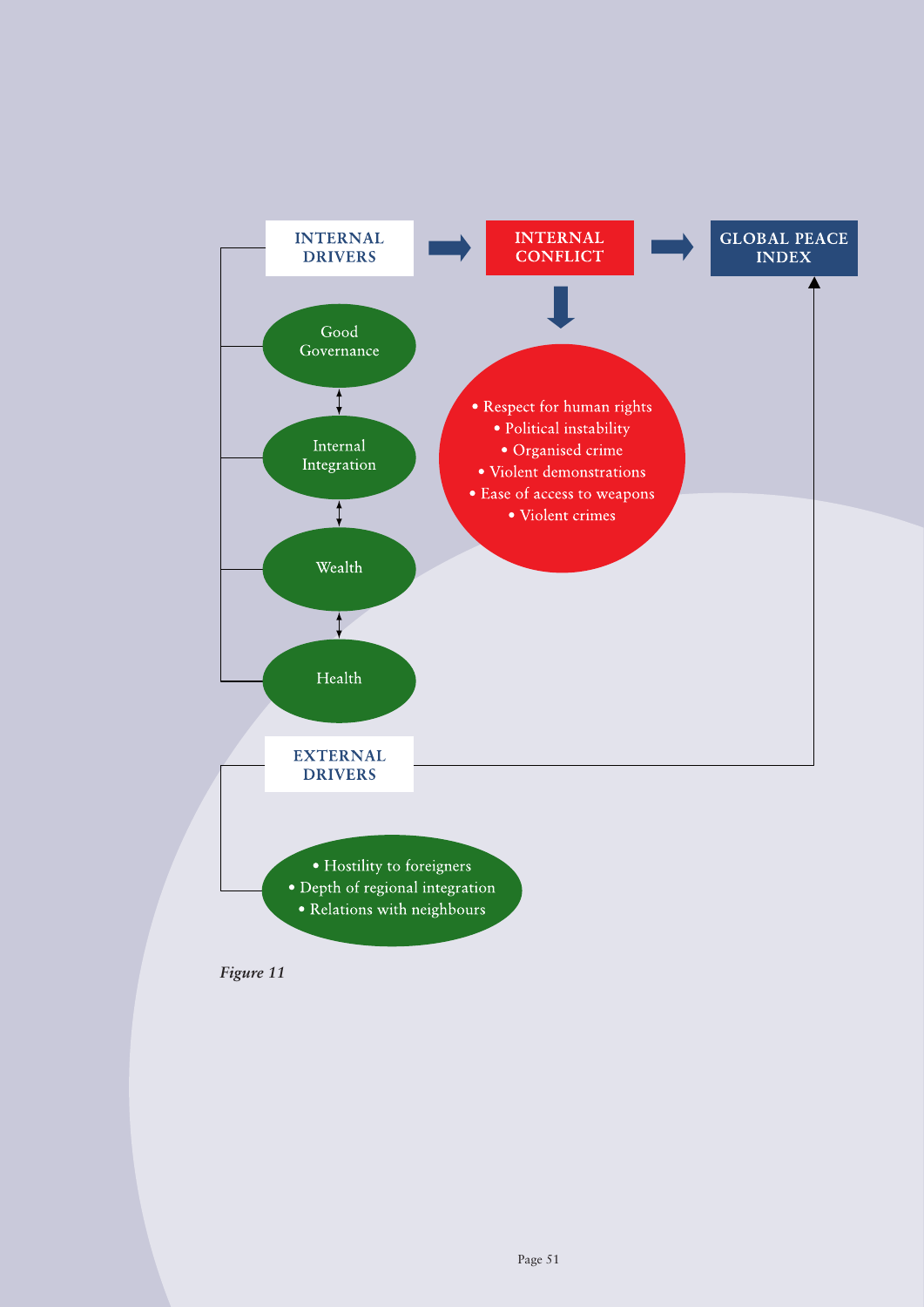# Annex A

Where the quantitative indicators have missing data in the central source, the Economist Intelligence Unit's analysts have estimated the scores.

**Measures of ongoing domestic and international conflict**

|                         | Indicator                                                              | <b>Central Source</b>                                                                                                                                                        | Year    | Definition / coding                                                                                                                                                                                                                                                                                                                                     |
|-------------------------|------------------------------------------------------------------------|------------------------------------------------------------------------------------------------------------------------------------------------------------------------------|---------|---------------------------------------------------------------------------------------------------------------------------------------------------------------------------------------------------------------------------------------------------------------------------------------------------------------------------------------------------------|
| $\mathbf{1}$            | Number of<br>external and<br>internal wars<br>fought                   | Uppsala Conflict<br>Data Program<br>(UCDP), University<br>of Uppsala, Sweden<br>/ International Peace<br>Research Institute,<br>Oslo (PRIO) Armed<br><b>Conflict Dataset</b> | 2002-07 | UCDP defines conflict as: "a contested<br>incompatibility that concerns government<br>and/or territory where the use of armed<br>force between two parties, of which at least<br>one is the government of a state, results in<br>at least 25 battle-related deaths in a year".<br>For additional information on this indicator<br>see notes on page 55. |
| $\overline{2}$          | Estimated<br>number of deaths<br>from organized<br>conflict (external) | <b>UCDP</b>                                                                                                                                                                  | 2007    | As above                                                                                                                                                                                                                                                                                                                                                |
| $\overline{\mathbf{3}}$ | Number of<br>deaths from<br>organized conflict<br>(internal)           | International<br>Institute for Strategic<br>Studies, Armed<br><b>Conflict Database</b>                                                                                       | 2007    | For additional information on this indicator<br>see notes on page 55.                                                                                                                                                                                                                                                                                   |
| $\overline{4}$          | Level of<br>organized conflict<br>(internal)                           | Economist<br>Intelligence Unit                                                                                                                                               | 2008    | Qualitative assessment of the intensity of<br>conflicts within the country. Ranked 1-5<br>(very low-very high) by EIU analysts.                                                                                                                                                                                                                         |
| 5                       | <b>Relations</b> with<br>neighbouring<br>countries                     | Economist<br>Intelligence Unit                                                                                                                                               | 2008    | Qualitative assessment of relations with<br>neighbouring countries. Ranked 1-5<br>(very low-very high) by EIU analysts.                                                                                                                                                                                                                                 |

# **Measures of safety and security in countries**

|   | Indicator                                                             | <b>Central Source</b>                     | Year | Definition / coding                                                                                                                                                                                                                                                                                                                                                                                                                                                                                                                                                                                                                                                                                                                                                                                                                                                                                                                                             |
|---|-----------------------------------------------------------------------|-------------------------------------------|------|-----------------------------------------------------------------------------------------------------------------------------------------------------------------------------------------------------------------------------------------------------------------------------------------------------------------------------------------------------------------------------------------------------------------------------------------------------------------------------------------------------------------------------------------------------------------------------------------------------------------------------------------------------------------------------------------------------------------------------------------------------------------------------------------------------------------------------------------------------------------------------------------------------------------------------------------------------------------|
| 6 | Level of perceived<br>criminality in<br>society                       | Economist<br>Intelligence Unit            | 2008 | Qualitative assessment of perceived criminality.<br>Ranked 1-5 (very low-very high) by EIU<br>analysts. For additional information on this<br>indicator see notes on page 56.                                                                                                                                                                                                                                                                                                                                                                                                                                                                                                                                                                                                                                                                                                                                                                                   |
| 7 | Number of<br>displaced people<br>as a percentage<br>of the population | <b>UNHCR</b> Statistical<br>Yearbook 2007 | 2007 | Refugee population by country or territory of<br>origin, as a percentage of the country's total<br>population.                                                                                                                                                                                                                                                                                                                                                                                                                                                                                                                                                                                                                                                                                                                                                                                                                                                  |
| 8 | Political<br>instability                                              | Economist<br>Intelligence Unit            | 2008 | This indicator addresses the degree to which<br>political institutions are sufficiently stable to<br>support the needs of its citizens, businesses<br>and overseas investors. It is a composite<br>indicator based on the scores, 1 to 5 for each<br>of the following issues: What is the risk of<br>significant social unrest during the next two<br>years? How clear, established, and accepted<br>are constitutional mechanisms for the orderly<br>transfer of power from one government to<br>another? How likely is it that an opposition<br>party or group will come to power and cause a<br>significant deterioration in business operating<br>conditions? Is excessive power concentrated or<br>likely to be concentrated, in the executive so<br>that executive authority lacks accountability<br>and possesses excessive discretion?<br>Is there a risk that international disputes/<br>tensions will negatively affect the economy<br>and/or polity? |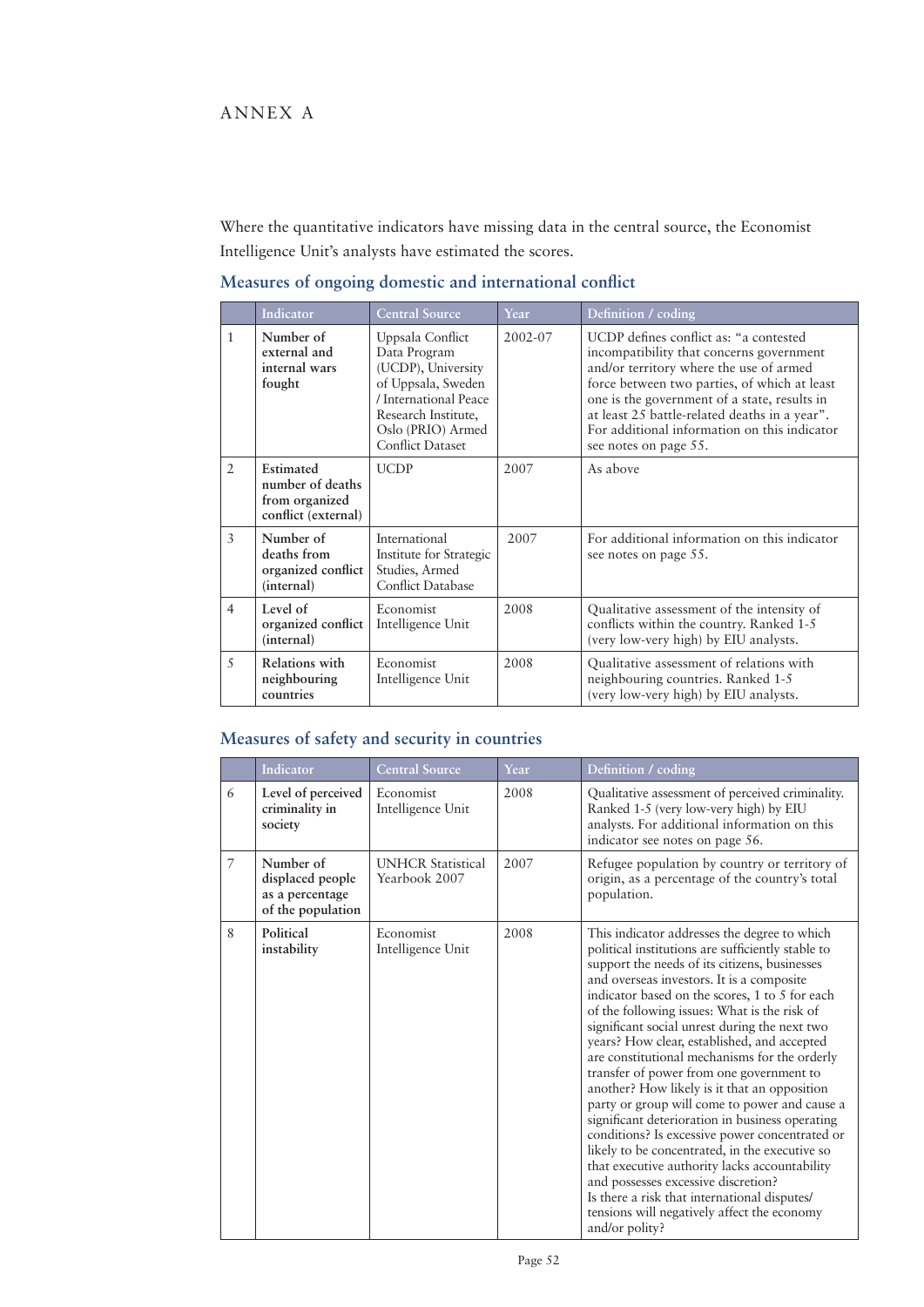|    | Indicator                                                                      | <b>Central Source</b>                                                                                                                                                                                                         | Year                                                                    | Definition / coding                                                                                                                                                                                                                                                                                                                                                      |
|----|--------------------------------------------------------------------------------|-------------------------------------------------------------------------------------------------------------------------------------------------------------------------------------------------------------------------------|-------------------------------------------------------------------------|--------------------------------------------------------------------------------------------------------------------------------------------------------------------------------------------------------------------------------------------------------------------------------------------------------------------------------------------------------------------------|
| 9  | Level of respect<br>for human rights<br>(Political Terror<br>Scale)            | Gibney, M.,<br>Cornett, L., &<br>Wood, R., (year<br>of publication)<br>Political Terror<br>Scale 1976-2007.<br>Date Retrieved,<br>from the Political<br>Terror Scale Web<br>site: http://www.<br>politicalterrorscale.<br>org | 2007                                                                    | Countries are coded on a scale of 1-5<br>according to their level of respect for<br>human rights the previous year, according<br>to the description provided in the Amnesty<br>International and US Department County<br>Reports. The average of the two scores is<br>taken for our assessment. For additional<br>information on this indicator see notes<br>on page 56. |
| 10 | Potential for<br><b>Terrorist Acts</b>                                         | Economist<br>Intelligence Unit                                                                                                                                                                                                | 2008                                                                    | Qualitative assessment of the potential for<br>terrorist acts. Ranked 1-5 (very low-very<br>high) by EIU analysts.                                                                                                                                                                                                                                                       |
| 11 | Number of<br>homicides per<br>100,000 people                                   | UNODC, 10th,<br>9th (and 8th) UN<br>Survey on Crime<br>Trends and the<br>Operations of<br>Criminal Justice<br>Systems (UNCJS)                                                                                                 | 2006, 2004<br>and 2002<br>(dependent<br>$_{\text{on}}$<br>availability) | Intentional homicide refers to death<br>deliberately inflicted on a person by another<br>person, including infanticide. For additional<br>information on this indicator see notes on<br>page 56.                                                                                                                                                                         |
| 12 | Level of violent<br>crime                                                      | Economist<br>Intelligence Unit                                                                                                                                                                                                | 2008                                                                    | Qualitative assessment of the level of violent<br>crime. Ranked 1-5 (very low-very high) by<br>EIU analysts.                                                                                                                                                                                                                                                             |
| 13 | Likelihood<br>of violent<br>demonstrations                                     | Economist<br>Intelligence Unit                                                                                                                                                                                                | 2008                                                                    | Qualitative assessment of the level of violent<br>demonstrations. Ranked 1-5 (very low-very<br>high) by EIU analysts.                                                                                                                                                                                                                                                    |
| 14 | Number of jailed<br>population per<br>100,000 people                           | International<br>Centre for Prison<br>Studies, King's<br>College London:<br>World Prison<br>Population List<br>(Eighth Edition)                                                                                               | 2008                                                                    | For additional information on this indicator<br>see notes on page 57.                                                                                                                                                                                                                                                                                                    |
| 15 | Number of<br>internal security<br>officers and<br>police per<br>100,000 people | UNODC, 10th,<br>9th (and 8th)<br>UN Survey of<br>Criminal Trends<br>and Operations of<br>Criminal Justice<br>Systems (UNCJS)                                                                                                  | 2006, 2004<br>and 2002<br>(dependent<br>$_{\text{on}}$<br>availability) | Refers to the civil police force as distinct from<br>national guards or local militia.                                                                                                                                                                                                                                                                                   |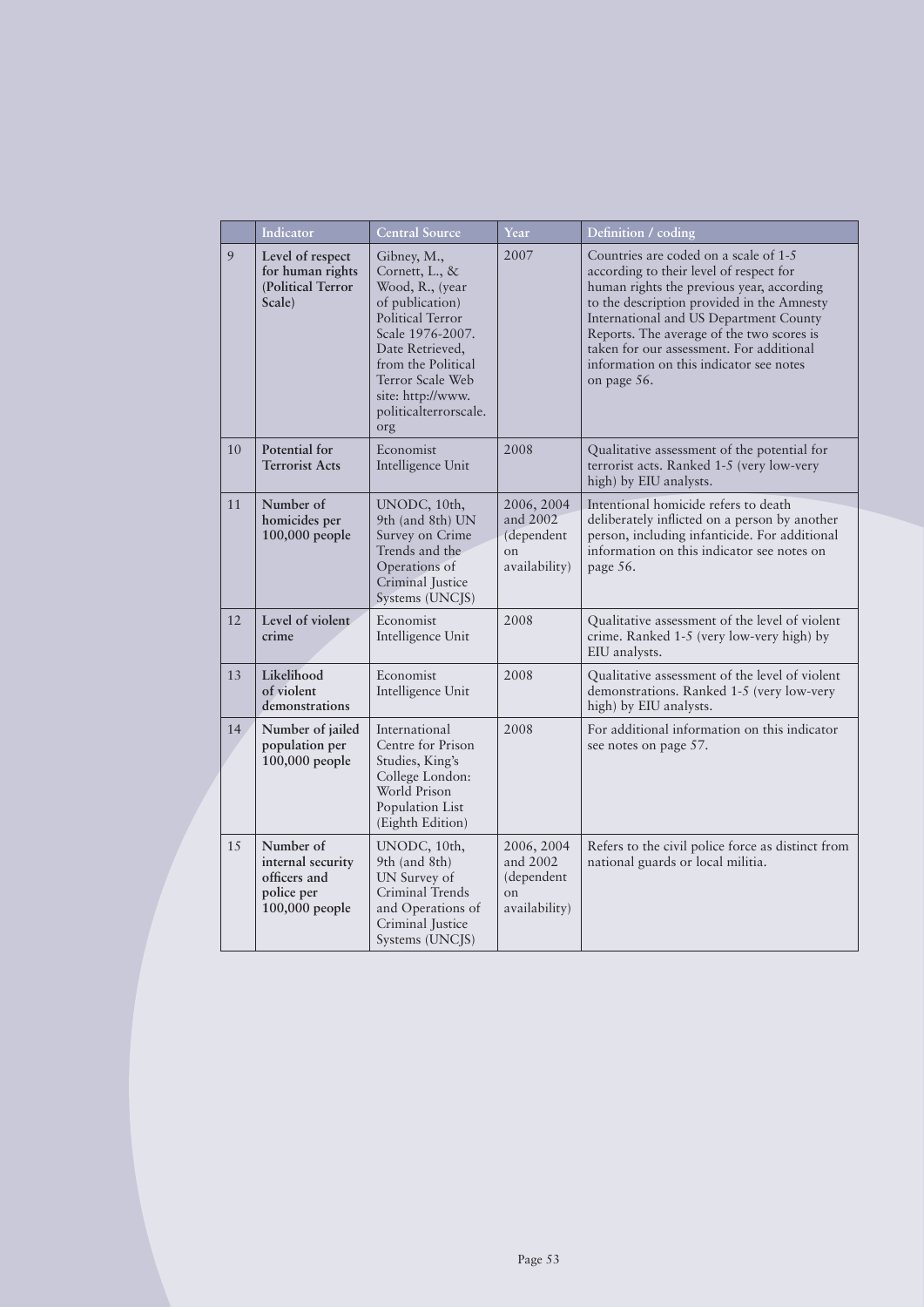# **Measures of militarization**

|  |    | Indicator                                                                                     | <b>Central Source</b>                                                                    | Year                                            | Definition / coding                                                                                                                                                                                                                                                                                                                                                                                                                                                                                                                        |
|--|----|-----------------------------------------------------------------------------------------------|------------------------------------------------------------------------------------------|-------------------------------------------------|--------------------------------------------------------------------------------------------------------------------------------------------------------------------------------------------------------------------------------------------------------------------------------------------------------------------------------------------------------------------------------------------------------------------------------------------------------------------------------------------------------------------------------------------|
|  | 16 | Military<br>expenditure as<br>a percentage of<br>GDP                                          | The International<br>Institute for<br>Strategic Studies,<br>The Military<br>Balance 2009 | 2007, 2008<br>(dependent<br>on<br>availability) | Cash outlays of central or federal government<br>to meet the costs of national armed forces -<br>including strategic, land, naval, air, command,<br>administration and support forces as well<br>as paramilitary forces, customs forces and<br>border guards if these are trained and<br>equipped as a military force. We use our own<br>published data on nominal GDP to arrive<br>at the value of military expenditure as a<br>percentage of GDP.                                                                                        |
|  | 17 | Number of<br>armed services<br>personnel per<br>100,000 people                                | The International<br>Institute for<br>Strategic Studies,<br>The Military<br>Balance 2009 | 2007, 2008<br>(dependent<br>on<br>availability) | Active armed services personnel comprise<br>all servicemen and women on full-time<br>duty in the army, navy, air force and joint<br>forces (including conscripts and long-term<br>assignments from the Reserves).                                                                                                                                                                                                                                                                                                                          |
|  | 18 | Volume of<br>transfers of major<br>conventional<br>weapons<br>(imports) per<br>100,000 people | <b>SIPRI Arms</b><br><b>Transfers Project</b><br>database                                | 2003-07                                         | The SIPRI Arms Transfers Database covers<br>all international sales and gifts of major<br>conventional weapons and the technology<br>necessary for the production of them. The<br>transfer equipment or technology is from<br>one country, rebel force or international<br>organisation to another country, rebel<br>force or international organisation. Major<br>conventional weapons include: aircraft,<br>armoured vehicles, artillery, radar systems,<br>missiles, ships, engines.                                                    |
|  | 19 | Volume of<br>transfers of major<br>conventional<br>weapons<br>(exports) per<br>100,000 people | <b>SIPRI Arms</b><br>Transfers Project<br>database                                       | 2003-07                                         | The SIPRI Arms Transfers Database<br>As above.                                                                                                                                                                                                                                                                                                                                                                                                                                                                                             |
|  | 20 | Funding for UN<br>peacekeeping<br>missions                                                    | <b>United Nations</b>                                                                    | 2005-07                                         | Calculation of percentage of countries'<br>outstanding contributions versus annual<br>assessment to the budget of the current<br>peacekeeping missions. For additional<br>information on this indicator see notes on<br>page 58.                                                                                                                                                                                                                                                                                                           |
|  | 21 | Aggregate<br>number of heavy<br>weapons per<br>100,000 people                                 | Bonn International<br>Centre for<br>Conversion (BICC)                                    | 2003                                            | The BICC Weapon Holdings Database<br>contains figures for four weapon categories:<br>armoured vehicles, artillery, combat<br>aircraft, major fighting ships. The numbers<br>of weapons in these categories have been<br>indexed, with 1996 as the fixed base year.<br>Holdings are those of government forces and<br>do not include holdings of armed opposition<br>groups. Weapon systems in storage are also<br>not included. Indices for groups are directly<br>calculated from the aggregated numbers of<br>holdings of heavy weapons. |
|  | 22 | Ease of access to<br>small arms and<br>light weapons                                          | Economist<br>Intelligence Unit                                                           | 2008                                            | Qualitative assessment of the ease of access<br>to small arms and light weapons. Ranked 1-5<br>(very low-very high) by EIU analysts.                                                                                                                                                                                                                                                                                                                                                                                                       |
|  | 23 | Military<br>capability /<br>sophistication                                                    | Economist<br>Intelligence Unit                                                           | 2008                                            | Qualitative assessment of the grade of<br>sophistication and the extent of military<br>research and development (R&D) Ranked 1-5<br>(very low-very high) by EIU analysts.                                                                                                                                                                                                                                                                                                                                                                  |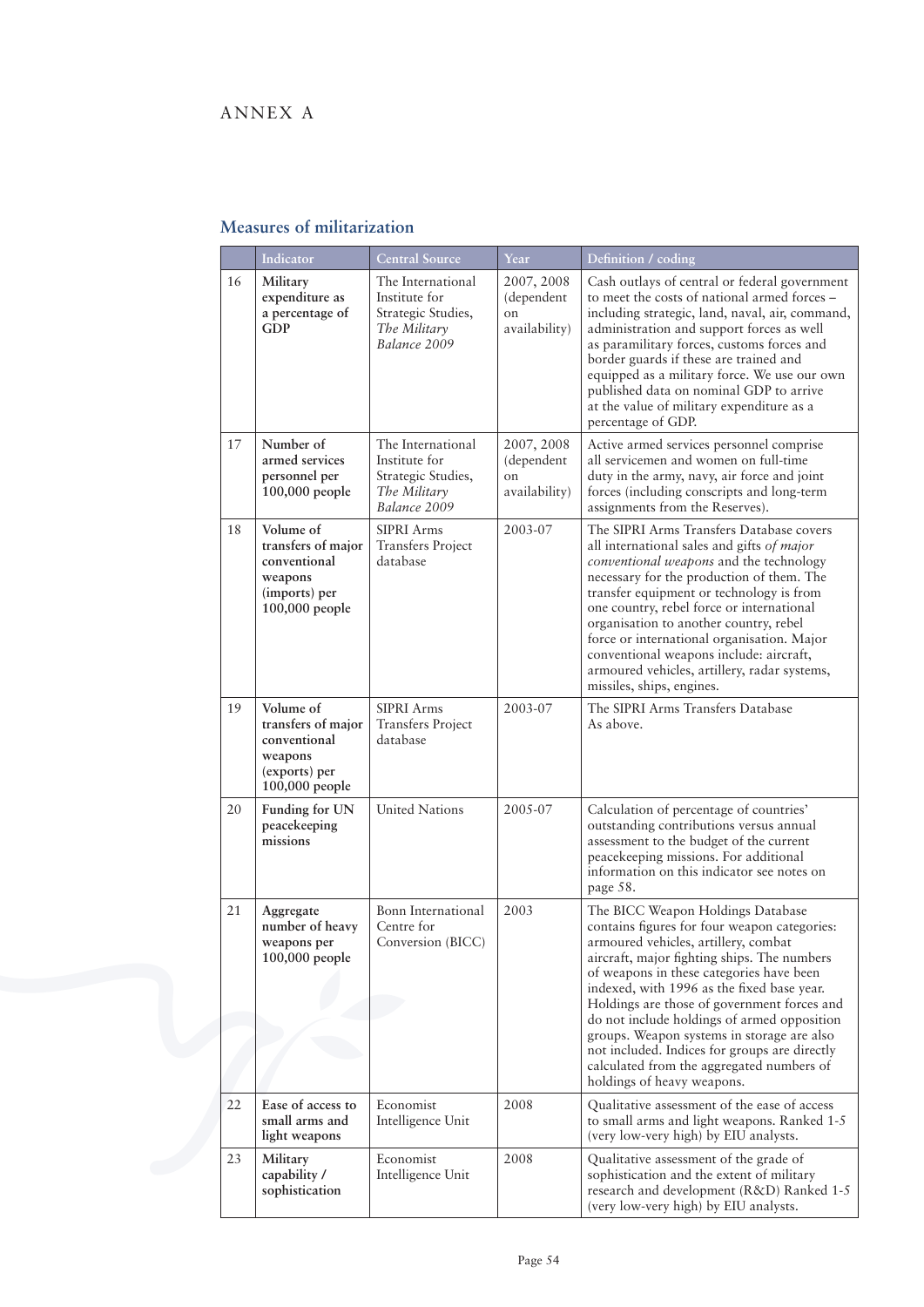# Additional notes on the indicators used in the Global Peace Index

### **1. Number of external and internal armed conflicts fought: 2003-07**

Source: the Uppsala Conflict Data Program (UCDP), Uppsala University, Sweden

The separate elements of the definition are as follows:

(1) Use of armed force: use of arms in order to promote the parties' general position in the conflict, resulting in deaths.

(1.1) Arms: any material means, e.g. manufactured weapons but also sticks, stones, fire, water, etc.

(2) 25 deaths: a minimum of 25 battle-related deaths per year and per incompatibility.

(3) Party: a government of a state or any opposition organization or alliance of opposition organizations.

(3.1) Government: the party controlling the capital of the state.

(3.2) Opposition organization: any non-governmental group of people having announced a name for their group and using armed force.

(4) State: a state is

(4.1) an internationally recognized sovereign government controlling a specified territory, or

(4.2) an internationally unrecognized government controlling a specified territory whose sovereignty is not disputed by another internationally recognized sovereign government previously controlling the same territory.

(5) Incompatibility concerning government and/or territory the incompatibility, as stated by the parties, must concern government and/or territory.

(5.1) Incompatibility: the stated generally incompatible positions.

(5.2) Incompatibility concerning government: incompatibility concerning type of political system, the replacement of the central government or the change of its composition.

Incompatibility concerning territory: incompatibility concerning the status of a territory, e.g. the change of the state in control of a certain territory (interstate conflict), secession or autonomy (intrastate conflict).

#### **3. Number of deaths from organized conflict (internal)**

UCDP/PRIO Armed Conflict Dataset records the number of battle deaths per conflict, defined as: "a contested incompatibility that concerns government and/or territory where the use of armed force between two parties, of which at least one is the government of a state, results in at least 25 battle-related deaths in a year". EIU analysts, then, have scored the figures available for 2007 and 2008 according to the following bands.

| $0 - 24$ | 25-999 | 1,000-4,999 | 5,000-9,999 | > 10,000 |
|----------|--------|-------------|-------------|----------|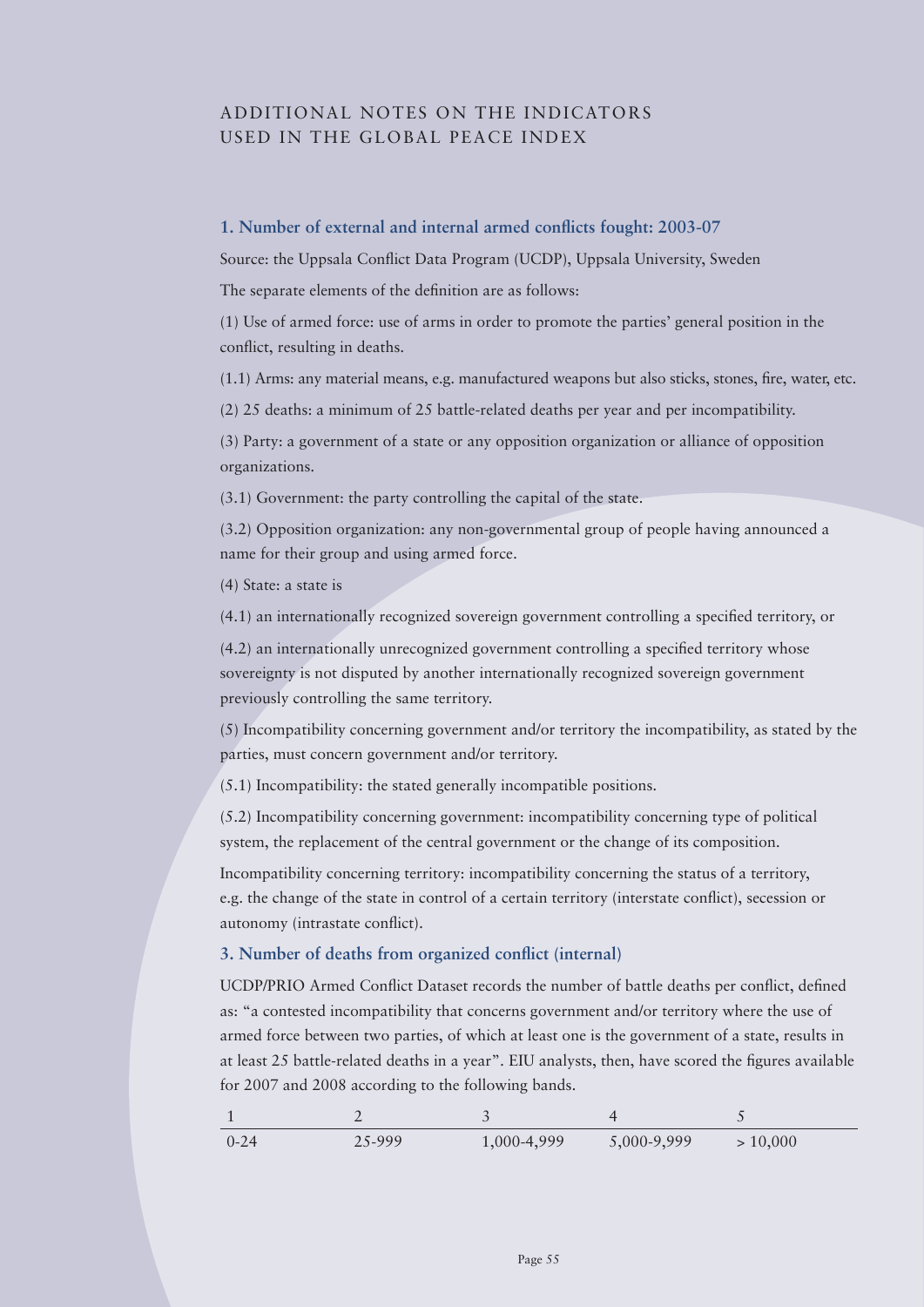# Additional notes on the indicators used in the Global Peace Index

### **6. Level of perceived criminality in society**

A qualitative assessment ranked from 1-5 (very low to very high) by the Economist Intelligence Unit's Country Analysis team.

**Very low (1):** The majority of other citizens can be trusted. Very low levels of domestic security.

**Low (2):** An overall positive climate of trust with other citizens.

**Moderate (3):** Reasonable degree of trust in other citizens.

**High (4):** High levels of distrust in other citizens. High levels of domestic security.

**Very high (5):** Very high levels of distrust in other citizens – people are extremely cautious in their dealings with others. Large number of gated communities, high prevalence of security guards.

#### **9. Respect for Human Rights (Political Terror Scale)**

Mark Gibney and Matthew Dalton, from University of North Carolina, have coded countries on a 1 to 5 scale according to their level of terror their previous year, based on the description provided in the Amnesty International Yearbook (in this case the 2007 Yearbook, referring to 2006 data). There is an additional index coded on a 1 to 5 scale based on a close analysis of Country Reports from the US State Department. Amnesty International scores have been used where available, with US State Department scores used to fill missing data.

- • Level 1: Countries under a secure rule of law. People are not imprisoned for their views and torture is rare or exceptional.
- • Level 2: There is a limited amount of imprisonment for non-violent political activity. However, few persons are affected and torture and beatings are exceptional. Politicallymotivated murder is rare.
- Level 3: There is extensive political imprisonment, or a recent history of such imprisonment. Execution or other political murders and brutality may be common. Unlimited detention, with or without a trial, for political views is accepted.
- Level 4: Civil and political rights violations have expanded to large numbers of the population. Murders, disappearances, and torture are a common part of life. In spite of its generality, on this level political terror affects those who interest themselves in politics or ideas.
- Level 5: Terror has expanded to the whole population. The leaders of these societies place no limits on the means or thoroughness with which they pursue personal or ideological goals.

### **11. Number of homicides per 100,000 people**

This indicator has been compiled using UNODC figures in the UN Survey on Crime Trends and the Operations of Criminal Justice Systems (UNCJS) (10th, 9th and 8th Surveys of Criminal Trends) rather than Interpol data. The figures refer to the total number of penal code offences or their equivalent, but excluding minor road traffic and other petty offences, brought to the attention of the police or other law enforcement agencies and recorded by one of those agencies. The original Interpol figures reviewed for the first iteration of the Global Peace Index were for 1998/99 and the consensus among experts on the analysis of criminal justice is that the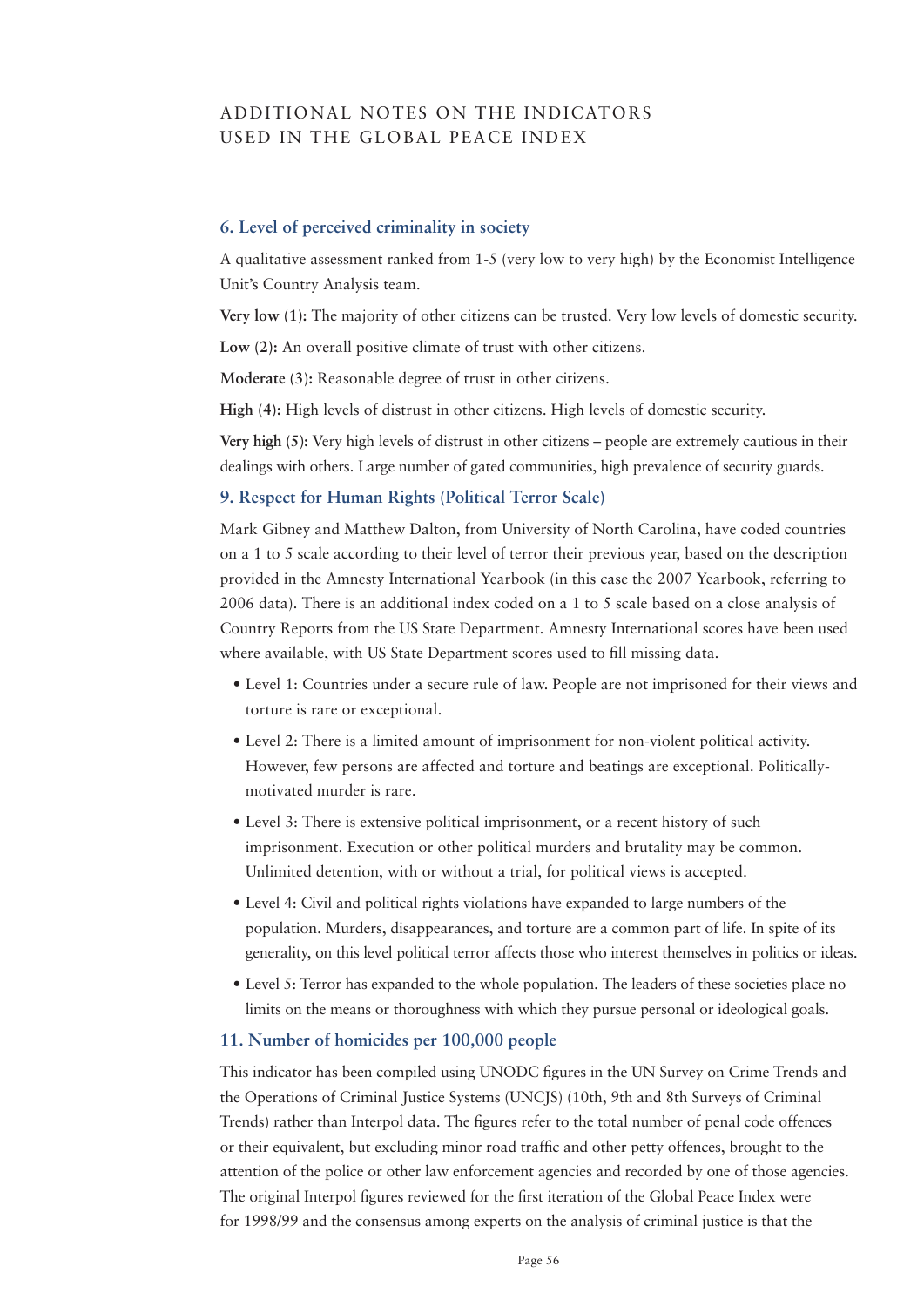UNODC figures are more reliable – they are compiled from a standard questionnaire sent to national officials via the UN statistical office. However, the UN acknowledges that international comparisons of crime statistics are beset by methodological difficulties:

- Different definitions for specific crime types: The category in which any incident of victimization is recorded relies on the legal definition of crime in any country. Should that definition be different, which is often the case, comparisons will not be made of exactly the same crime type. This is particularly the case in crimes that require some discretion from a police officer or relevant authority when they are identified. For example, the definitional difference between serious or common assault in different legal jurisdictions may be different, and this will be reflected in the total number of incidents recorded.
- • Different levels of reporting and traditions of policing: This relates closely to levels of development in a society, most clearly reflected in accessibility to the police. Factors such as the number of police stations or telephones impact upon reporting levels. The level of insurance coverage in a community is also a key indicator of the likelihood of citizens approaching the police as their claim for compensation may require such notification. In addition, in societies where the police are or have been mistrusted by the population, most specifically during periods of authoritarian rule, reporting levels are likely to be lower than in cases where the police are regarded as important members of the community.
- • Different social, economic and political contexts: Comparing crime data from societies that are fundamentally different may ignore key issues present in the society that impact upon levels of reporting. For example, different social norms in some countries may make it difficult for women to report cases of rape or sexual abuse, while in others, women are encouraged to come forward.

The International Crime Victim Survey (ICVS) is perhaps a more sensitive and accurate measure of crime – and arguably offers a picture of how the public views the criminal justice system – but is currently limited to a few, mainly industrialized, countries so these data are not included.

Where data are not present, The Economist Intelligence Unit's analysts have estimated figures based on their deep knowledge of each country. All the figures for homicides per 100,000 people have been banded as:

| $() - 1$ | 2-5.9 | $6 - 9$ | $10 - 199$<br>⊥ ∪<br>$\lambda$ | ZU |
|----------|-------|---------|--------------------------------|----|

### **14. Number of jailed population per 100,000 people**

Figures are from the International Centre for Prison Studies, King's College, University of London and are compiled from a variety of sources. In almost all cases the original source is the national prison administration of the country concerned, or else the Ministry responsible for the prison administration. The International Centre for Prison Studies warns that because prison population rates (per 100,000 of the national population) are based on estimates of the national population they should not be regarded as precise. Comparability is compromised by different practice in different countries, for example with regard to whether all pre-trial detainees and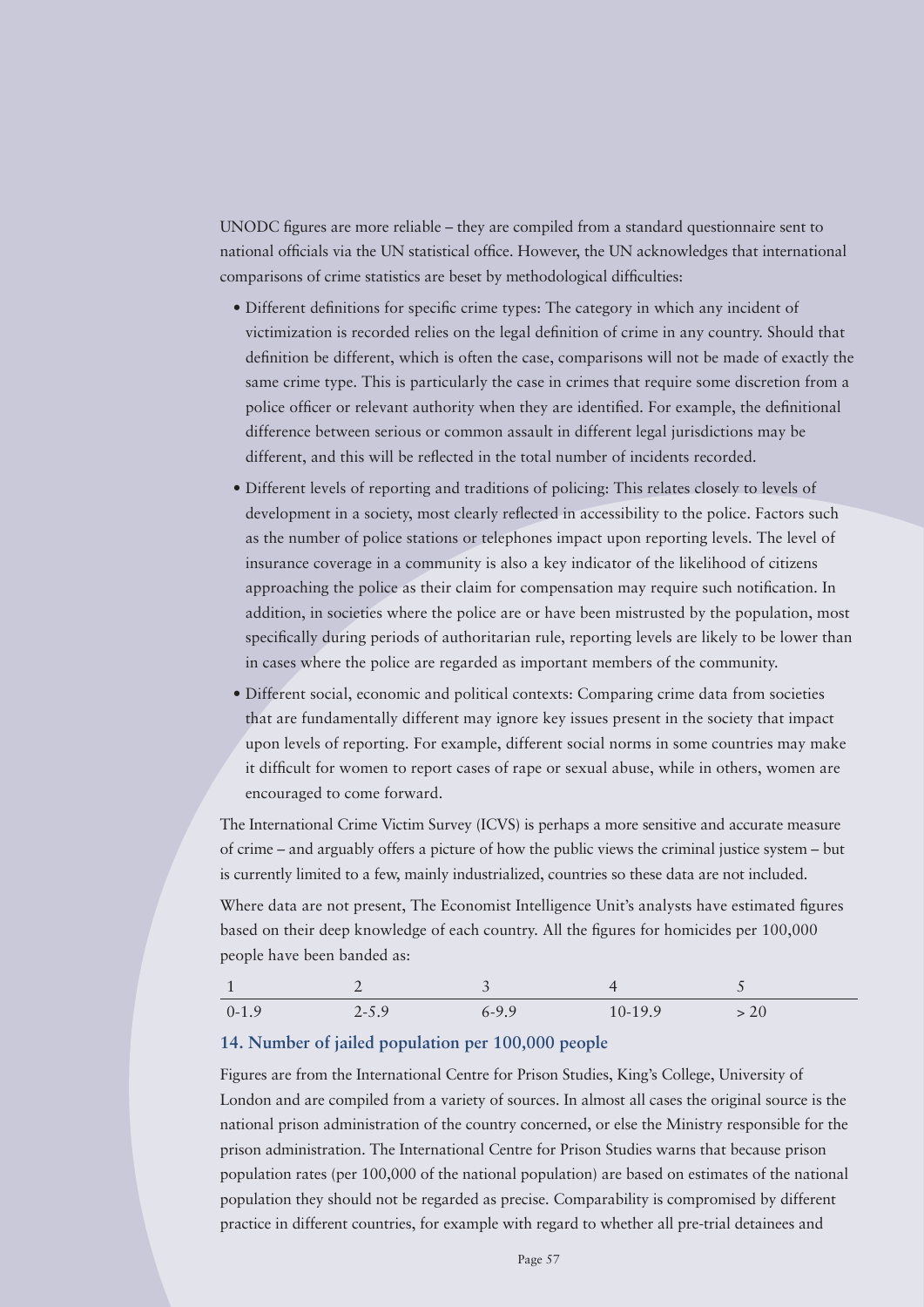# Additional notes on the indicators used in the Global Peace Index

juveniles are held under the authority of the prison administration, and also whether the prison administration is responsible for psychiatrically ill offenders and offenders being detained for treatment for alcoholism and drug addiction. People held in custody are usually omitted from national totals if they are not under the authority of the prison administration.

The data have been banded for scoring accordingly:

| - |                 |        |  |
|---|-----------------|--------|--|
|   | 70 <sub>1</sub> | 10.279 |  |

#### **15. Number of internal security officers and police 100,000 people**

The original figures have been taken from UNODC, 10th, 9th and 8th UN Surveys of Criminal Trends and Operations of Criminal Justice Systems (UNCJS) and refer to the civil police force as distinct from national guards or local militia. Where there are gaps, then, EIU analysts have filled the gaps based on likely scores from our set bands of the actual data.

| -        |     |     |     |
|----------|-----|-----|-----|
| $\Omega$ | 500 | 'QQ | 300 |

#### **20. Funding for UN peacekeeping missions**

The indicator calculates the percentage of countries' "outstanding payments versus annual assessment to the budget of the current peacekeeping missions"

All United Nations Member States share the costs of United Nations peacekeeping operations. The General Assembly apportions these expenses based on a special scale of assessments applicable to peacekeeping. This scale takes into account the relative economic wealth of Member States, with the permanent members of the Security Council required to pay a larger share because of their special responsibility for the maintenance of international peace and security.

#### **22. Ease of access to small arms and light weapons**

A qualitative assessment of the accessibility of small arms and light weapons (SALW), ranked 1-5 (very low–very high) by EIU analysts. Very limited access is scored if the country has developed policy instruments and best practices, such as firearm licences, strengthening of export controls, codes of conduct, firearms or ammunition marking. Very easy access, on the contrary, is characterized by the lack of regulation of civilian possession, ownership, storage, carriage and use of firearms.

#### **New developments to the scoring criteria for the Global Peace Index**

This year we have altered the way in which we score a number of component indicators for the Global Peace Index. Previously these series were scored by normalising each country's datum on the basis of the following formula:

$$
x = (x - Min(x)) / (Max(x) - Min(x))
$$

Where Min  $(x)$  and Max  $(x)$  are respectively the lowest and highest values in all of the countries under measurement for any given indicator. The normalized value was then transformed from a 0-1 value to a 1-5 score to make it comparable with the other indicators.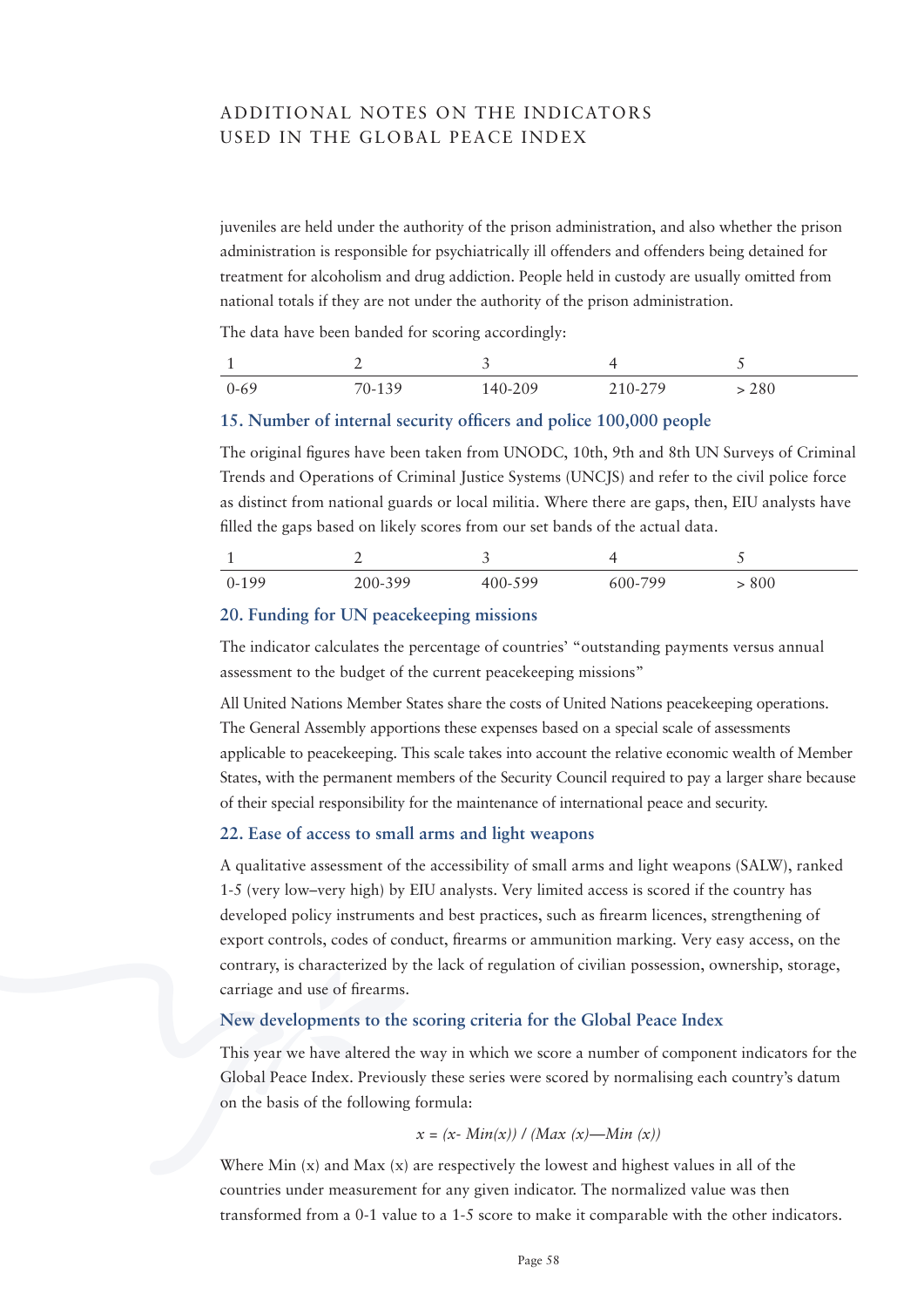However, while such an approach is able to accurately measure a country's performance against the whole data set of countries, such an approach does not lend itself to comparison over time. In order to compare scores effectively over time we needed to anchor the minimums and maximums to some set measures for every year of calculation. It was also apparent that some of the series under review exhibited a fair amount of volatility year on year and that normalisation, even with a set range year on year, would still result in a great deal of change in indicator scores. We therefore, with the consent of the panel of experts, moved to a banding system for these indicators based on the range of the data sets used for the index in 2008. The scoring criteria for each of the affected series are given below.

|  |  | Number of jailed population per 100,000 people |  |  |
|--|--|------------------------------------------------|--|--|
|--|--|------------------------------------------------|--|--|

| 1                                                            | $\overline{2}$                                                                               | 3               | $\overline{4}$  | 5          |  |
|--------------------------------------------------------------|----------------------------------------------------------------------------------------------|-----------------|-----------------|------------|--|
| $0-199.5$                                                    | 199.6 - 379.0                                                                                | $379.1 - 558.5$ | 558.6 - 738.0   | >738.0     |  |
|                                                              | Volume of transfers of major conventional weapons, as recipient (imports) per 100,000 people |                 |                 |            |  |
| $\mathbf{1}$                                                 | $\overline{2}$                                                                               | 3               | $\overline{4}$  | $\sqrt{5}$ |  |
| $0 - 15.2$                                                   | 15.3-30.4                                                                                    | 30.5-38.0       | 38.1-60.8       | >60.8      |  |
|                                                              | Military expenditure as a percentage of GDP                                                  |                 |                 |            |  |
| $1\,$                                                        |                                                                                              | 3               | 4               | 5          |  |
| $0 - 3.3$                                                    | $3.4 - 6.6$                                                                                  | $6.7 - 9.8$     | 9.9-13.1        | >13.1      |  |
|                                                              | Number of armed services personnel per 100,000 people                                        |                 |                 |            |  |
| $\mathbf{1}$                                                 | $\overline{2}$                                                                               | 3               | $\overline{4}$  | 5          |  |
| $0-1,311.9$                                                  | 1,312-2,613.8                                                                                | 2,613.9-3,915.7 | 3,915.8-5,217.6 | >5,217.6   |  |
|                                                              | <b>Funding for UN Peacekeeping Missions</b>                                                  |                 |                 |            |  |
| $\mathbf{1}$                                                 | $\overline{2}$                                                                               | 3               | $\overline{4}$  | 5          |  |
| $0 - 3.4$                                                    | $3.5 - 6.9$                                                                                  | $7.0 - 10.3$    | 10.4-13.8       | >13.8      |  |
|                                                              | Aggregate number of heavy weapons per 100,000 people                                         |                 |                 |            |  |
| $\mathbf{1}$                                                 | 2                                                                                            | 3               | 4               | 5          |  |
| $0 - 62.9$                                                   | 63.0-125.7                                                                                   | 125.8-188.5     | 188.5-251.3     | >251.3     |  |
|                                                              | Volume of transfers of major conventional weapons as supplier (exports) per 100,000 people   |                 |                 |            |  |
| $\mathbf{1}$                                                 | $\overline{2}$                                                                               | 3               | $\overline{4}$  | 5          |  |
| $0 - 5.9$                                                    | 5.9-11.9                                                                                     | 12.0-17.8       | 17.9-23.8       | >23.8      |  |
| Number of displaced people as a percentage of the population |                                                                                              |                 |                 |            |  |
| $\mathbf{1}$                                                 | $\overline{2}$                                                                               | 3               | $\overline{4}$  | 5          |  |
| $0.0 - 3.0$                                                  | $3.1 - 6.1$                                                                                  | $6.2 - 9.1$     | 9.2-12.2        | >12.2      |  |
|                                                              | Number of external and internal conflicts fought                                             |                 |                 |            |  |
| 1                                                            | $\overline{2}$                                                                               | $\mathfrak{Z}$  | $\overline{4}$  | 5          |  |
| $0 - 1.1$                                                    | $1.2 - 2.1$                                                                                  | $2.2 - 3.0$     | $3.1 - 4.0$     | >4.0       |  |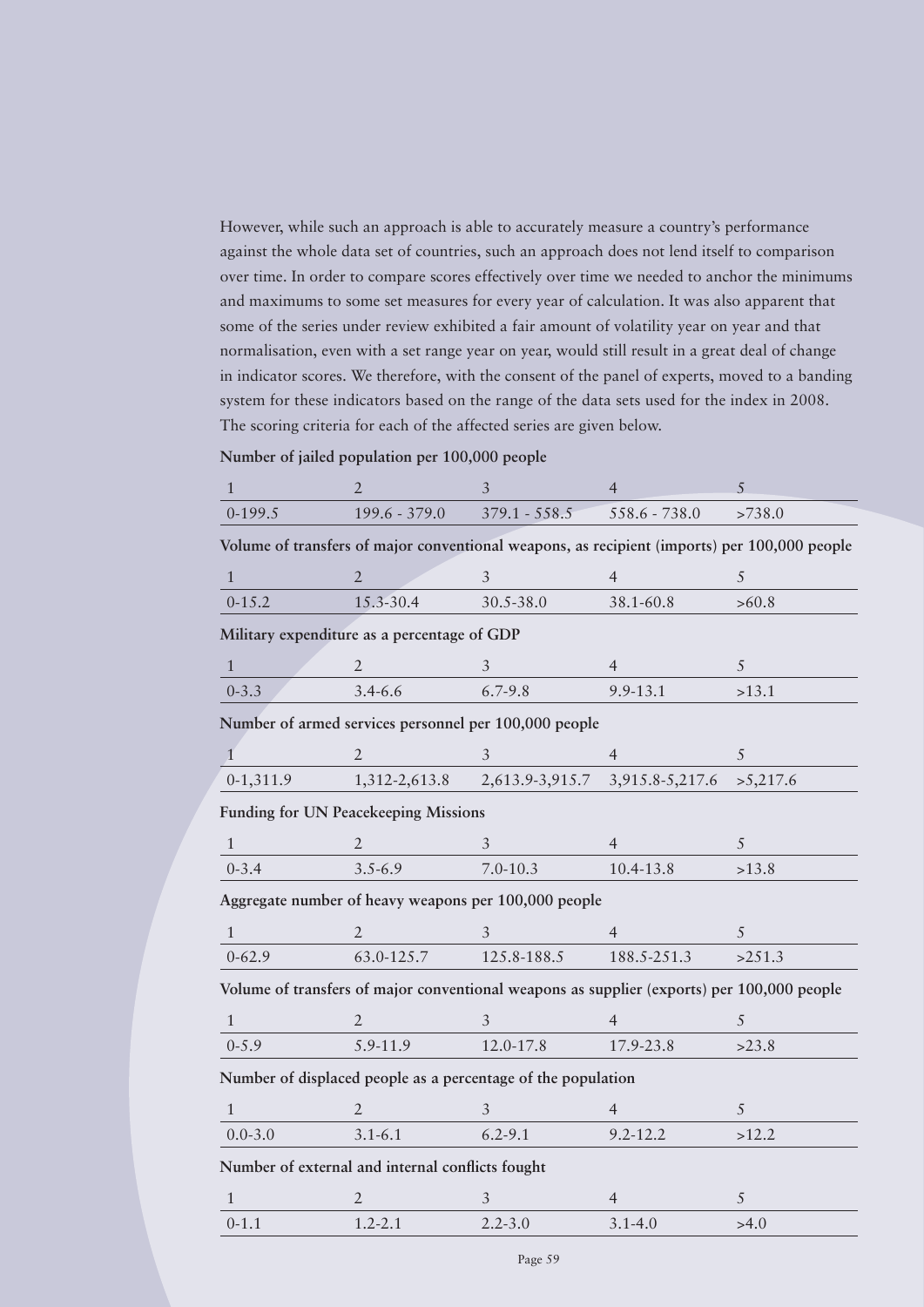# Annex B POTENTIAL DETERMINANTS OF PEACE

# **Democracy and Transparency**

| Indicator                                                                                                      | <b>Central Source</b>                                               | Year                     | Definition                                                                                                                                                                                                                                                                                         |
|----------------------------------------------------------------------------------------------------------------|---------------------------------------------------------------------|--------------------------|----------------------------------------------------------------------------------------------------------------------------------------------------------------------------------------------------------------------------------------------------------------------------------------------------|
| Electoral process                                                                                              | <b>EIU</b> Democracy<br>Index                                       | 2008                     | Qualitative assessment of whether elections are<br>competitive in that electors are free to vote and<br>are offered a range of choices. Ranked 1-10<br>(very low to very high).                                                                                                                    |
| Functioning of<br>government                                                                                   | <b>EIU</b> Democracy<br>Index                                       | 2008                     | Qualitative assessment of whether freely elected<br>representatives determine government policy? Is<br>there an effective system of checks and balances on<br>the exercise of government authority? Ranked 1-10<br>(very low to very high).                                                        |
| Political<br>participation                                                                                     | EIU Democracy<br>Index                                              | 2008                     | Qualitative assessment of voter participation/turn-<br>out for national elections, citizens' engagement with<br>politics. Ranked 1-10 (very low to very high).                                                                                                                                     |
| Political culture                                                                                              | EIU Democracy<br>Index                                              | 2008                     | Qualitative assessment of the degree of societal<br>consensus and cohesion to underpin a stable,<br>functioning democracy; score the level of separation of<br>church and state. Ranked 1-10 (very low to very high).                                                                              |
| Civil liberties                                                                                                | EIU Democracy<br>Index                                              | 2008                     | Qualitative assessment of the prevalence of civil<br>liberties. Is there a free electronic media? Is there<br>a free print media? Is there freedom of expression<br>and protest? Are citizens free to form professional<br>organisations and trade unions? Ranked 1-10<br>(very low to very high). |
| Corruption<br>perceptions                                                                                      | Transparency<br>International,<br>Corruption<br>Perception<br>Index | 2008                     | The Index draws on multiple expert opinion surveys<br>that poll perceptions of public sector corruption<br>scoring countries on a scale from 0 to 10, with 0<br>indicating high levels of perceived corruption and<br>10 indicating low levels of perceived corruption.                            |
| Women in<br>parliament (as a<br>percentage of the<br>total number of<br>representatives in<br>the lower house) | Inter-<br>parliamentary<br>Union                                    | 2008                     | Figures are based on information provided by<br>national parliaments by 31st December 2006.                                                                                                                                                                                                        |
| Gender inequality                                                                                              | Gender Gap<br>Index, World<br>Economic<br>Forum                     | 2008                     | A composite index that assesses countries on<br>how well they are dividing their resources and<br>opportunities among their male and female<br>populations, regardless of the overall levels of these<br>resources and opportunities.                                                              |
| Freedom of the press                                                                                           | Reporters<br>without borders                                        | $1/9/2007$ -<br>1/9/2008 | The index measures the state of press freedom in the<br>world, reflecting the degree of freedom journalists<br>and news organisations enjoy in each country, and<br>the efforts made by the state to respect and ensure<br>respect for this freedom.                                               |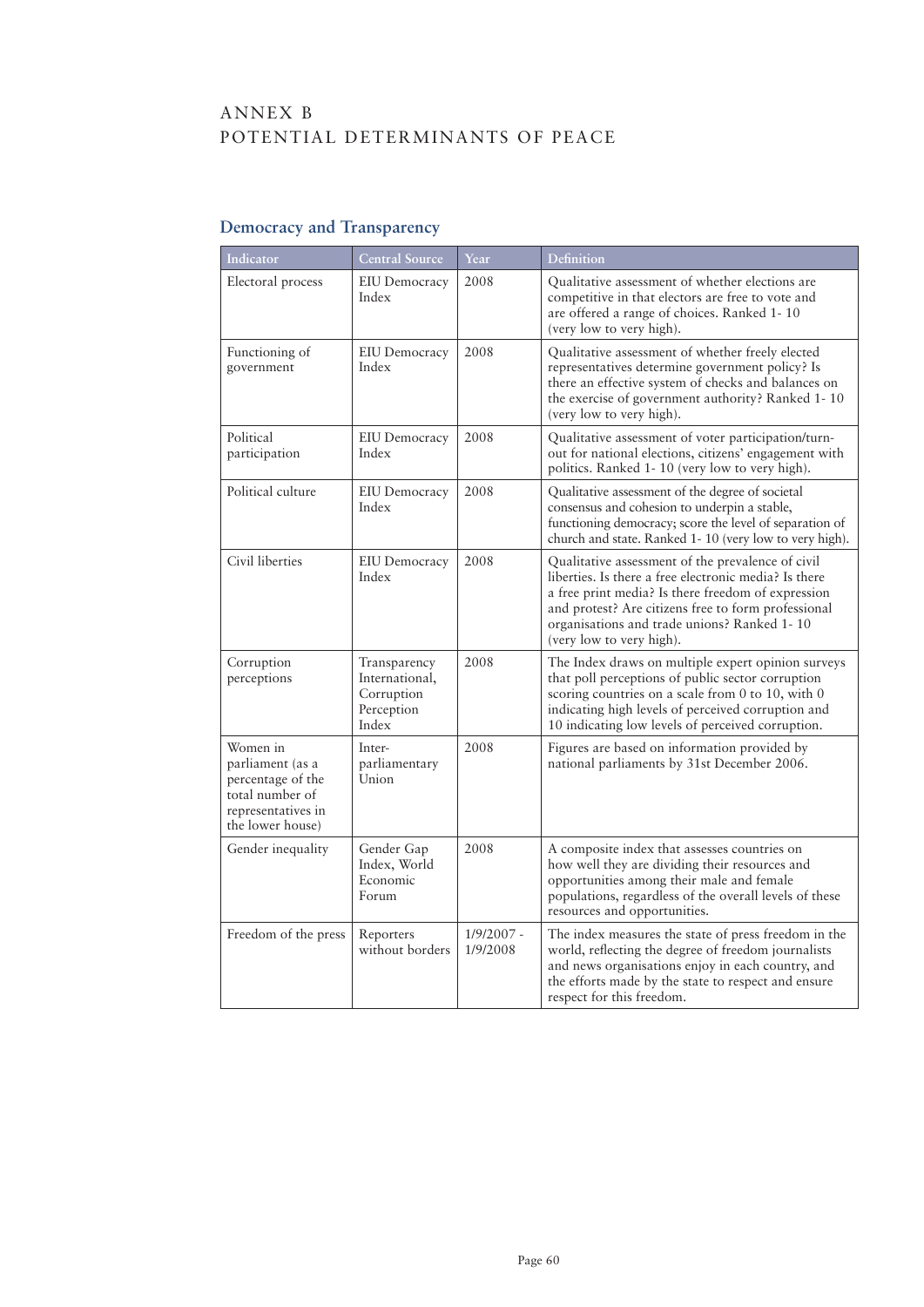# **International openness**

| Indicator                                            | <b>Central Source</b>                                                     | Year                                          | <b>Definition</b>                                                                                                                                                                                       |
|------------------------------------------------------|---------------------------------------------------------------------------|-----------------------------------------------|---------------------------------------------------------------------------------------------------------------------------------------------------------------------------------------------------------|
| Exports + Imports<br>$%$ of GDP                      | EIU                                                                       | 2008                                          | Merchandise goods exports free on board measure<br>(fob) and merchandise goods imports (fob).                                                                                                           |
| Foreign Direct<br>Investment (flow) %<br>of GDP      | EIU                                                                       | 2008                                          | Net flows of direct investment capital by non-<br>residents into the country, as a percentage of GDP.                                                                                                   |
| Number of visitors<br>as % of domestic<br>population | <b>UNWTO</b><br>Compendium<br>of Tourism<br>Statistics, Data              | 2006, 2005<br>dependent<br>on<br>availability | Arrivals data correspond to international visitors to<br>the economic territory of the country and include<br>both tourists and same-day non-resident visitors.                                         |
| Net Migration $\%$<br>of total population)           | World Bank,<br>World<br>Development<br>Indicators. Data<br>refer to 2000- | 2000-2005                                     | Net migration is the net average annual number of<br>migrants during the period 2000-2005 that is the<br>number of immigrants less the number of emigrants,<br>including both citizen and non citizens. |
|                                                      | 2005                                                                      |                                               |                                                                                                                                                                                                         |

# **Demographics**

| Indicator                                               | <b>Central Source</b>               | Year | <b>Definition</b>                                                           |
|---------------------------------------------------------|-------------------------------------|------|-----------------------------------------------------------------------------|
| 15-34 year old<br>males as a $%$ of<br>total population | UN World<br>Population<br>Prospects | 2008 | Male population 15-34 year olds as a proportion<br>of the total population. |
| Gender ratio of<br>population: women/<br>men            | UN World<br>Population<br>Prospects | 2008 | Male population divided by the female population.                           |

# **Regional & international framework/conditions**

| l Indicator                       | Central Source | $\mathbf{Y}_{\text{ear}}$ | <b>Definition</b>                                                                                                                                   |
|-----------------------------------|----------------|---------------------------|-----------------------------------------------------------------------------------------------------------------------------------------------------|
| Extent of regional<br>integration | EIU            | 2008                      | Qualitative assessment of the level of membership<br>of trade alliances, as NAFTA, ANSEAN, etc.<br>Ranked 1-5 (Very low-very high) by EIU analysts. |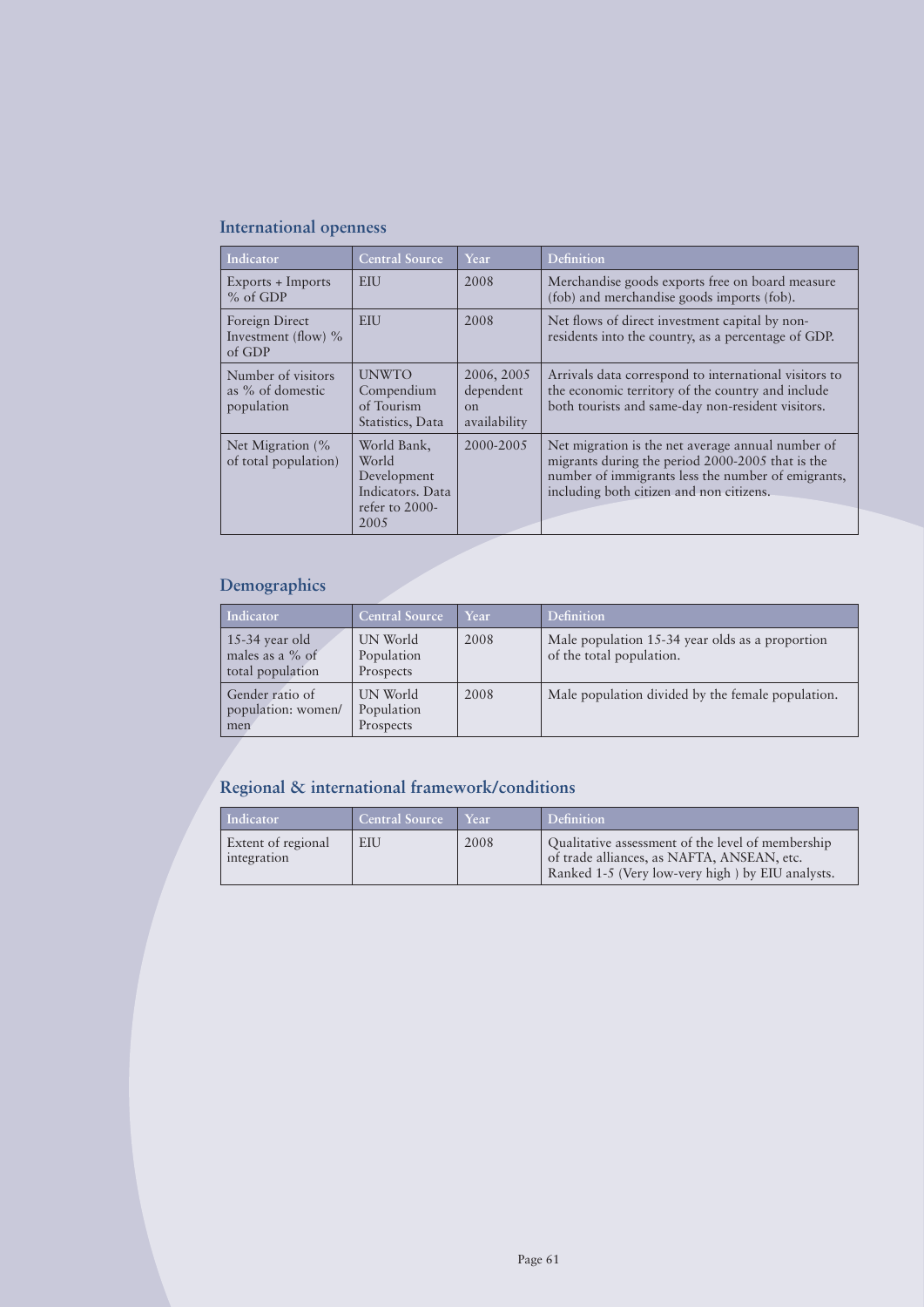# Annex B Potential determinants of peace

# **Education**

| Indicator                                                         | <b>Central Source</b>                                                                                                         | Year                                                                        | Definition                                                                                                                                                                                                                         |
|-------------------------------------------------------------------|-------------------------------------------------------------------------------------------------------------------------------|-----------------------------------------------------------------------------|------------------------------------------------------------------------------------------------------------------------------------------------------------------------------------------------------------------------------------|
| Current education<br>spending $\frac{6}{6}$ of<br>GDP             | UNESCO,<br>data refer to<br>the UNESCO<br>Institute for<br><b>Statistics</b><br>estimate, when<br>no value is<br>available    | 2005-2006<br>(depending)<br>$_{\rm on}$<br>availability)                    | Public spending on education, total (% of GDP).                                                                                                                                                                                    |
| Primary school<br>enrolment ratio (%<br>Net)                      | World Bank,<br>World<br>Development<br>Indicators                                                                             | 2005-2006<br>(depending)<br>$_{\rm on}$<br>availability)                    | Net enrolment ratio is the ratio of the number of<br>children of official school age (as defined by the<br>national education system) who are enrolled in<br>school to the population of the corresponding<br>official school age. |
| Secondary school<br>enrolment ratio (%<br>Net)                    | World Bank,<br>World<br>Development<br>Indicators                                                                             | 2005-2006<br>(depending<br>on<br>availability)                              | Net enrolment ratio is the ratio of the number of<br>children of official school age (as defined by the<br>national education system) who are enrolled in<br>school to the population of the corresponding<br>official school age. |
| Higher education<br>enrolment (%<br>Gross)                        | World Bank,<br>World<br>Development<br>Indicators                                                                             | 2005-2006<br>(depending<br>on<br>availability)                              | Gross enrolment ratio is the ratio of total enrolment,<br>regardless of age, to the population of the age group<br>that officially corresponds to the level of education<br>shown.                                                 |
| Mean years of<br>schooling                                        | UNESCO,<br>data refer to<br>the UNESCO<br>Institute for<br><b>Statistics</b><br>estimate, when<br>no estimate is<br>available | 2005 and<br>earlier years<br>(depending)<br>$_{\text{on}}$<br>availability) | School life expectancy (years), Primary to tertiary.                                                                                                                                                                               |
| Adult literacy rate<br>(% of population<br>over the age of $15$ ) | UNESCO,<br>data refer to<br>the UNESCO<br>Institute for<br>Statistics                                                         | 2007                                                                        | Data refer to national literacy estimates from<br>censuses or surveys.                                                                                                                                                             |

# **Culture**

| Indicator                                      | <b>Central Source</b> | Year | <b>Definition</b>                                                                                                                                    |
|------------------------------------------------|-----------------------|------|------------------------------------------------------------------------------------------------------------------------------------------------------|
| Hostility to<br>foreigners/private<br>property | EIU                   | 2008 | Scored 1-5 by EIU analysts.                                                                                                                          |
| Importance of<br>religion in national<br>life  | <b>EIU</b>            | 2008 | Qualitative assessment of the level of importance<br>of religion in politics and social life. Ranked 1-5<br>(very low to very high) by EIU analysts. |
| Willingness to fight                           | EIU                   | 2008 | Qualitative assessment of the willingness of citizens<br>to fight in wars. Ranked 1- 5 (very low to very high)<br>by EIU analysts.                   |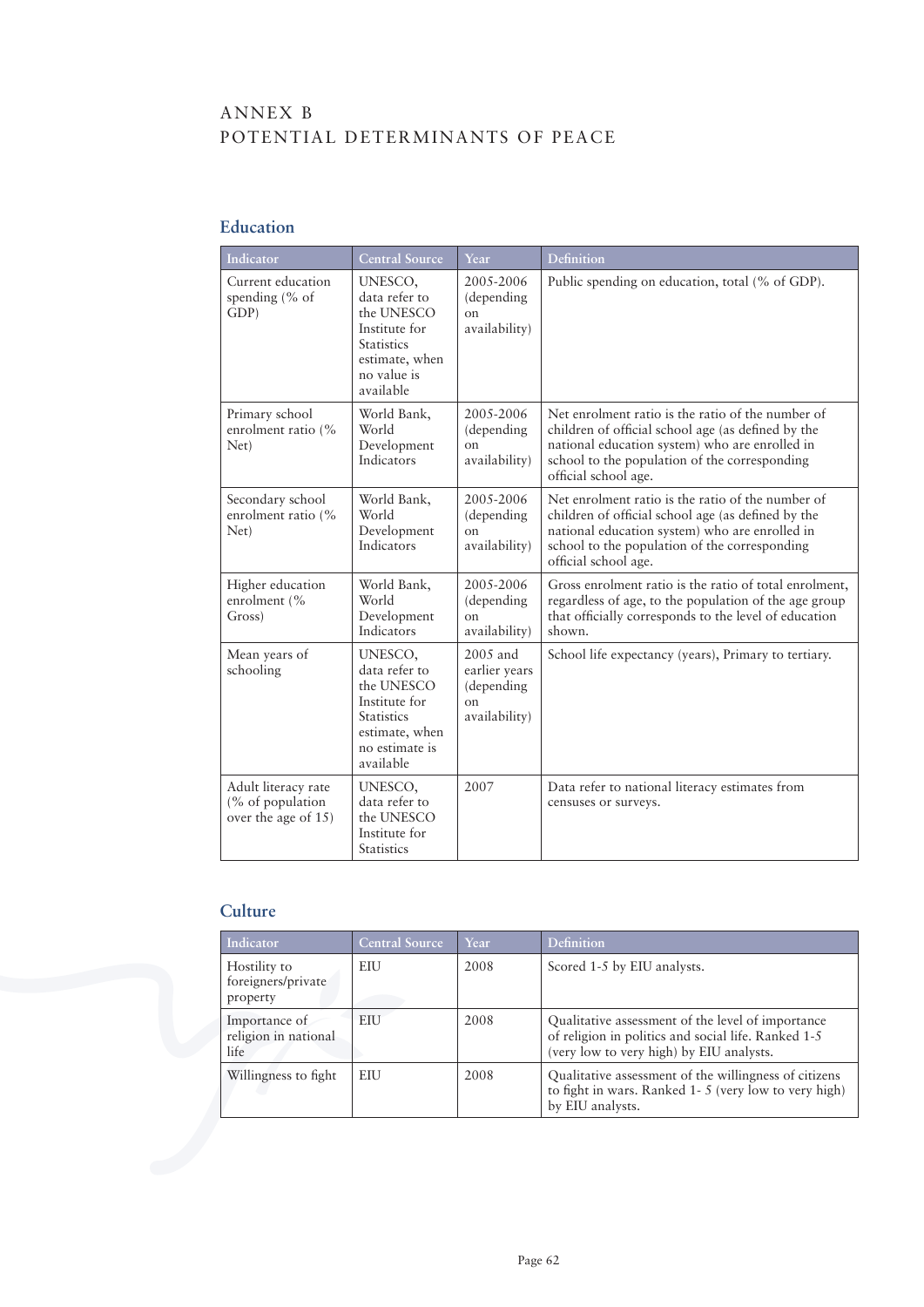# **Material well being**

| Indicator                                 | <b>Central Source</b>                                                                                                      | Year                        | Definition                                                                                                                                                                                                                         |
|-------------------------------------------|----------------------------------------------------------------------------------------------------------------------------|-----------------------------|------------------------------------------------------------------------------------------------------------------------------------------------------------------------------------------------------------------------------------|
| Nominal GDP<br>(USSPPP bn)                | EIU                                                                                                                        | 2008                        | Nominal gross domestic product at 2005 US\$<br>purchasing power parities.                                                                                                                                                          |
| Nominal GDP<br>(US\$bn)                   | EIU                                                                                                                        | 2008                        | Nominal gross domestic product US\$ market prices.                                                                                                                                                                                 |
| GDP per capita                            | EIU                                                                                                                        | 2008                        | Nominal gross domestic product (US\$) per capita.                                                                                                                                                                                  |
| Gini coefficient                          | <b>UN Human</b><br>Development<br>Index 2007-<br>2008; World<br>Bank, World<br>Development<br>Indicators; EIU<br>estimates | Latest<br>available<br>year | The Gini index measures the extent to which<br>the distribution of income among individuals or<br>households within an economy deviates from a<br>perfectly equal distribution.                                                    |
| Unemployment %                            | EIU                                                                                                                        | 2008                        | ILO defines the unemployed as members of the<br>economically active population who are without<br>work but available for and seeking work, including<br>people who have lost their jobs and those who have<br>voluntary left work. |
| Life expectancy                           | World Bank,<br>World<br>Development<br>Indicators                                                                          | 2006                        | Life expectancy at birth is the number of years a<br>newborn infant would live if prevailing patterns of<br>mortality at the time of its birth were to stay the<br>same throughout its life.                                       |
| Infant mortality per<br>1,000 live births | World Bank,<br>World<br>Development<br>Indicators                                                                          | 2008                        | Infant mortality rate is the number of infants dying<br>before reaching one year of age, per 1,000 live births<br>in a given year.                                                                                                 |